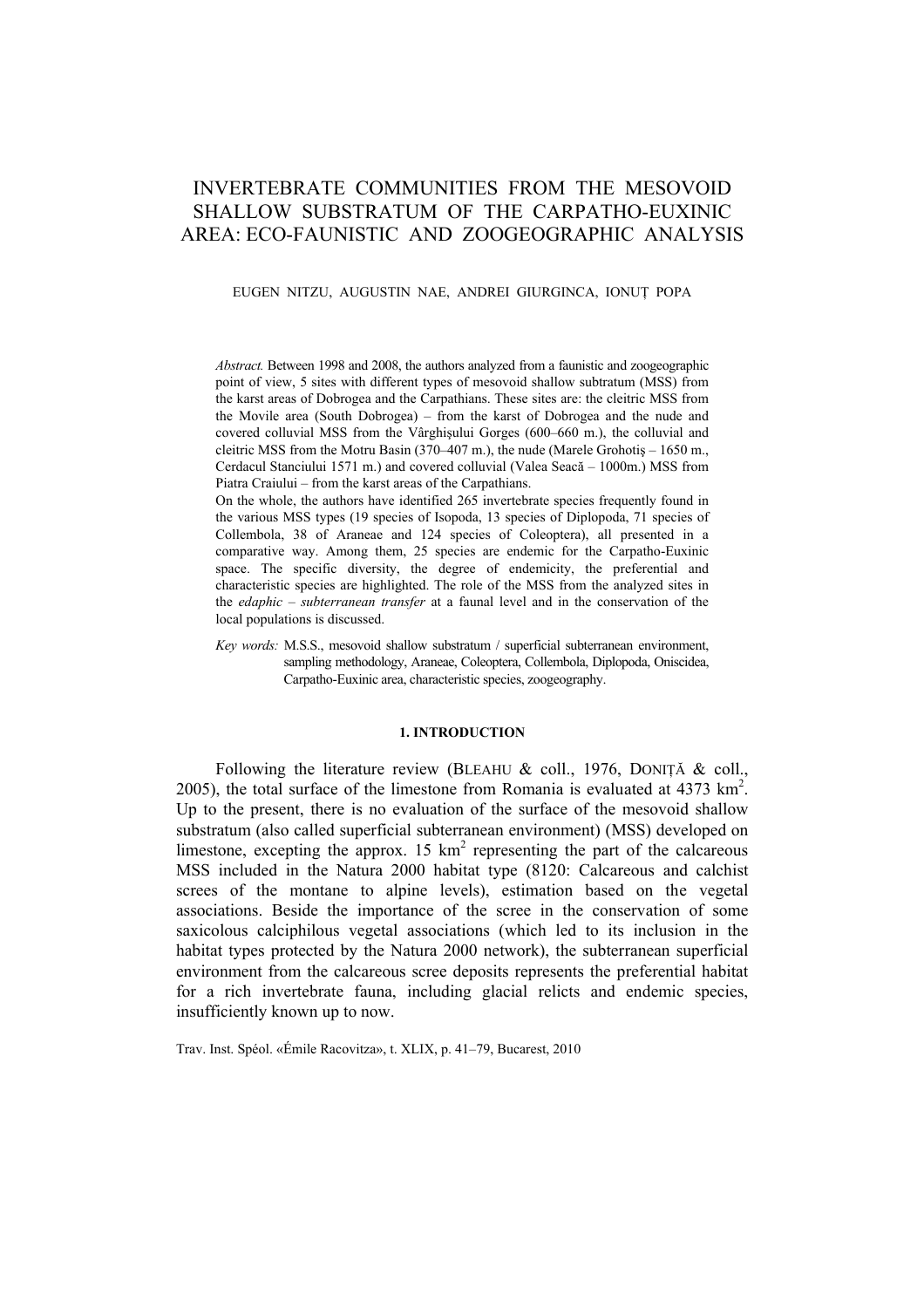Shortly after the description of the superficial subterranean environment by JUBERTHIE, DELAY and BOUILLON in 1980, researches on the role of this environment in the conservation and the onthogenetic evolution of the subterranean species, have also began in Romania (JUBERTHIE et coll., 1981). Subsequent studies by RACOVIŢĂ and ŞERBAN (1982) targeted the seasonal dynamics of some taxonomic groups from the mesovoid shallow substratum from the Iadului Valley and Ordâncuşa Valley (RACOVIŢĂ, 1984), but only at a macrotaxonomic level (only at the generic level). NITZU (1997, 2001), analyzing comparatively the coleopteran fauna of the deep subterranean environment with that of the superficial subterranean environment and the edaphic environment from Dobrogea, underlines, on a zoogeographic basis, the role of refuge and micro-refuge of the karst area of Dobrogea in the conservation and evolution of some endemic subterranean but also soil species. These studies have argued, among other things, the role of the MSS in the functioning of the Euxinic subrefugium, a distinct component of the glacial Mediterranean macrorefugium (NITZU, 2001). In 2004, NITZU and ILIE have carried out a preliminary faunistic analysis of the coleopteran associations from the superficial, deep subterranean and the edaphic environment from the Motru Basin, followed by studies in the same area on the Araneae (NAE and ILIE, 2004), Chilopoda (ILIE, 2007). DECU and coll. (2006) note, among other things, the affinity of some Collembola species for the MSS, but punctual records of the Collembola fauna from the MSS are given only by GRUIA (2000) and GRUIA and ILIE (2000–2001), while on the Chilopoda fauna by ILIE (2003, 2007). A first study about the micro-refugial role of the deep and the superficial subterranean environment was carried on by NITZU and coll. (2007) in the Vârghişului Gorges.

All these studies represent only punctual approaches regarding the functions and the features of the mesovoid shallow substratum, but, as LOVETT and coll. (2005) had emphasized, the great challenge of the present-day ecology is to identify the role of an ecosystem type within a heterogeneous landscape.

The first step toward a thorough understanding of the functioning and the role of the MSS within the framework of the heterogeneity of the Carpatho-Euxinic area, is represented by the development of a conceptual framework and by the identification of the problems to be solved.

MONICA TURNER and TERRY CHAPIN (2005) have introduced the concepts of *punctual process* and *lateral transfer* in order to describe the situations in which the accumulation rates and the horizontal transfers between the components of habitat mosaic are or are not important in a complex study of ecology. These concepts form the basis of a framework allowing the ecologists to distinguish under what conditions the heterogeneity is an important factor to be taken into consideration and at what scale.

Applying the concept of the compositional heterogeneity correlated with the configurational heterogeneity in the study of the superficial subterranean environment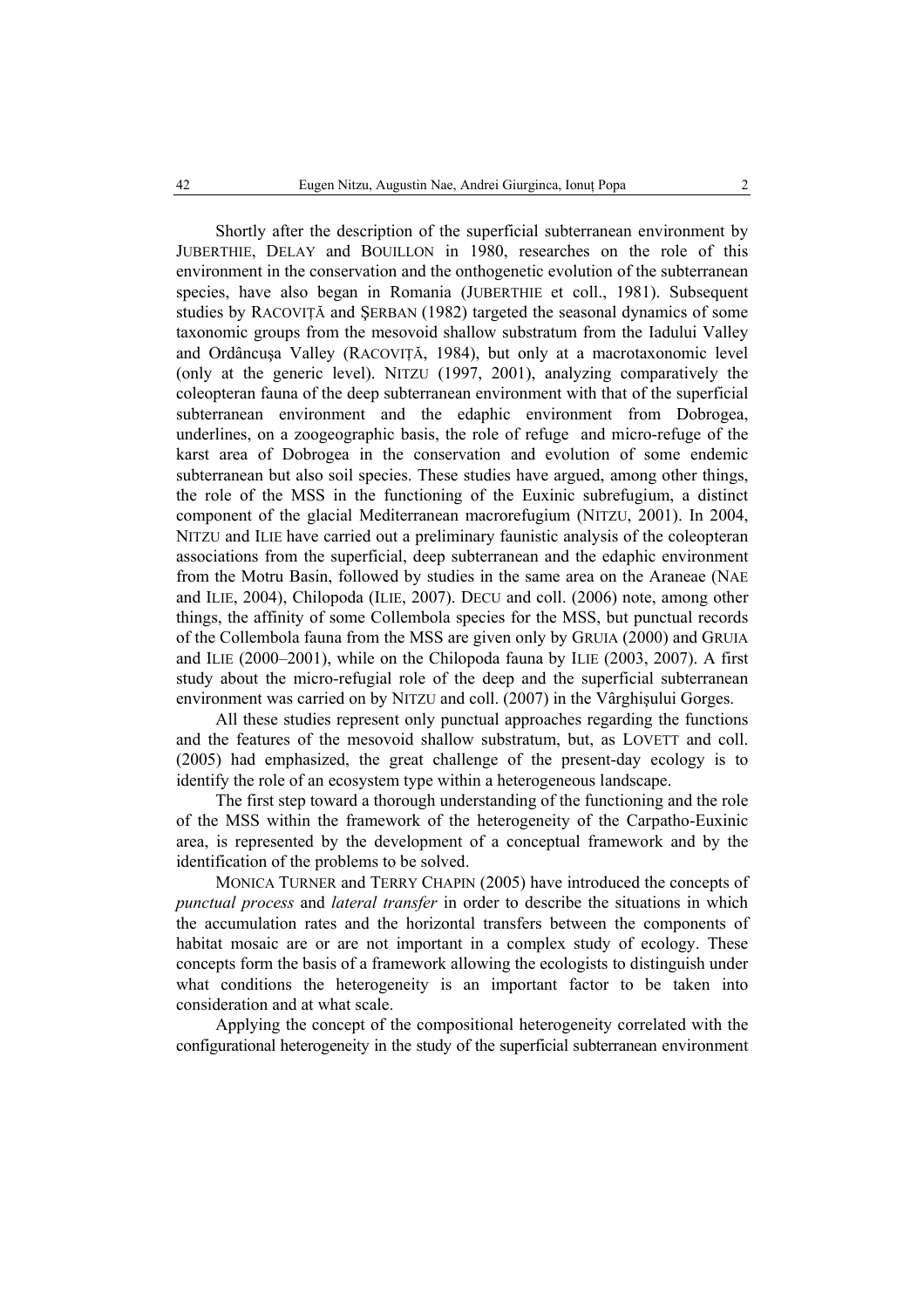from the Carpatho-Euxinic space, we shall be able to establish not only its role in the structural and functional shaping of the local epigeous and subterranean ecosystems, but also the possible horizontal interaction of the types of MSS from a heterogeneous landscape. As LOVETT and coll. (2005) underlined: *"Fundamentally, the problem of scaling up from individual ecosystems to larger spatial scales depends on how we conceptualize heterogeneity in a landscape composed of multiple, potentially interacting ecosystems"*. This underlining is particularly important for the MSS as it represents an ecotonal compartment interacting both with the edaphic and the deep subterranean environment.

In our study we aim to (1) evaluate, based on our data and on literature data, the level of knowledge of the superficial subterranean environment from Romania at the level of the Carpatho-Euxinic area; (2) comparatively analyze the faunistic and zoogeographic structure of the invertebrate associations from the MSS with an emphasis of the *in situ* particularities (species diversity, degree of endemicity); (3) identify the role of the MSS from the analyzed sites in the *edaphicsubterranean* transfer at a faunistic level and in the conservation of the local populations; (4) identify the problems to be solved and the methods of approach in the development of a conceptual framework for the ecologic study of the MSS at the level of high heterogeneity landscapes.

# **2. MATERIAL AND METHODS**

From 1998 to 2008, the authors have carried out a faunistic and zoogeographic analysis of 5 sites with different types of MSS from the karst areas of Dobrogea and the Carpathians. The types of MSS are:

In the karst of Dobrogea:

– the cleitric MSS from the Movile area (South Dobrogea)

In the karst areas of the Carpathians:

– the nude and covered colluvial MSS from the Vârghişului Gorges (600–660 m.)

– the colluvial and cleitric MSS from the Motru Basin (370–407 m.)

– the nude (Marele Grohotiş – 1650 m. and Cerdacul Stanciului, 1672 m.) and covered colluvial (Valea Seacă – 1000 m.) MSS from Piatra Craiului.

The fifth type of sampled MSS is the nude and covered cleitro-colluvial MSS from the Banat Mountains (Caraş Gorges, Comarnic and Doman Valleys) (600– 660 m). The sampling was carried out by ILIE VICTORIA within the framework of her Ph.D. thesis. The analysis of the obtained data has pointed to a low sampling effort within this zone, insufficient to allow a faunistic comparison with the abovementioned sites. However, the data can be used for a list of significant species for the edaphic and subterranean environment from this zone without offering a zoogeographic and faunistic survey comparable with the other sites.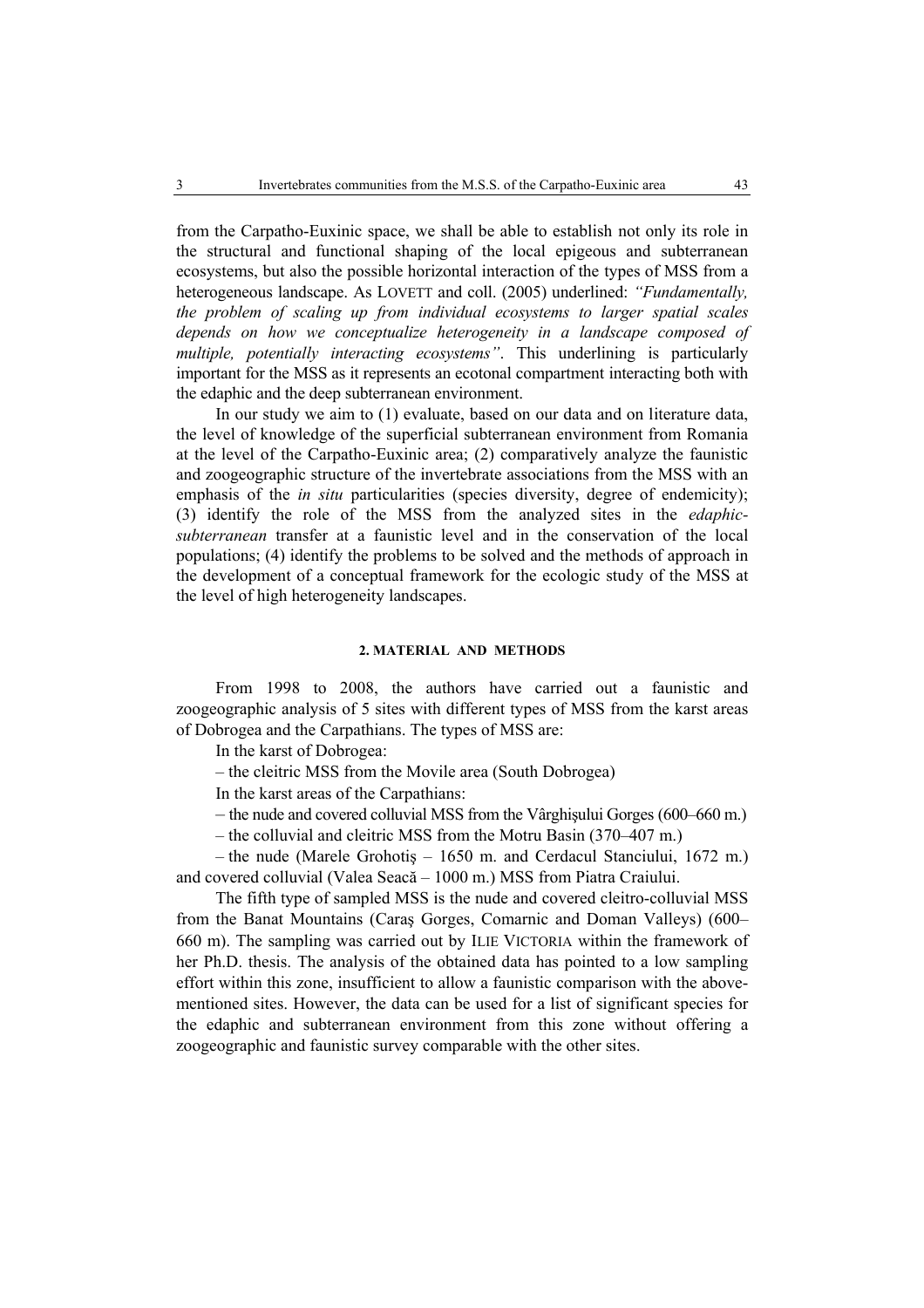For the sampling of the fauna, Barber (pitfall) traps were placed at various depths and using methods proper to each MSS type studied (Table 1). The traps have been baited with olfactive attractant; ethylic alcohol was used as a preservative. In order to position the traps at the desired depth without limiting the access of the fauna at the traps, we used the allready *classic methodology* developed by C. JUBERTHIE (1983), improved by GERS for the MSS (1992), by CAMACHO (1992) for interstitial fauna (hyporheic) and adapted by us (NITZU and DECU, 1998, NITZU, 2000). It consists in placing bored plastic pipes in the scree deposits, inside them being positioned the collecting recipients. The holes in the plastic pipes correspond to the intended depths to be sampled. After emplacement, the bored plastic pipes were closed at the surface opening with a plastic lid and covered by the initial rock layer, permanently taking into account not to obturate the access hole for the fauna, following the *drilling methodology* (NAE IOANA & NAE A, 2009, NAE IOANA, 2010) (Fig. 1 A, B).

#### *Table 1*

Fauna sampling types used in the MSS of each site (ARH% – average relative humidity, AT°C – average temperatures for the sampling period in Celsius degrees, BB – Barber traps, MCV – micro-cavern)

| Zone                  | Alt.<br>(m a.s.l.) | MSS type                                                    | Sample<br>type/no. | Depth<br>(m) | $ARH\%$ | A<br>$T^{\circ}C$ | Sampling<br>Period              |
|-----------------------|--------------------|-------------------------------------------------------------|--------------------|--------------|---------|-------------------|---------------------------------|
| Movile                | 21                 | Cleitric                                                    | 7 <sub>BB</sub>    | $0,3-0,5$    | 82,87   |                   | May-Oct.                        |
|                       |                    |                                                             | 1 MCV              | 3            | 86      | 14,3              | 1998<br>Oct. 1997-<br>Oct. 1998 |
| Motru Mare            | 370-401            | Covered Colluvial                                           | $3$ BB             | $0,5-0,7$    | 78,4    | 12,57             | October                         |
|                       |                    | Nude Colluvial                                              | $2$ BB             | $0,3-0,5$    | 73,8    | 11,5              | 1999-<br>April 2002             |
|                       |                    | Covered Cleitric                                            | 2 MCV              | $1 - 3$      | 77,2    | 10,4              | April-<br>November<br>2001      |
| Vârghișului<br>Gorges | 660                | Covered Colluvial                                           | 4 <sub>BB</sub>    | $0,15-0,30$  | 85      | 6,5               | May 2002-<br>September<br>2004  |
| Piatra<br>Craiului    | 1000               | Covered Colluvial<br>(V. Seaca)                             | $2$ BB             | 0.5          | 90,77   | 12,9              | April-                          |
|                       | 1571<br>1610       | Nude Colluvial<br>(Marele Grohotis,<br>Cerdacul Stanciului) | 4 <sub>BB</sub>    | $0.5 - 0.75$ | 88.9    | 10,8              | October<br>2008                 |

For the cleitric superficial subterranean environment from the Movile area and the cleitro-colluvial from Canaraua Fetei, the pits dug in the limestone were as a preliminary moistened with carbonic acid in order to clear the fissures and then the Barber traps were placed.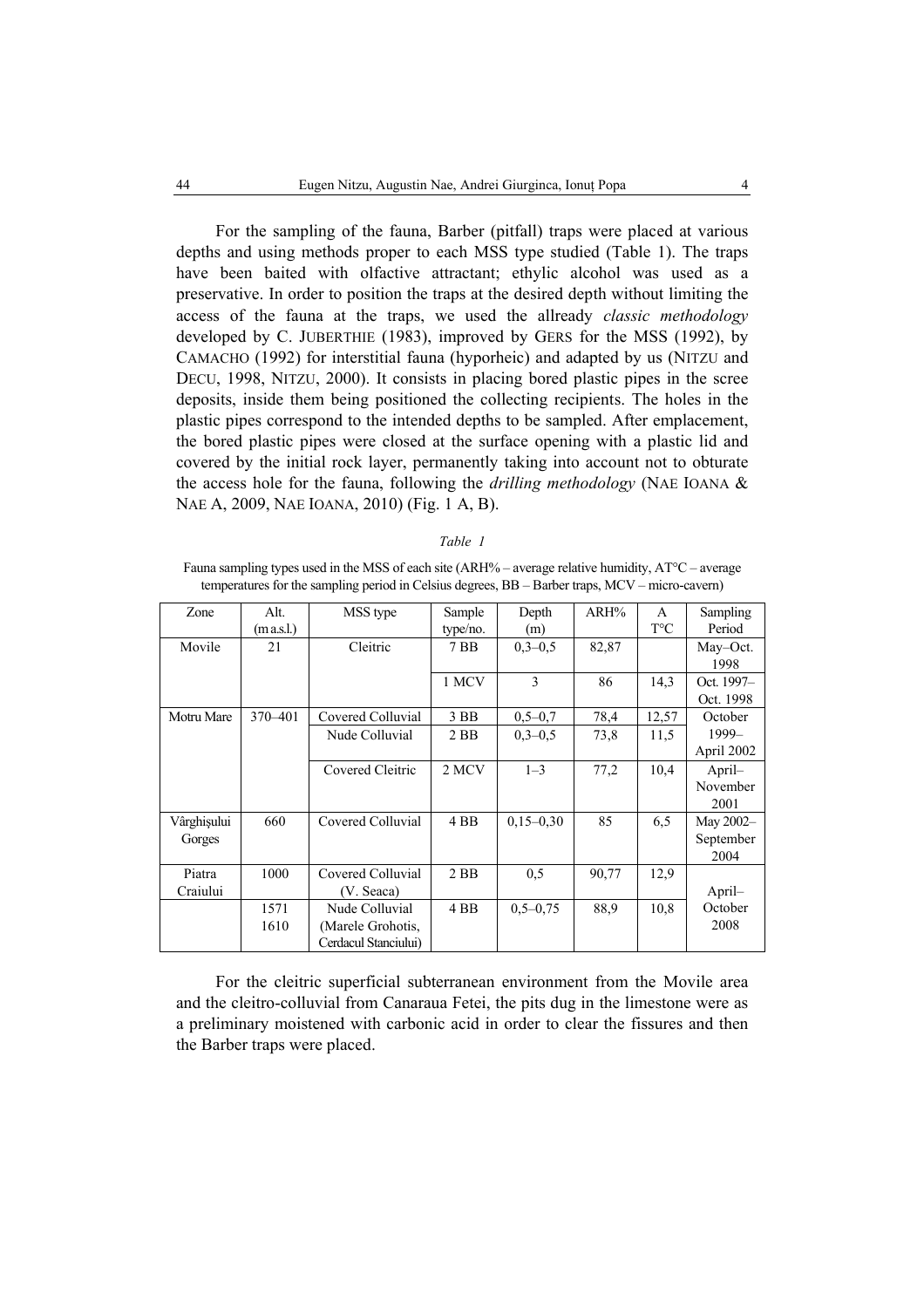

Fig. 1 – Sampling methods for the MSS fauna: A – after GERS CH. (1992); B – the same, modified and used by us in Piatra Craiului, Motru (2004, 2008–2009); C – other methodology used for sampling (NITZU E., 2000).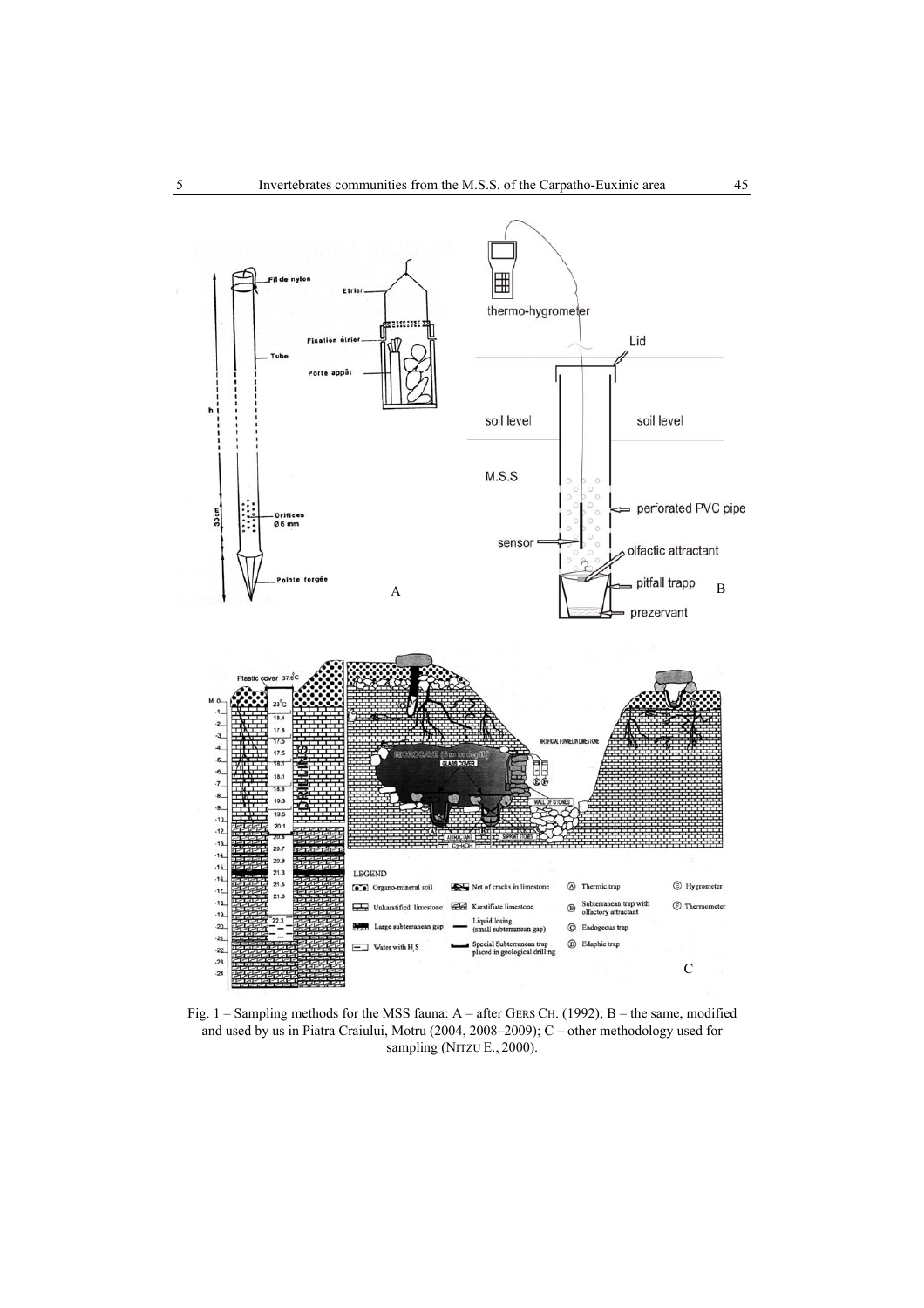In the cleitric MSS from Dobrogea, Motru Mare, Caraş Gorges, beside the Barber traps placed in the way described above, we have dug micro-caverns in the limestone of 0.8 to 2 m in depth (Cloşani area) and 1.2 m respectively (Movile), in which Barber traps with attractant and preservative were placed, afterwards the entrance was obturated. The details of the original collecting methods were described in previous papers (E. NITZU, 2000) (Fig. 1, C).

In each studied site, for comparison, the edaphic fauna was sampled in parallel with Barber traps and also the cave fauna.

## **2. RESULTS AND DISCUSSIONS**

By summing up the known data it shows that the highest percent of the calcareous MSS is distributed in the montane level between 380 to 1600 m altitudes (Figs. 2, 3).



Fig. 2 – Schematic representation of the distribution of the main types of MSS from Roumania (in brackets – the minimum and maximum multiannual temperature values). 1 – Movile, 2 – Canaraua Fetei, 3 – Piatra Craiului, 4 – Vârghişului Gorges, 5 – Motru Mare, 6 – Banat Mountains, 7 – Cerna Mountains, 8 – Bihor Mountains, 9 – Pădurea Craiului Mountains.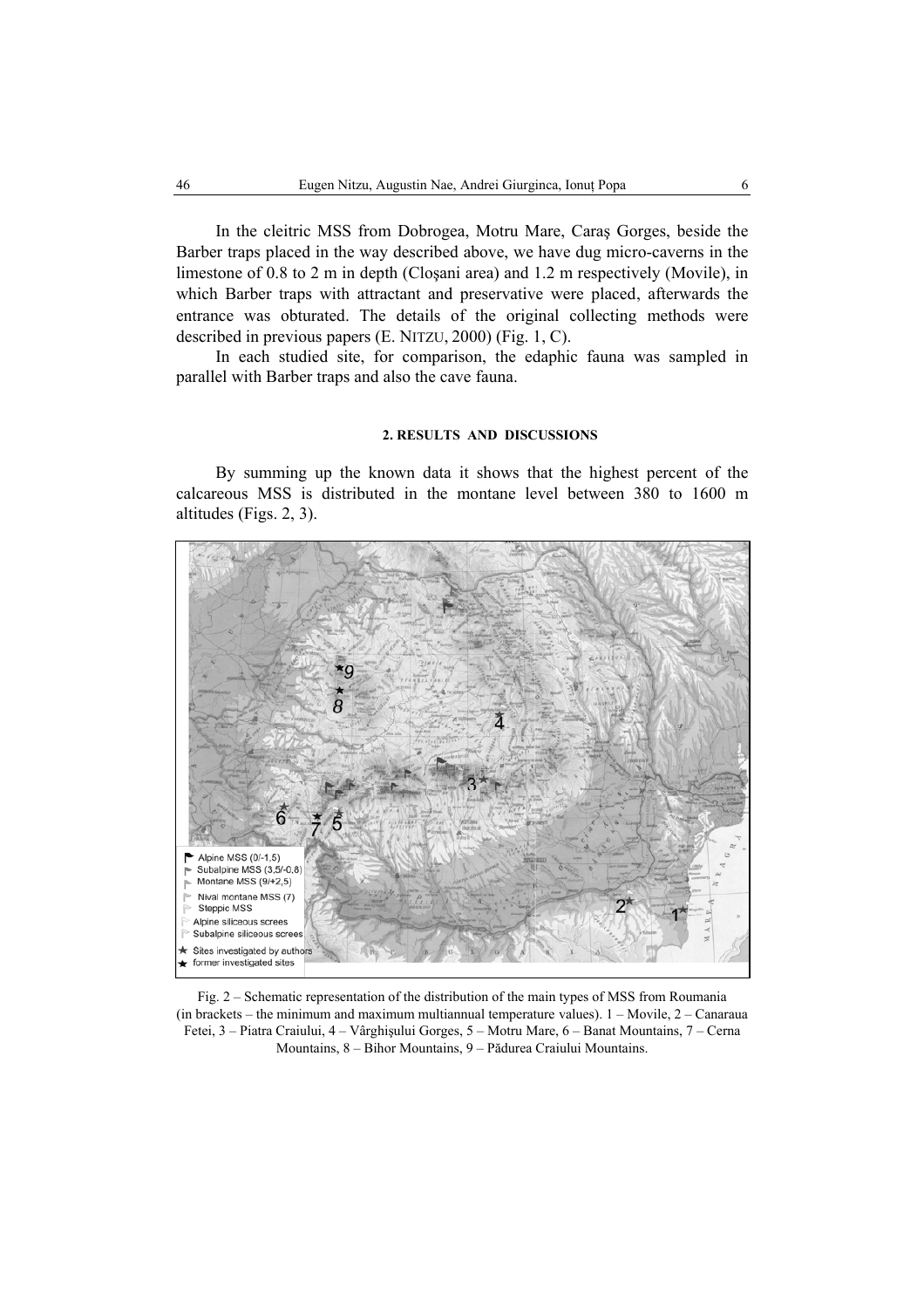Taking into account the altitude and the average multi annual temperature (T) (DONIŢĂ and coll., 2005), we could identify 6 major types of MSS, presented in Fig. 3. Out of these, we sampled 4 types: subalpine – Piatra Craiului at Cerdacul Stanciului and Marele Grohotiş; montane T9/2.5 – Piatra Craiului Valea Seacă, the Motru Mare basin and Banat Mountains; montane T7/5 – Vârghişului Gorges and steppic – Movile, Canaraua Fetei.



Fig. 3 – Distribution of the calcareous MSS on altitudinal levels  $(T = average \text{ multi annual temperature}).$ 

Even if we analyze the correlated structural characteristics of the annual average relative humidity and temperature, following the general classification presented in the previous table, we can note the significant differences in the MSS from one zone to another.

**The cleitric superficial subterranean environment from the Movile area** is individualized by its highly cleitric character, covered by a thin organomineral layer (15 to 30 cm thick), the net of fissures from the oolithic and lumachellic limestone penetrating in places down to the deep subterranean environment. It is totally different from the other analyzed superficial environments, not by its structure (there are cleitro-colluvial environments in the Motru Mare zone and in the Banat Mountains, too), but by its geographic position in the littoral-steppic zone of Dobrogea and by its connections with a high thermalism (due to the thermo-sulphurous springs of Sarmatian origin). This fact leads to a high average annual temperature of around 12.5°C in its upper part (20–50 cm deep), while it does not decrease under 2°C in winter and a relatively constant temperature of around 14–15°C in all seasons, in its deep part. The relative humidity varies between 81% and 86%.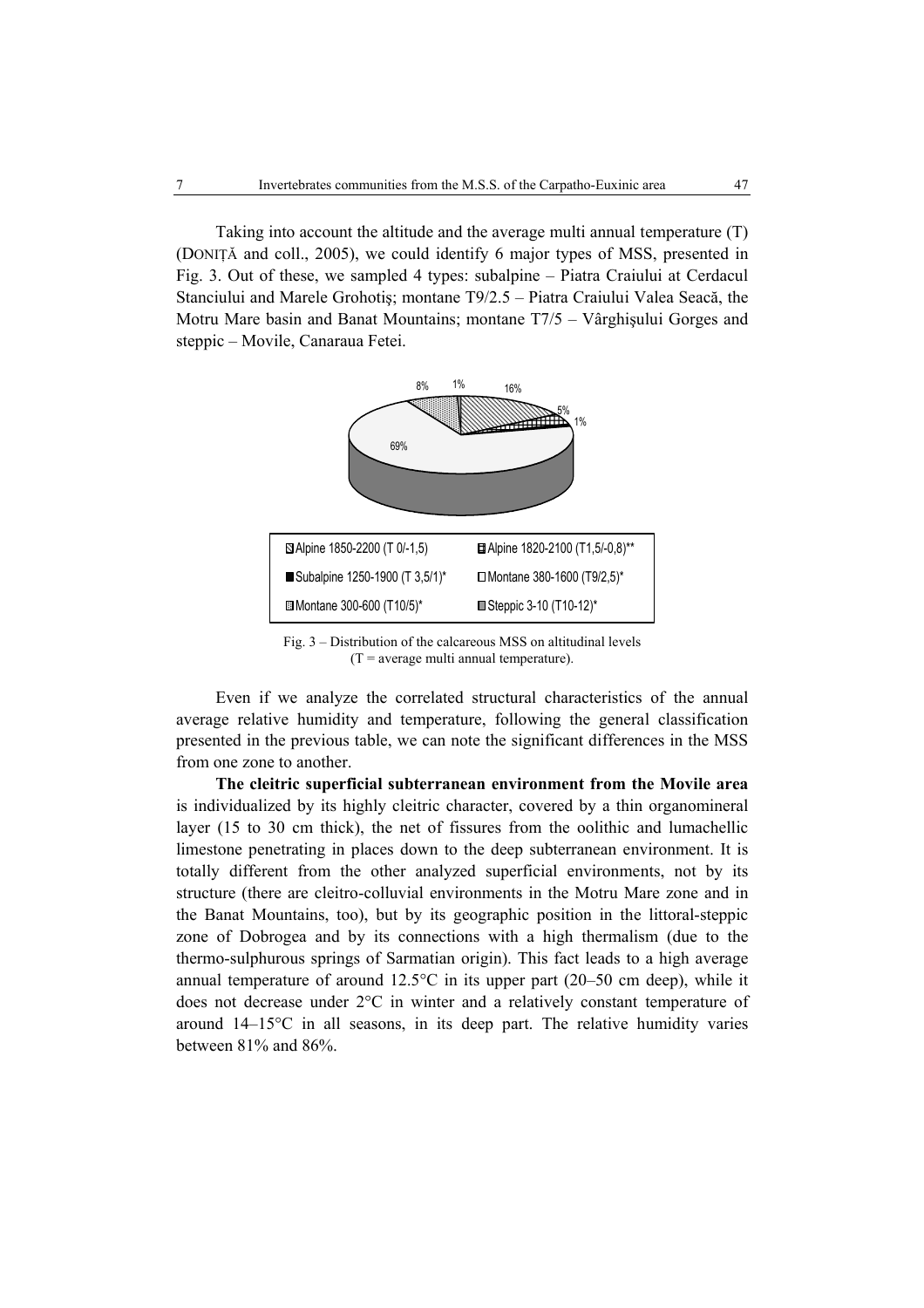At the opposite end is the **colluvial subterranean environment found in the nival niches from the Vârghişului Gorges**. The voids between the limestone fragments forming the scree are filled up in greater part with snow in the upper part of the MSS (15–35 cm deep) until the middle of May, when the temperature does not exceed 1°C. This leads to a very low average annual temperature of 4–5°C (6.5°C in the May–September sampling period), even lower than that of some types of alpine or subalpine MSS and with relatively high seasonal variations for this type of environment.

**The superficial subterranean environment from Piatra Craiului** covers three of the six great classes previously mentioned: the mobile (non-stabilized) MSS with average multi annual temperatures between  $-0.8^{\circ}$ C and  $1.5^{\circ}$ C (not sampled by us) – in the upper part of the Marele Grohotis (DONITĂ and coll., 2005), the subalpine (mobile or low-mobile) MSS with average multi annual temperatures between 1°C and 3.5°C (the drillings located at Cerdacul Stanciului at 1672 and 1637 m altitude and those from Marele Grohotiş from 1579 and 1578 m altitude) and the stabilized MSS from the montane level with average multi annual temperatures up to 9°C (drillings at 1000 m altitude from Valea Seacă)

All these MSS belong to the colluvial type, those from the Marele Grohotiş and the Cerdacul Stanciului lacking vegetation, while that from Valea Seacă is covered by forest. During the April–October sampling period, the values of the temperatures and the relative humidity from the drillings placed at the Cerdacul Stanciului and the Marele Grohotiş are comparable and vary between 5°C and 80% RH in spring and 15°C and 90–91% RH in summer and 8°C and 86–88% RH in autumn. The values of the temperatures and relative humidity from the Valea Seacă covered MSS are higher in the vernal season (around 11°C), but with the RH% comparable with those from the Marele Grohotiş.

**The MSS from the Motru Mare-Cloşani area** belong to the low altitude montane type (370–401 m altitude) with average multiannual temperatures between 10°C and 5°C. They belong to the colluvial and nude and covered cleitric types; during the sampling period the temperatures varied between 10–11°C (April, October) and  $14-14,6^{\circ}$ C (July, August) and RH% = 74–80% (NITZU and ILIE, 2004, DECU and coll., 2006).

We have identified 265 species (19 species of Isopoda, 13 species of Diplopoda, 71 species of Collembola, 38 species of Araneae and 124 species of Coleoptera) (*Annex 1*). The Isopoda were recorded mainly from the MSS of Dobrogea and the low montane areas (only two species were recorded from the Piatra Craiului MSS). On the contrary, the Diplopoda are better represented in the montane MSS from Piatra Craiului and seem to be absent from the MSS of Dobrogea and the Motru Basin MSS. The Araneae are a constant presence in all the studied types of MSS, but their best record is in Piatra Craiului and the Motru Basin. The Collembola and the Coleoptera have the greatest importance among the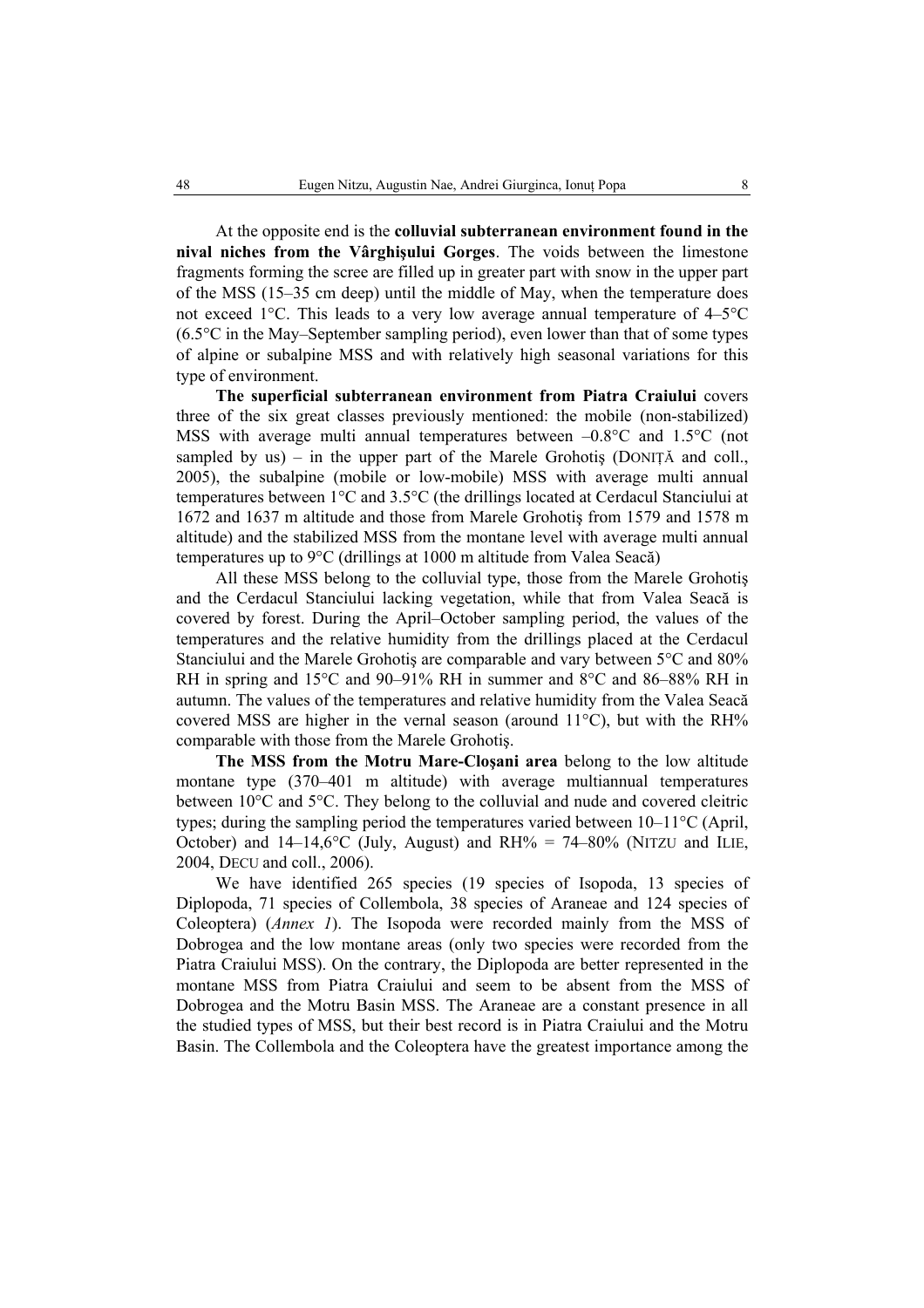MSS invertebrates. Between these latter taxonomic groups is noted a reversal of the species ratio in Piatra Craiului. If the Coleoptera are dominant for all the other types of MSS, in Piatra Craiului, the taxonomic group with the most species is the Collembola (Fig. 4).



Fig. 4 – Number of species belonging to the studied taxonomic groups in the 4 different MSS types.

Some taxa have a high constancy in the different types of MSS. There are genera kown from this environment by various species. Among the Isopoda, the genus *Trachelipus* is represented by *Trachelipus arcuatus* (Budde-Lund, 1885) (with a Balkano-Central European areal) from the Movile area and the Motru Basin (1, 5 – Fig. 2), by the Carpathian endemite *Trachelipus difficilis* (Radu, 1950) in the Vârghişului Gorges MSS (4 – Fig. 2), while *Trachelipus nodulosus* (C.L. Koch, 1838) (a Balkano-Central European element) was recorded by us both from the Movile area and the Vârghişului Gorges (1, 4 – Fig. 2). Among the Araneae, we note the genus *Palliduphantes*. It is represented by the species *Palliduphantes byzantinus* Fage, 1931, *Palliduphantes insignis* (O.P. – Cambridge, 1913) and *Palliduphantes istrianus* (Kulczynski, 1914), all recorded from the MSS of Dobrogea, while the genus *Lepthyphantes* is represented by the species *Leptyphantes leprosus* (Ohlert, 1865) in the MSS from Dobrogea and from the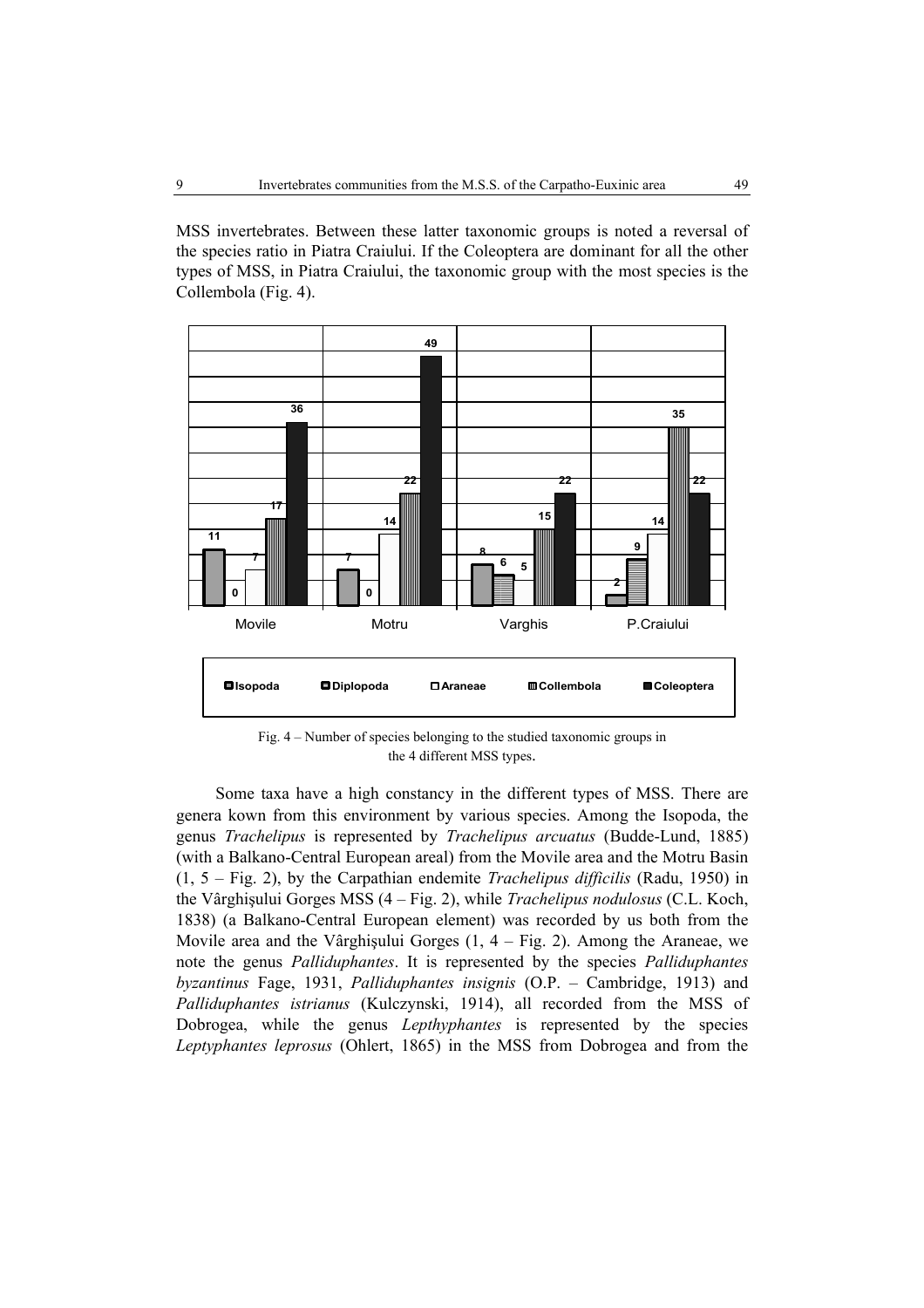Motru Basin (1, 2, 5 – Fig. 2) and by *Leptyphantes notabilis* Kulczynski, 1887 from the Piatra Craiului MSS (3 – Fig. 2).

Among the Coleptera, the genus *Catops* is constantly represented in the MSS by several species. *Catops picipes* (Fabricius, 1792) and *Catops subfuscus* Kellner, 1846 were recorded in the MSS from both the Motru Basin and the Vârghişului Gorges (5, 4 – Fig. 2). In the MSS from the Motru Basin, was recorded *Catops grandicollis* Erichson, 1837, while *Catops fuscus* (Panzer, 1794) was recorded from the Vârghişului Gorges MSS (4 – Fig. 2). In the MSS from the Piatra Craiului, the genus *Catops* is represented by the species *Catops tristis* (Panzer, 1794). The genus *Choleva* is represented in the warmer MSS from the Motru Basin by *Choleva spadicea* (Sturm, 1839), while in the cold MSS from the Vârghişului Gorges we have found the cryophylous species *Choleva nivalis* (Kraatz, 1856). A similar situation is noted for the genus *Medon* – represented by *M. fusculus* (Mannerheim, 1830) in the MSS from Dobrogea (1, 2 – Fig. 2), by *Medon ferrugineus* (Erichson, 1840) in the Motru Basin MSS (5 – Fig. 2) and by *Medon brunneus* (Erichson, 1839) in the MSS from the Vârghişului Gorges (4 – Fig. 2). These genera which are constantly represented in the MSS were also recorded from the MSS from Czech Republic (Ruzicka, 2000). A coleopteran species constantly found in all types of MSS is the Carpathian endemite *Cryptophagus deubeli* Ganglbauer, 1897. In the MSS from the karst areas of Dobrogea, it is replaced by the species *Cryptophagus schmidti* Sturm, 1845.

Some species proved to be constant in a certain type of MSS. Thus, the Carpathian endemite *Platynus glacialis* is a constant (F = 73, 3%) and dominant (rel. abund.  $= 69, 21\%$ ) in the colluvial MSS from Marele Grohotis. The constant and characteristic species for the cleitric MSS from Movile are *Laemosteuns euxinicus* Nitzu, 1998, *Trechus austriacus* and *Medon fusculus* Mannerheim, 1830. For the MSS from the Vârghişului Gorges, the cryophilous *Choleva nivalis* is the characteristic species. For the MSS from the Motru Basin, is characteristic the association of the species *Catops picipes, Catops subfuscus* and *Catops grandicollis*  (Coleoptera, Catopidae) and *Annomatus oltenicus* (endemic) *+ Anommatus duodecimstriatus* (Coleoptera, Bothryderidae). After JUBERTHIE and coll. (1981), *Sophrochaeta globosa* is characteristic for the MSS from the Basarabi Valley – Tismana, *Sophrochaeta mihoki* for the MSS from the Cerna Valley (7 – Fig. 2), while *Duvalius (Duvaliotes) redtenbacheri* (9 – Fig. 2) is characteristic for the MSS from the Pădurea Craiului Mountains (Iada Valley).

From a zoogeographic point of view, in the fauna identified in the various types of MSS studied, the Palearctic (including the West-Palearctic ones) and the European elements prevail (Figs. 5 a, b, c, d, e).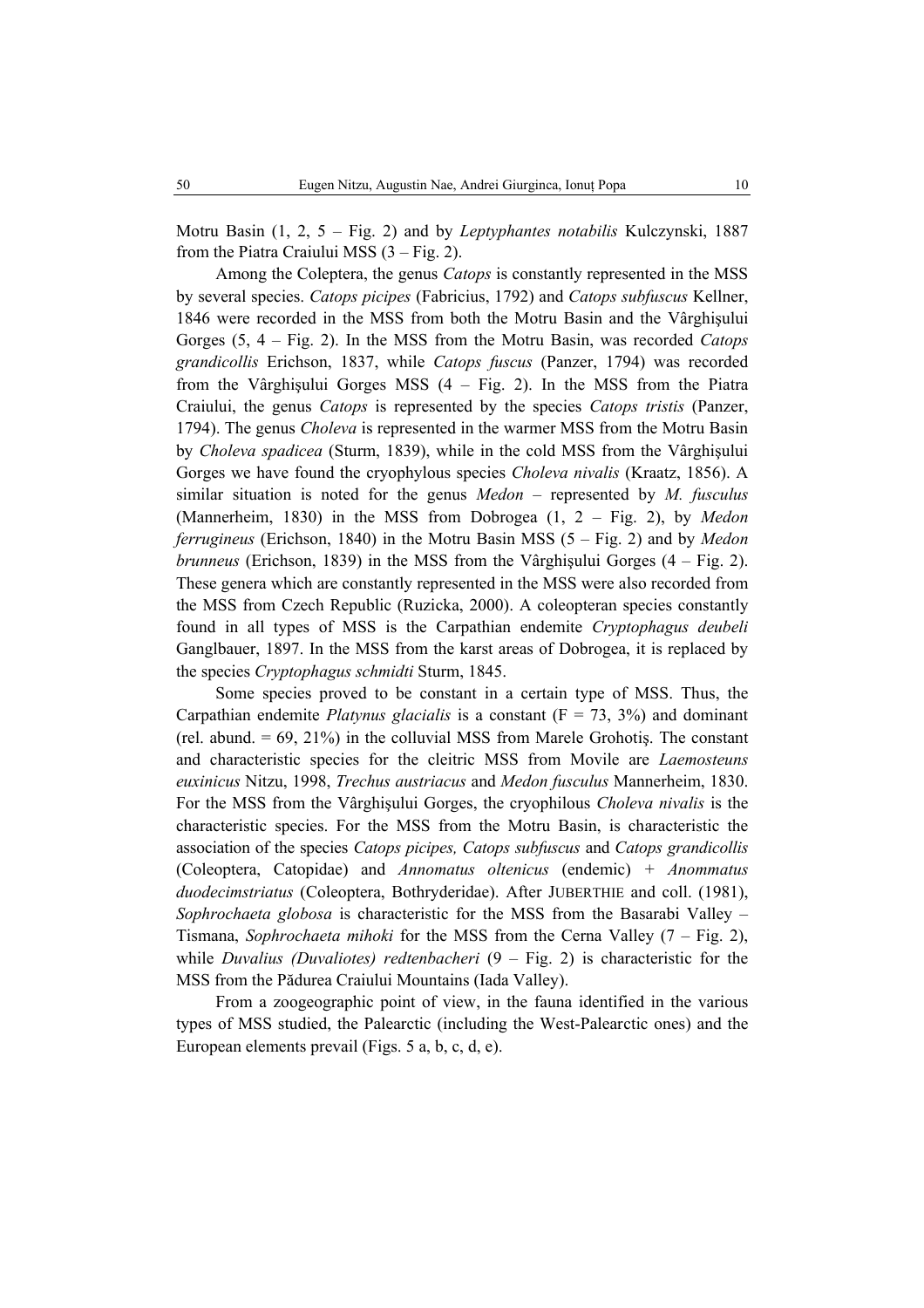

Fig. 5a – Types of zoogeographic elements for the Araneae from MSS.



Fig. 5b – Types of zoogeographic elements for the Coleoptera from MSS.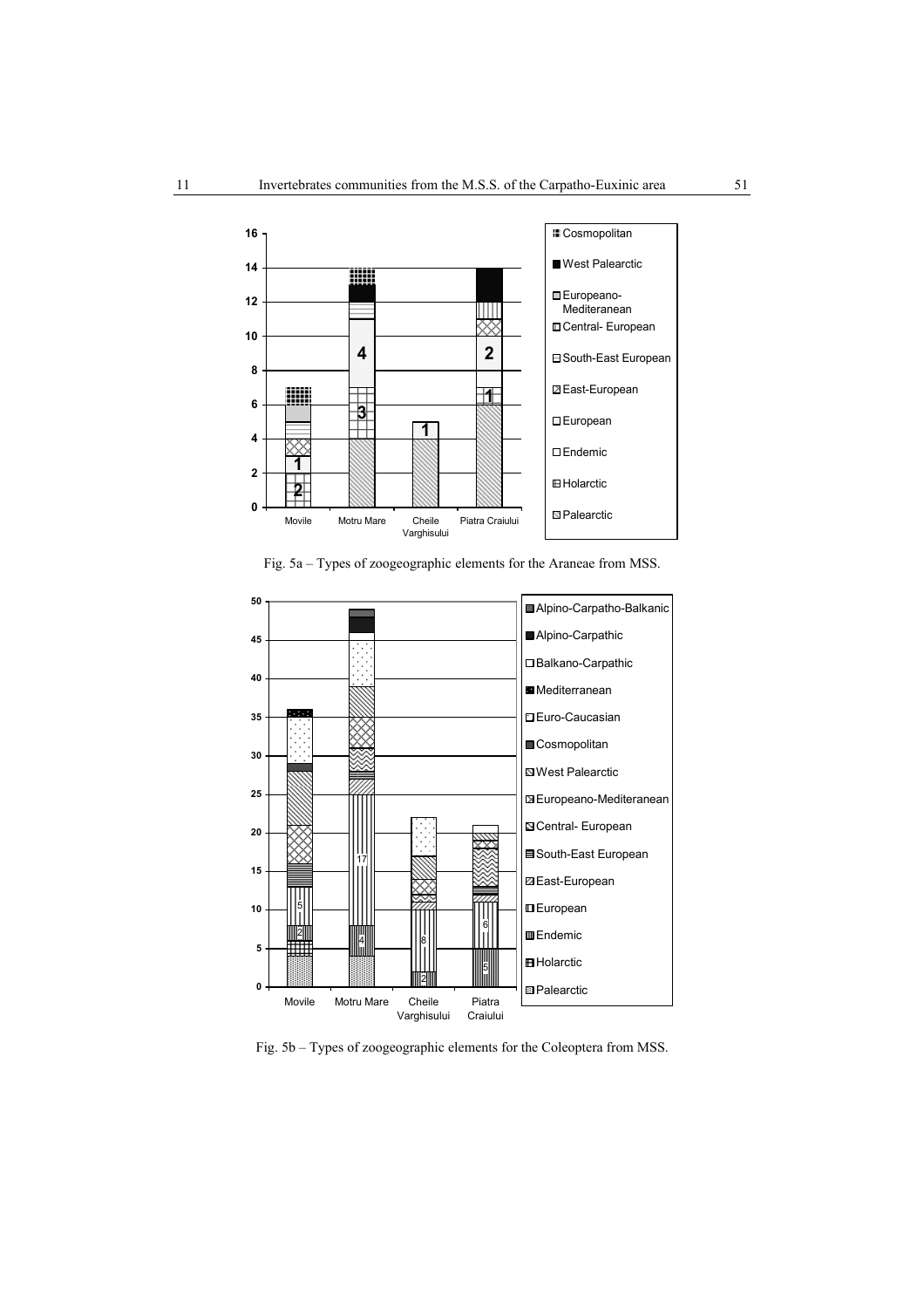







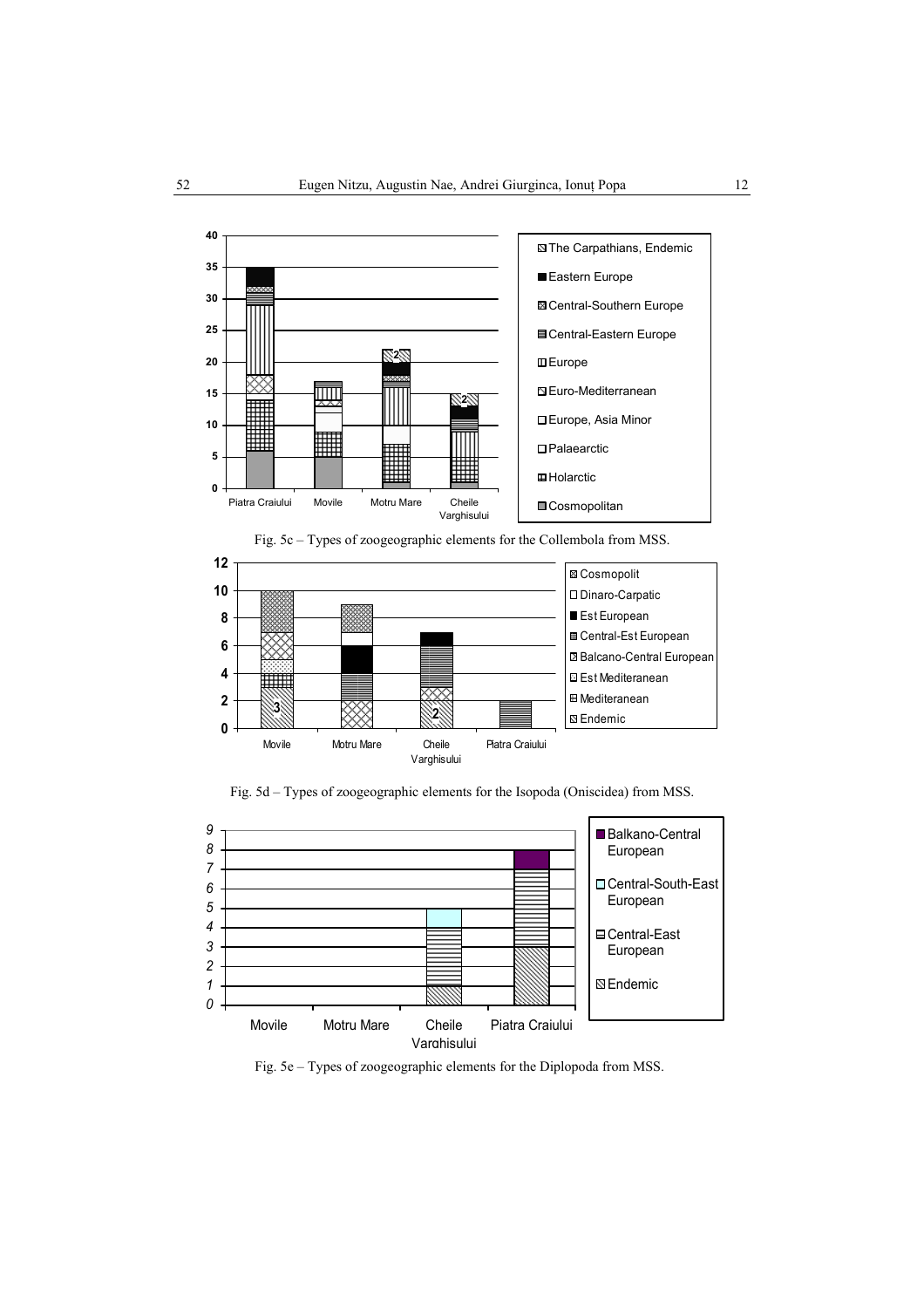From a total of 265 species, 25 are endemites for the Carpatho-Euxinic space (*Annex 1*); that is an endemicity percentage of 7% for Movile, 6.5% for the Motru Mare Basin, 12.5% for Vârghişului Gorges and 10.9% for Piatra Craiului (Table 2).

| <b>Species</b>                  | Movile         | Motru          | Vârghșului     | Piatra   |
|---------------------------------|----------------|----------------|----------------|----------|
|                                 |                |                | Gorges         | Craiului |
| Ord. Isopoda                    | 3              |                | 2              |          |
| Subord. Oniscidaea              |                |                |                |          |
| Diplopoda                       |                |                |                | 3        |
| Cls. Arachnida                  |                |                |                |          |
| Ord. Araneae                    |                |                |                |          |
| Cls. Collembola                 |                | $\mathfrak{D}$ | $\mathfrak{D}$ |          |
| Cls. Insecta                    | $\overline{2}$ | 4              | 2              | 5        |
| Ord. Coleoptera                 |                |                |                |          |
| No. endemic species / total no. | 5/71           | 6/92           | 7/56           | 9/82     |
| of recorded species             |                |                |                |          |
| Endemicity percentage           | 7%             | 6.5%           | 12,5%          | 10.9%    |

| וו<br>ar. |  |
|-----------|--|
|-----------|--|

| Number of endemic species identified in the studied MSS types |        |       |            |
|---------------------------------------------------------------|--------|-------|------------|
| <i><b>Snecies</b></i>                                         | Movile | Motru | Vârøhsului |

The analysis of the results obtained from the first studies concerning the superficial subterranean environment from Romania up to now, renders evident the existence of characteristic and constant species in this habitat, many of them being endemites (*Sophrochaeta globosa, Duvalius (Duvaliotes) redtenbacheri, Annomatus oltenicus, Laemostenus euxinicus, Platynus glacialis*). Although, among the nine sites where the MSS was faunistically investigated (Fig. 2) only four MSS sites from those known until now, have been well studied from the point of view of the sampling effort, sampling periods (seasonal sampling) and the identification of the collected material up to the specific level (*Table 2*). The high number of identified species (71 in the MSS from Movile, 92 in the Motru Mare Valley, 56 in the Vârghişului Gorges and 82 for the Piatra Craiului MSS) argues for the importance of this type of habitat not only in the sheltering of the populations of some species adapted to the subterranean environment, but also in the survival of some edaphic species using this environment as an aestival ecologic microrefuge (during the sultry, low humidity periods), such as *Pterostichus pilosus* collected in a high number of individuals from a depth of 50–75 cm in the Piatra Craiului MSS, or as a hibernal refuge (during the winter inactivity period), such as *Calathus fuscipes* which winters in the Movile MSS. Regarding the study of the *punctual processes*  and the *lateral transfer* used to describe the rates of accumulation and the horizontal transfers between the components of a habitat mosaic (MONICA TURNER and TERRY CHAPIN, 2005), only the data monthly obtained by our colleague Nae Augustin from the Piatra Craiului MSS allow this up to now and will be analyzed in a subsequent paper.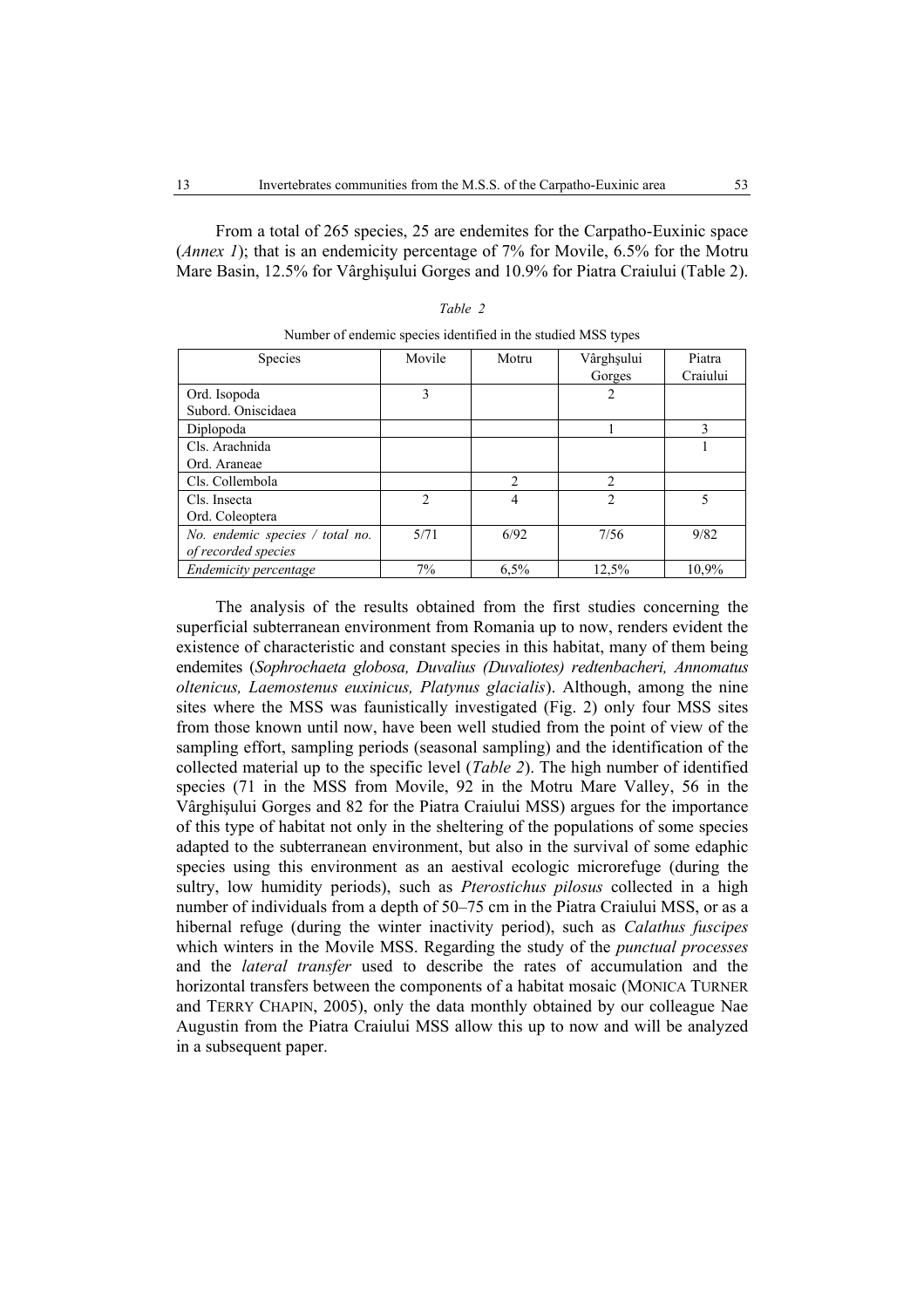# **3. CONCLUSIONS**

- We have identified 6 categories of MSS from calcareous zones  $(15 \text{ km}^2)$
- We have identified 265 invertebrate species frequently using the MSS as an aestival or hibernal micro-refuge.
- 26 species are preferential and characteristic for four of the six identified great categories of MSS.
- The main zoogeographic elements found in the MSS of the Carpatho-Euxinic space are the Palearctic and European ones.
- 25 species identified in the MSS are endemic for the Carpatho-Euxinic space, the highest percentage of endemicity being recorded for the montane MSS.
- Up to the present, the data available are insufficient for the analysis of the punctual processes (excepting the data from the Piatra Craiului).

#### **REFERENCES**

- BLEAHU, M., DECU, V., NEGREA, ŞT., PLEŞA, C., POVARĂ. I., VIEHMANN, I., *Peşteri din România*. Editura ştiinţifică şi enciclopedică, 415 p., 1976
- DECU, V., JUBERTHIE, C., GHEORGHIU, V., *Researches on the mesovoid shallow substratum (M.S.S.) from Romania.* Trav. Inst. Speol. "E. Racovitza", XLIII, 2004–XLIV, 2005, p. 193– 206, 2006.
- CAMACHO, ANA, ISABEL, *Sampling the subterranean biota cave (aquatic environment)*, p. 153*.*  In *The natural history of biospeleology,* Monographs. Museo Nacional de Ciencioas Naturales, Consejo Superior de Investigaciones Cientificas, Ed. Ana Isabel Camacho, 680 p., 1992
- DONIŢÃ, N., POPESCU, A., PAUCĂ-COMĂNESCU MIHAELA, MIHĂILESCU SIMONA, BIRIŞ, I., A., *Habitatele din România.* Editura Tehnică Silvică, 496 p., 2005.
- ILIE V., *Chilopdoda from the edaphic and subterranean environments in the Resita-Carasova Area. A preliminary note.* Arch. Biol. Belgrade, 55 (3–4), 87–92, 2003.
- GERS, CH., *Ecologie et Biologie des arthropodes terrestres du Milieu Souterrain Superficiel. Fonctionnement et ecologie evolutive.* Doctoral Thesis, 392 p. Université de Toulouse 3, Toulouse, FRANCE (Université de soutenance), 1992. http://cat.inist.fr/?aModele=afficheN&cpsidt=150636.
- GRUIA, MAGDALENA, *Collembola of the karstic system of Romania.* Mémoires de Biospéologie, XXVII, p. 53–60, 2000.
- GRUIA MAGDALENA., ILIE VICTORIA, *Collembola of the karstic system of Romania (II).* Trav. Inst. Speol. "E. Racovitza", XXXIX–2000 – XL, 2001 , p. 59–114, 2002.
- JUBERTHIE C., DELAY B., BOUILLON M. *Extension du milieu souterrain en zone calcaire*: *description d'un nouveau milieu et de son peuplement par les Coleopteres troglobies*. Mem. Biospeol, 7, p. 19–52, 1980.
- JUBERTHIE C., DELAY B., DECOU V., RACOVITA G., *Premières données sur la faune des microespaces du milieu souterrain superficiel de Roumanie.* Trav. Inst. Speol. "E. Racovitza", XX, p. 103–111, 1981.
- JUBERTHIE, C., *Le milieu souterrain : Étendue et composition.* Mém. Biospéol., X, 17–65, 1983.
- LOVETT, G.,M., JONES, C.,G., TURNER, M.,G., WEATHERS, K.,C. (Eds.), *Ecosystem Function in Heterogeneous Landscapes.* Springer Ed., 489 p., 2005.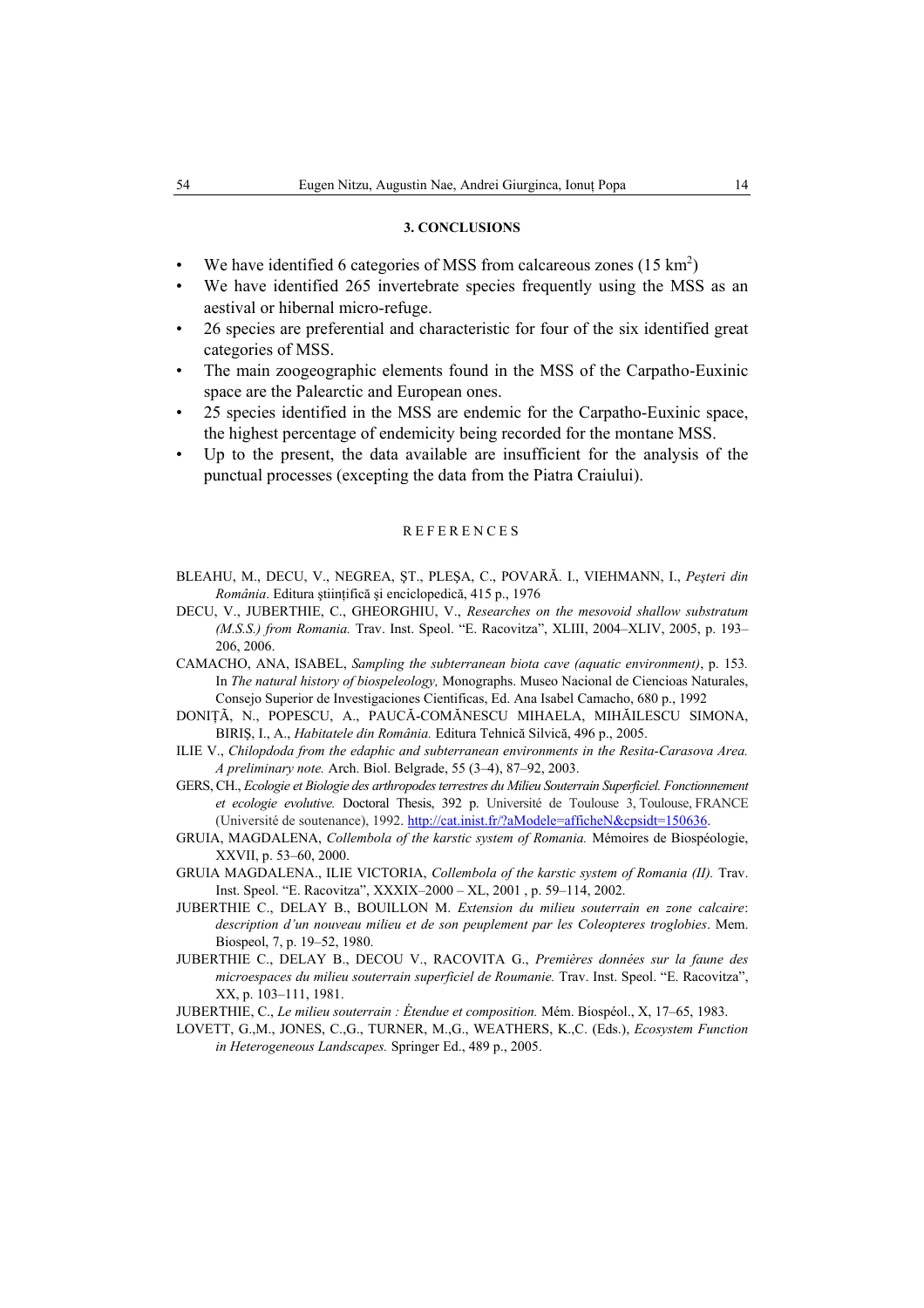- NAE A., ILIE V., *Data concerning the spider diversity (Arachnida, Araneae) from the Cloani karstic area (Oltenia, Romania), with special reference to the Superficial Subterranean Environment*. Trav. Mus. Nat. d'Hist. Nat. "Gr. Antipa", XLVII, p. 31–41, 2004.
- NAE IOANA, NAE, A., *Small Mammals and M.S.S. The First Case Study from Piatra Craiului Mountains*. Summer School in Ecology and Biodiversity. Understanding Patterns and Processes, p. 56. 25–30 mai 2009. Bialowieza, Poland http://zbs.bialowieza.pl/bioseb/Summer\_School\_2009\_PROGRAMME.pdf
- NAE IOANA, *New report of Sorex alpinus Schinz, 1837 (Mammalia: Insectivora) from Piatra Craiului Mountains (Romania).* Trav. Inst. Speol. "E. Racovitza", XLIX, present volume, 2010.
- NITZU E., *Edaphicolus, endogeous and subterranean coleoptera from the Movile karstic area (Southern Dobrogea, Romania).* Trav. Inst. Speol. "E. Racovitza", XXXVI (1997), p. 73–98, 2000.
- NITZU, E., DECU, V., *First record of Limnastis galilaeus Brullé, 1875 and Parazuphium chevrolati (Castelnau, 1833) (Coleoptera, Caraboidaea) in the subterranean habitat from Southern Dobrudja, Romania.* Entomol. Mitt. zool. Mus. Hamburg, **12**(157): 229–236, 1998
- NITZU E., *Edaphic and subterranean Coleoptera from the Dobrogean karstic area (Romania). A zoogeographic approach.* Mitt. Hamb. Zool. Mus. Inst., Hamburg, Bd. 98, p. 131–169, 2001.
- NITZU E., ILIE V., *Contribution to the knowledge of edaphic and subterranean Coleoptera from the Closani karstic area (Oltenia, Romania) – with special references on the Mesovoid Shallow Substratum*. Trav. Inst. Speol. "E. Racovitza", XLI (2002) –XLII (2003) , p. 159–168, 2004.
- NITZU E., NAE A., POPA I., *Eco-faunistic study on the invertebrate fauna (Araneae, Collembola, Coleoptera) from the Varghis Gorge Natural Reserve, with special note on the micro-refugial role of subterranean habitats*. Trav. Inst. Speol. "E. Racovitza", XLI (2002) –XLII (2003), p. 159–168, 2007.
- RACOVITA G., ŞERBAN M., *Recherches sur la dynamique de la faune de millieu souterrain superficiel.* Trav. Inst. Speol. "E. Racovitza", XXI, p. 33–42, 1982.
- RACOVITA G*., Etude faunistique et ecologique du millieu souterrain superficiel de la Valee d'Ordancusa (Monts du Bihor).* Trav. Inst. Speol. "E. Racovitza", XXIII, p. 27–37, 1984.
- RUZICKA, J., *Beetle communities (Insecta, Coleoptera) of rock debris on the Kamenec hill (Czech Republic: České středohoři mts).* Acta Univ. Purkyn. Usti n. L., stud. Biol., 4: 175–182, 2000.
- TURNER MONICA, CHAPIN T. *Causes and Consequences of Spatial Heterogeneity in Ecosystem Function* p. 9–30*.* In Lovett, G.,M., Jones, C.,G., Turner, M.,G., Weathers, K..,C. (Eds.), *Ecosystem Function in Heterogeneous Landscapes.* Springer Ed., 2005.

*"Emile Racoviţă" Institute of Speleology Calea 13 Septembrie No. 13, Sect. 5, Bucharest RO, 050711 eunitu@yahoo.com*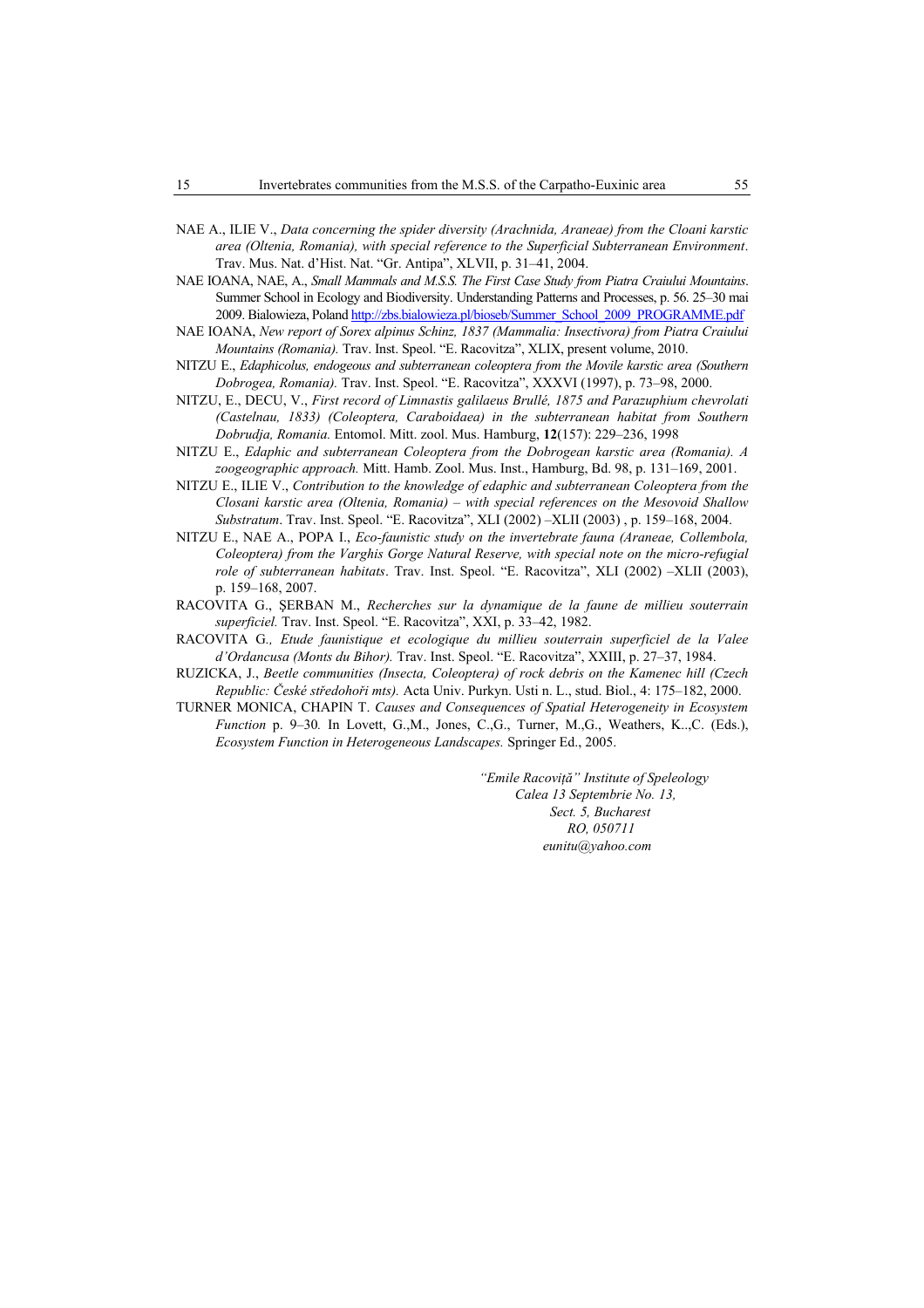| 2. Pseudachorutes dubius<br>1. Morulina verrucosa<br>(Borner, 1903)<br>Ord. Poduromorpha<br>Fam. Neanuridae<br>Taxon<br>Krausbauer, 1898 | Movile<br>Cleitric | Colluvial<br>Covered | Motru Mare<br>Colluvial<br>Nude | Cleitric | Varghisului<br>Colluvial<br>Covered<br>Cheile<br>$\times$ | Species of the state of the state of the state of the state of the state of the state of the state of the state of the state of the state of the state of the state of the state of the state of the state of the state of th<br>Covered Colluvial<br>(V. Seaca) | Cerdacul Stanciului)<br>(Marele Grohotis,<br>Nude Colluvial<br>X<br>Piatra Craiului | Distribution<br>Palaearctic<br>Europe |
|------------------------------------------------------------------------------------------------------------------------------------------|--------------------|----------------------|---------------------------------|----------|-----------------------------------------------------------|------------------------------------------------------------------------------------------------------------------------------------------------------------------------------------------------------------------------------------------------------------------|-------------------------------------------------------------------------------------|---------------------------------------|
| Fam. Odontellidae<br>3. Superodontella empodialis                                                                                        |                    |                      |                                 |          |                                                           |                                                                                                                                                                                                                                                                  | ×                                                                                   | Europe                                |
| 4. Ceratophysella armata<br>(Nicolet, 1842)<br>Fam. Hypogastruridae                                                                      |                    |                      |                                 |          |                                                           |                                                                                                                                                                                                                                                                  | X                                                                                   | Cosmopolitan                          |
| 5. Ceratophysella denticulata<br>(Bagnall, 1941)                                                                                         |                    | $\times$             | $\times$                        |          |                                                           |                                                                                                                                                                                                                                                                  |                                                                                     | Palaearctic                           |
| 6. Ceratophysella sigillata                                                                                                              |                    |                      |                                 |          |                                                           |                                                                                                                                                                                                                                                                  | ×                                                                                   | Holarctic                             |
| 7. Hypogastrura burkilli                                                                                                                 |                    |                      |                                 |          | ×                                                         |                                                                                                                                                                                                                                                                  |                                                                                     | Europe                                |
| 8. Hypogastrura cf. monticola                                                                                                            |                    |                      |                                 |          |                                                           |                                                                                                                                                                                                                                                                  | ×                                                                                   | Europe                                |
| 9. Hypogastrura sahlbergi<br>(Reuter, 1895)                                                                                              |                    |                      |                                 |          |                                                           |                                                                                                                                                                                                                                                                  | X                                                                                   | Cosmopolitan                          |
| 10. Hypogastrura tullbergi                                                                                                               |                    |                      |                                 |          |                                                           |                                                                                                                                                                                                                                                                  | $\times$                                                                            | Holarctic                             |

Species of Collembola collected from four seasonally sampled MSS sites (det. Popa I.). Species of Collembola collected from four seasonally sampled MSS sites (det. Popa I.).

*Annex I* 

 $Amex I$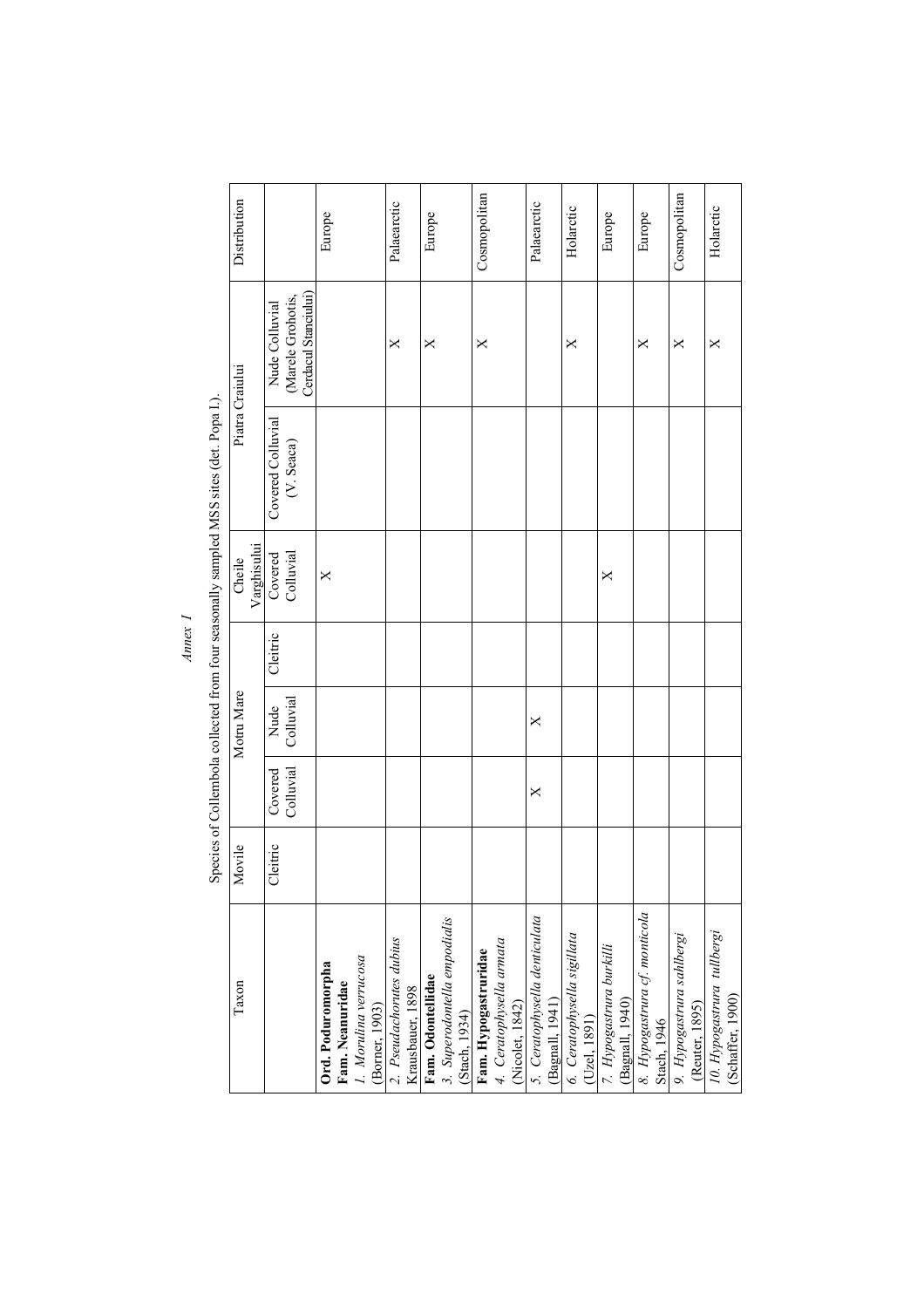| Taxon                                        | <b>lovile</b><br>⋝ |                      | Motru Mare        |          | Cheile                                       |                                 | Piatra Craiului                                             | Distribution   |
|----------------------------------------------|--------------------|----------------------|-------------------|----------|----------------------------------------------|---------------------------------|-------------------------------------------------------------|----------------|
|                                              |                    |                      |                   |          | Varghisului                                  |                                 |                                                             |                |
|                                              | Cleitric           | Colluvial<br>Covered | Colluvial<br>Nude | Cleitric | Colluvial<br>$\mathop{\rm Covered}\nolimits$ | Covered Colluvial<br>(V. Seaca) | Cerdacul Stanciului)<br>(Marele Grohotis,<br>Nude Colluvial |                |
| 11. Pseudacherontides                        |                    | $\times$             | $\times$          |          |                                              |                                 |                                                             | Europe         |
| spelaeus (Ionescu, 1922)                     |                    |                      |                   |          |                                              |                                 |                                                             |                |
| 12. Triacanthella perfecta                   |                    |                      |                   |          |                                              |                                 | ×                                                           | Europe         |
| Denis, 1926                                  |                    |                      |                   |          |                                              |                                 |                                                             |                |
| 13. Willemia anophthalma                     | X                  | X                    | X                 | X        |                                              |                                 |                                                             | Cosmopolitan   |
| Borner, 1901                                 |                    |                      |                   |          |                                              |                                 |                                                             |                |
| Fam. Onychiuridae                            |                    |                      |                   |          |                                              |                                 | X                                                           | Eastern        |
| 14. Deharvengiurus denisi                    |                    |                      |                   |          |                                              |                                 |                                                             | Europe         |
| (Stach, 1934)                                |                    |                      |                   |          |                                              |                                 |                                                             |                |
| 15. Deuteraphorura closanica                 |                    | X                    | ×                 |          |                                              |                                 |                                                             | Romanian       |
| (Gruia, 1965)                                |                    |                      |                   |          |                                              |                                 |                                                             | Carpathians,   |
|                                              |                    |                      |                   |          |                                              |                                 |                                                             | Endemic        |
| 16. Deuteraphorura ghidinii                  | X                  |                      |                   |          |                                              |                                 |                                                             | Central and    |
| (Denis, 1938)                                |                    |                      |                   |          |                                              |                                 |                                                             | Eastern        |
|                                              |                    |                      |                   |          |                                              |                                 |                                                             | Europe         |
| 17. Deuteraphorura silvaria<br>(Gisin, 1952) |                    |                      |                   |          |                                              | ×                               |                                                             | Europe         |
| 18. Heteraphorura carpatica                  |                    |                      | $\times$          | ×        |                                              |                                 |                                                             | Eastern        |
| (Stach, 1938)                                |                    |                      |                   |          |                                              |                                 |                                                             | Europe         |
| 19. Kalaphorura tuberculata                  |                    | X                    | ×                 | $\times$ |                                              | ×                               | ×                                                           | Europe         |
| (Moniez, 1890)                               |                    |                      |                   |          |                                              |                                 |                                                             |                |
| 20. Onychiuroides                            |                    |                      |                   |          | $\times$                                     |                                 |                                                             | Europe         |
| subgranulosus (Gama, 1964)                   |                    |                      |                   |          |                                              |                                 |                                                             |                |
| 21. Orthonychiurus                           |                    |                      | ×                 |          | ×                                            |                                 |                                                             | Central and    |
| rectopapillatus (Stach, 1933)                |                    |                      |                   |          |                                              |                                 |                                                             | Eastern Europe |
| 22. Protaphorura armata                      |                    |                      |                   |          | $\times$                                     |                                 |                                                             | Cosmopolitan   |
| (Tullberg, 1869)                             |                    |                      |                   |          |                                              |                                 |                                                             |                |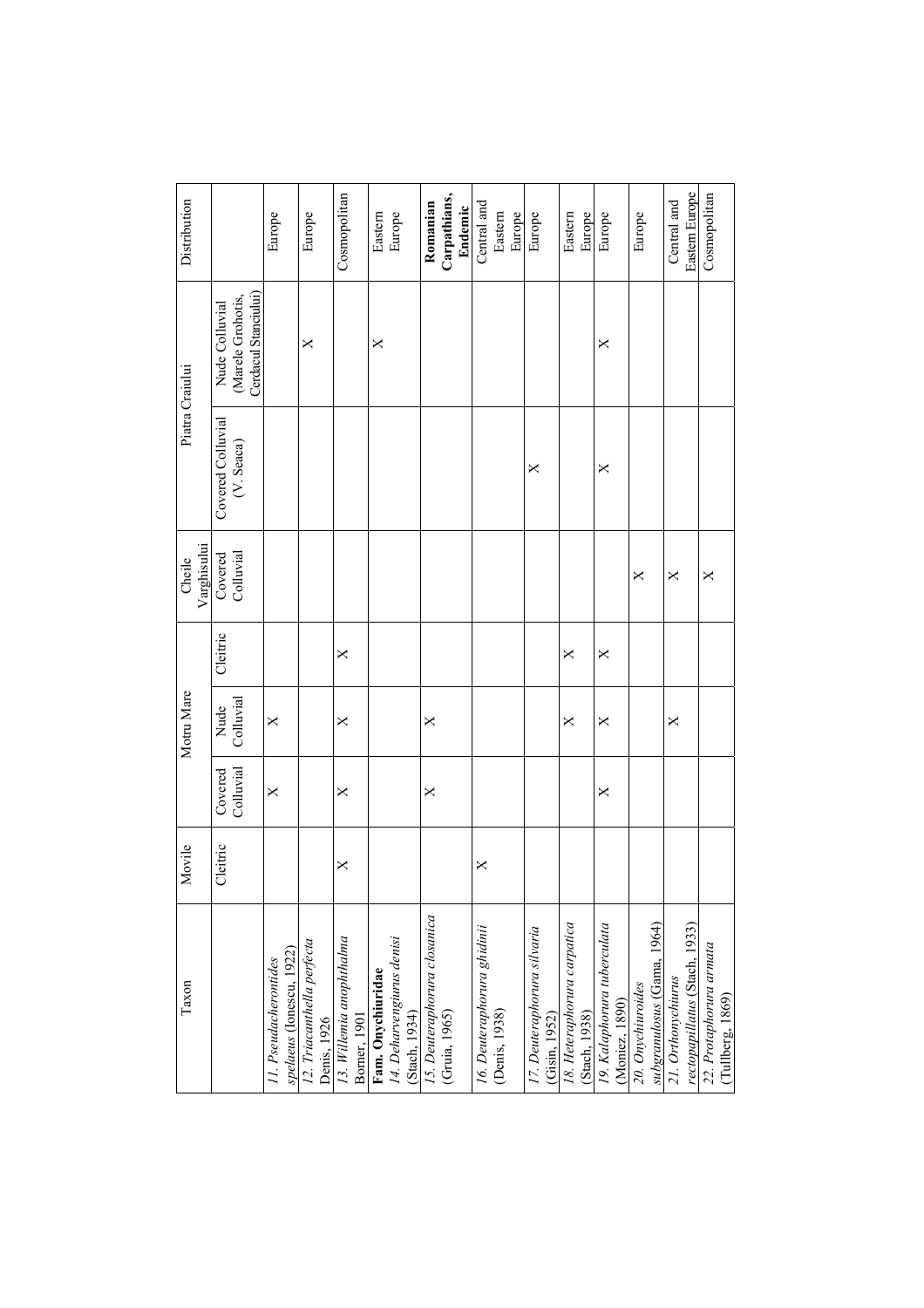| <b>lovile</b><br>Σ |                      | Motru Mare        |          | Varghisului<br>Cheile |                                 | Piatra Craiului                                             | Distribution                     |
|--------------------|----------------------|-------------------|----------|-----------------------|---------------------------------|-------------------------------------------------------------|----------------------------------|
| leitric<br>U       | Colluvial<br>Covered | Colluvial<br>Nude | Cleitric | Colluvial<br>Covered  | Covered Colluvial<br>(V. Seaca) | Cerdacul Stanciului)<br>(Marele Grohotis,<br>Nude Colluvial |                                  |
| X                  |                      |                   |          |                       |                                 |                                                             | Europe                           |
|                    |                      | ×                 | ×        | ×                     |                                 | X                                                           | Europe                           |
|                    |                      |                   |          | $\times$              | ×                               | X                                                           | Central and<br>Eastern<br>Europe |
| X                  |                      |                   |          |                       |                                 |                                                             | Palaearctic                      |
|                    | X                    |                   |          |                       |                                 |                                                             | Europe                           |
|                    |                      |                   |          |                       |                                 | ×                                                           | Central and<br>Eastern<br>Europe |
|                    | X                    | X                 | X        | ×                     | X                               | X                                                           | Holarctic                        |
|                    | X                    | ×                 | X        |                       |                                 |                                                             | Europe                           |
|                    |                      |                   |          |                       | $\times$                        | ×                                                           | Holarctic                        |
|                    |                      |                   |          |                       | X                               | X                                                           | Holarctic                        |
| $\times$           |                      |                   |          |                       |                                 |                                                             | Palaearctic                      |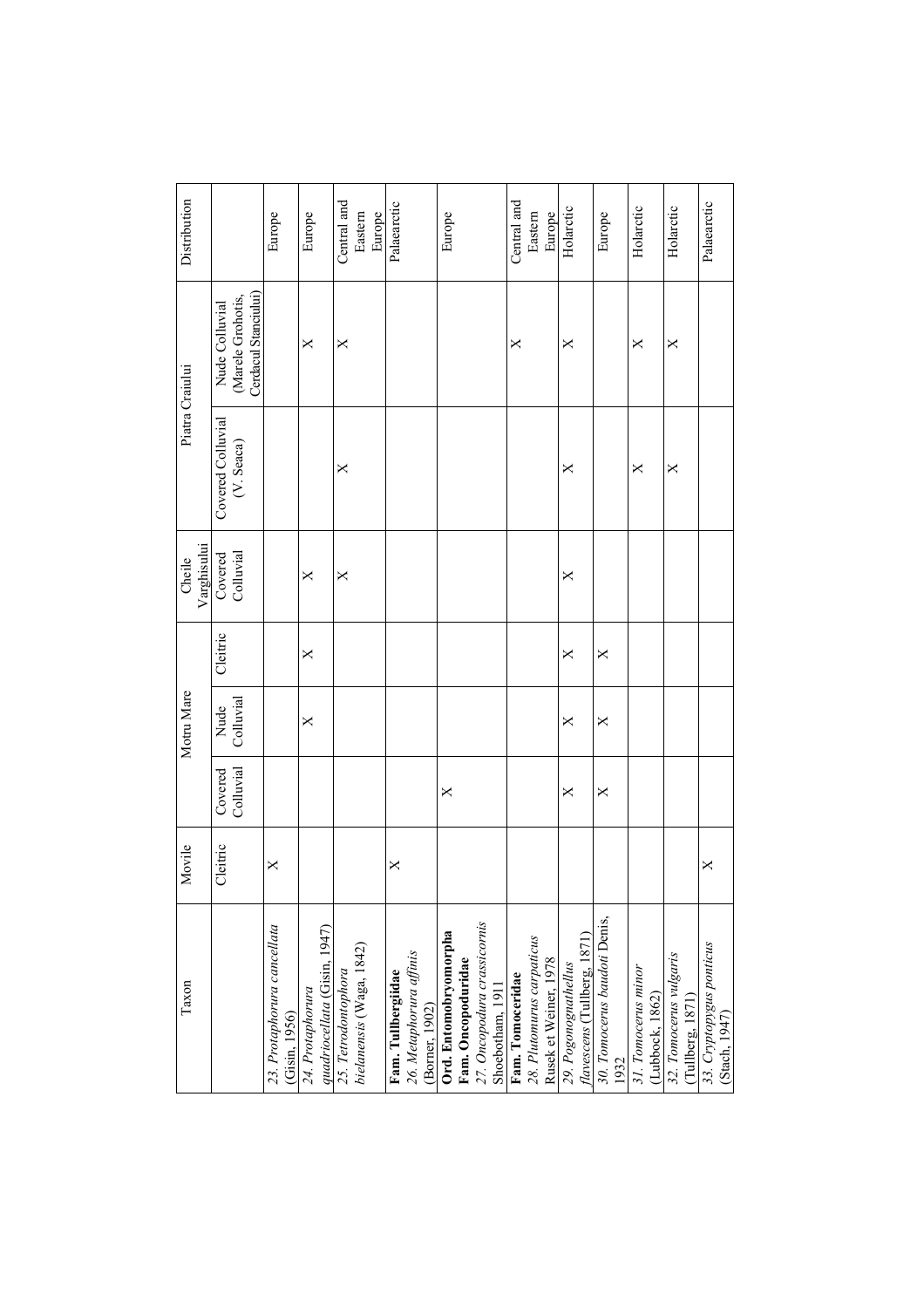| Distribution          |                                                             | Europe                                   | Palaearctic                           | Holarctic                                      | Palaearctic                            | Cosmopolitan                           | Cosmopolitan                                | Cosmopolitan                              | Holarctic                                  | Cosmopolitan                                 | Cosmopolitan                              | Cosmopolitan                                                           | Palaearctic                                | Southern and<br>Europe<br>Central       |
|-----------------------|-------------------------------------------------------------|------------------------------------------|---------------------------------------|------------------------------------------------|----------------------------------------|----------------------------------------|---------------------------------------------|-------------------------------------------|--------------------------------------------|----------------------------------------------|-------------------------------------------|------------------------------------------------------------------------|--------------------------------------------|-----------------------------------------|
|                       | Cerdacul Stanciului)<br>(Marele Grohotis,<br>Nude Colluvial | $\times$                                 |                                       |                                                |                                        |                                        |                                             |                                           |                                            |                                              |                                           | ×                                                                      |                                            | ×                                       |
| Piatra Craiului       | Covered Colluvial<br>(V. Seaca)                             |                                          |                                       |                                                |                                        |                                        |                                             | ×                                         |                                            |                                              |                                           |                                                                        |                                            |                                         |
| Varghisului<br>Cheile | Colluvial<br>Covered                                        |                                          |                                       | ×                                              |                                        |                                        |                                             |                                           |                                            |                                              |                                           |                                                                        |                                            |                                         |
|                       | Cleitric                                                    |                                          |                                       |                                                |                                        |                                        |                                             |                                           |                                            |                                              |                                           |                                                                        |                                            |                                         |
| Motru Mare            | Colluvial<br>Nude                                           | $\times$                                 |                                       | $\times$                                       |                                        |                                        |                                             |                                           |                                            |                                              |                                           |                                                                        |                                            |                                         |
|                       | Colluvial<br>Covered                                        | $\times$                                 | $\times$                              | X                                              |                                        |                                        |                                             |                                           | X                                          |                                              |                                           |                                                                        | X                                          |                                         |
| Movile                | Cleitric                                                    |                                          |                                       |                                                | ×                                      | $\times$                               | X                                           |                                           |                                            | $\times$                                     | $\times$                                  |                                                                        |                                            |                                         |
| Taxon                 |                                                             | 34. Desoria olivacea<br>(Tullberg, 1871) | 35. Folsomia inoculata Stach,<br>1946 | 36. Folsomia quadrioculata<br>(Tullberg, 1871) | 37. Folsomia spinosa<br>Kseneman, 1936 | 38. Folsomides parvulus<br>Stach, 1922 | 39. Hemisotoma thermophyla<br>Axelson, 1900 | 40. Isotomiella minor<br>(Schaffer, 1896) | 41. Isotomurus palustris<br>(Muller, 1776) | 42. Parisotoma notabilis<br>(Schaffer, 1896) | 43. Proisotoma minuta<br>(Tullberg, 1871) | 44. Entomobrya multifasciata<br>(Tullberg, 1871)<br>Fam. Entomobryidae | 45. Entomobrya muscorum<br>(Nicolet, 1841) | 46. Heteromurus major<br>(Moniez, 1889) |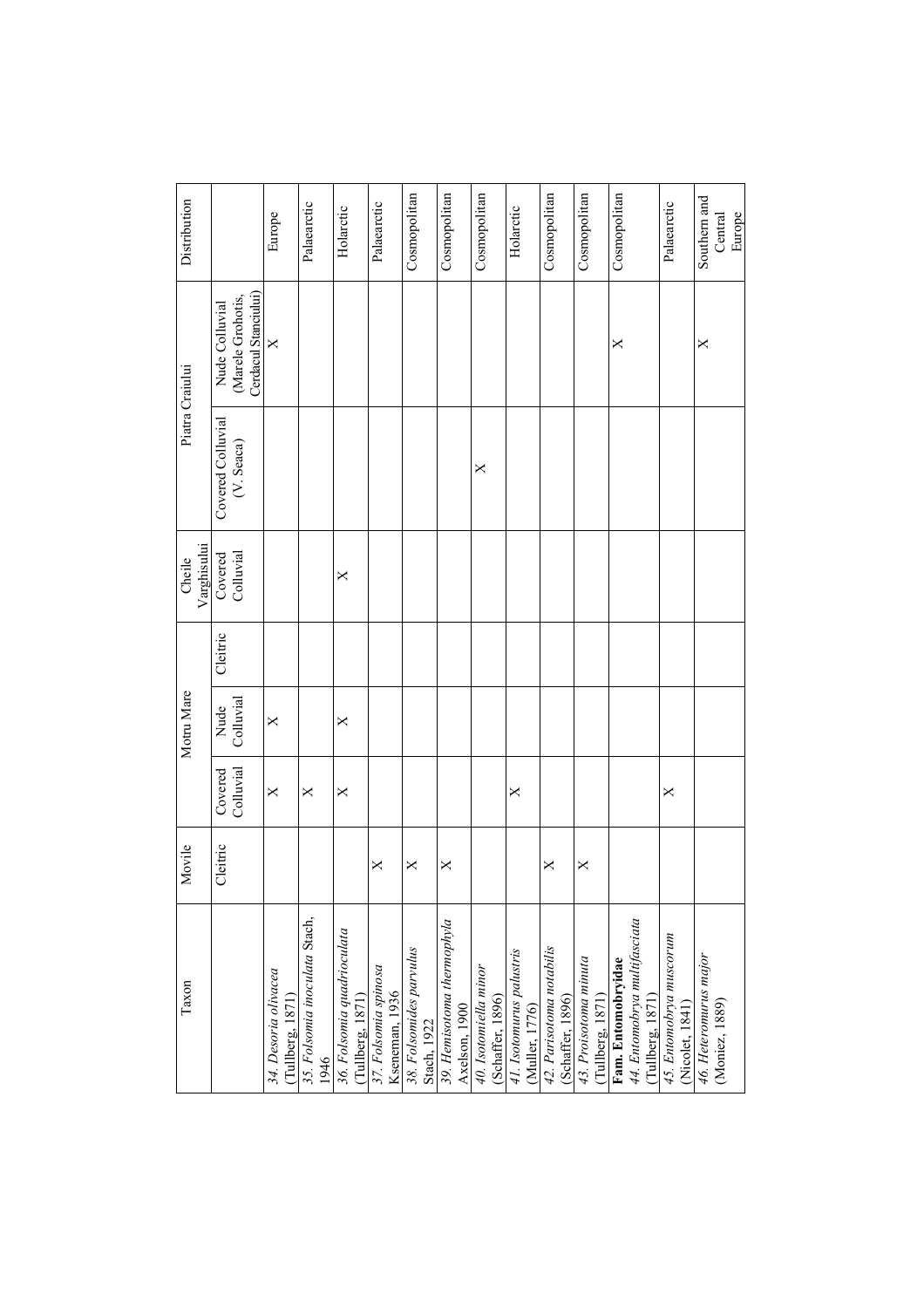| Distribution          |                                                             | Holarctic                                    | Carpathians,<br>Romanian<br>Endemic           | Europe, Asia<br>Minor                      | Cosmopolitan                               | Holarctic                                      | Holarctic                                | Eastern<br>Europe                        | Europe                                  | Carpathians,<br>Endemic<br>The            | Eastern<br>Europe                       | Carpathians,<br>Romanian<br>Endemic          | Holarctic                                    |
|-----------------------|-------------------------------------------------------------|----------------------------------------------|-----------------------------------------------|--------------------------------------------|--------------------------------------------|------------------------------------------------|------------------------------------------|------------------------------------------|-----------------------------------------|-------------------------------------------|-----------------------------------------|----------------------------------------------|----------------------------------------------|
|                       | Cerdacul Stanciului)<br>(Marele Grohotis,<br>Nude Colluvial |                                              |                                               |                                            | ×                                          | X                                              | ×                                        | X                                        | ×                                       |                                           | X                                       |                                              |                                              |
| Piatra Craiului       | Covered Colluvial<br>(V. Seaca)                             |                                              |                                               |                                            | X                                          | $\times$                                       | $\times$                                 |                                          |                                         |                                           |                                         |                                              |                                              |
| Varghisului<br>Cheile | Colluvial<br>Covered                                        |                                              |                                               |                                            |                                            |                                                |                                          |                                          |                                         | ×                                         | X                                       | X                                            |                                              |
|                       | Cleitric                                                    | $\times$                                     |                                               |                                            |                                            | ×                                              |                                          | ×                                        |                                         |                                           |                                         |                                              |                                              |
| Motru Mare            | Colluvial<br>Nude                                           | $\times$                                     | X                                             |                                            |                                            | ×                                              |                                          |                                          |                                         |                                           |                                         |                                              |                                              |
|                       | Colluvial<br>Covered                                        | $\times$                                     | X                                             |                                            |                                            | X                                              |                                          |                                          |                                         |                                           |                                         |                                              |                                              |
| Movile                | Cleitric                                                    | X                                            |                                               | X                                          |                                            | ×                                              | X                                        |                                          |                                         |                                           |                                         |                                              | X                                            |
| Taxon                 |                                                             | 47. Heteromurus nitidus<br>(Templeton, 1835) | 48. Heteromurus noseki Mutt<br>et Stomp, 1980 | 49. Heteromurus sexoculatus<br>Brown, 1926 | 50. Lepidocyrtus cyaneus<br>Tullberg, 1871 | 51. Lepidocyrtus lignorum<br>(Fabricius, 1775) | 52. Lepidocyrtus paradoxus<br>Uzel, 1891 | 53. Lepidocyrtus serbicus<br>Denis, 1933 | 54. Orchesella alticola (Uzel,<br>(1681 | 55. Orchesella carpatica<br>Ionesco, 1915 | 56. Orchesella pontica<br>Ionesco, 1915 | sandelsorum Gruia, 1977<br>57. Pseudosinella | 58. Pseudosinella sexoculata<br>Schott, 1902 |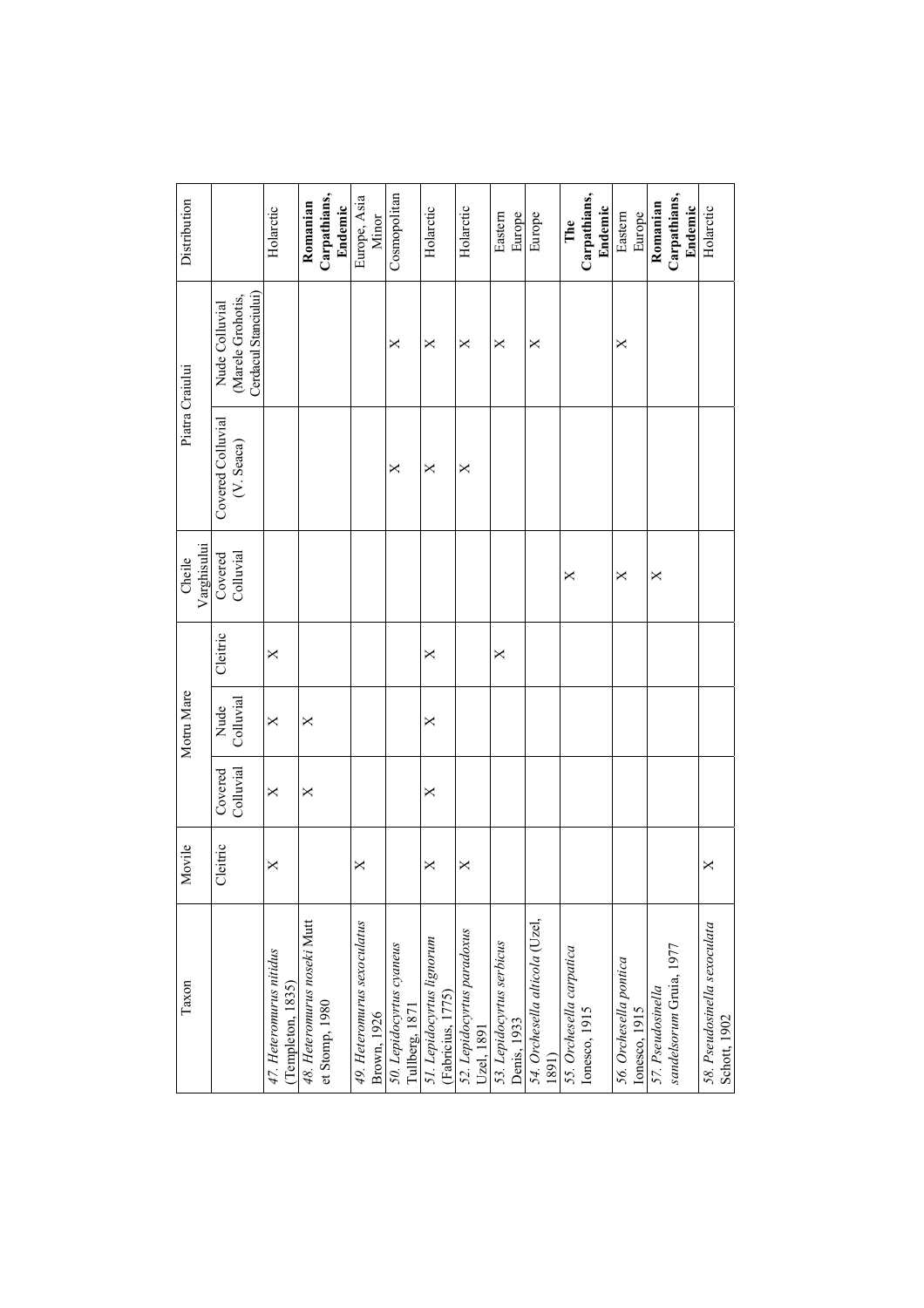| Taxon                                       | Movile   |                      | Motru Mare        |          | Varghisului<br>Cheile | Piatra Craiului                 |                                                             | Distribution  |
|---------------------------------------------|----------|----------------------|-------------------|----------|-----------------------|---------------------------------|-------------------------------------------------------------|---------------|
|                                             | Cleitric | Colluvial<br>Covered | Colluvial<br>Nude | Cleitric | Colluvial<br>Covered  | Covered Colluvial<br>(V. Seaca) | Cerdacul Stanciului)<br>(Marele Grohotis,<br>Nude Colluvial |               |
| Fam. Paronellidae                           | X        |                      |                   |          |                       |                                 |                                                             | Europe        |
| 59. Cyphoderus assimilis<br>Borner, 1906    |          |                      |                   |          |                       |                                 |                                                             |               |
| 60. Cyphoderus bidenticulatus               | X        |                      |                   |          |                       |                                 |                                                             | Euro-         |
| (Parona, 1888)                              |          |                      |                   |          |                       |                                 |                                                             | Mediterranean |
| Ord. Neelipleona                            |          |                      |                   |          |                       | ×                               |                                                             | Cosmopolitan  |
| Fam. Neelidae                               |          |                      |                   |          |                       |                                 |                                                             |               |
| 61. Neelus murinus Folsom, 1896             |          |                      |                   |          |                       |                                 |                                                             |               |
|                                             |          |                      |                   |          |                       | $\times$                        |                                                             | Europe        |
| Ord. Symphypleona<br>Fam. Arrhopalitidae    |          |                      |                   |          |                       |                                 |                                                             |               |
|                                             |          |                      |                   |          |                       |                                 |                                                             |               |
| 62. Arrhopalites bifidus<br>(Stach, 1945)   |          |                      |                   |          |                       |                                 |                                                             |               |
| 63. Arrhopalites ornatus                    |          |                      |                   |          |                       | ×                               |                                                             | Europe        |
| Stach, 1945                                 |          |                      |                   |          |                       |                                 |                                                             |               |
| 64. Arrhopalites principalis<br>Stach, 1945 |          |                      |                   |          | ×                     |                                 |                                                             | Holarctic     |
|                                             |          |                      |                   |          |                       |                                 |                                                             |               |
| 65. Arrhopalites pygmaeus<br>(Wankel, 1860) |          | $\times$             | $\times$          |          | $\times$              |                                 |                                                             | Holarctic     |
|                                             |          |                      |                   |          |                       |                                 |                                                             |               |
| 66. Arrhopalites sericus Gisin,             |          |                      |                   |          |                       | X                               | ×                                                           | Euro-         |
| 1947                                        |          |                      |                   |          |                       |                                 |                                                             | Mediterranean |
| 67. Arrhopalites terricola                  |          |                      |                   |          |                       |                                 | X                                                           | Europe        |
| Gisin, 1958                                 |          |                      |                   |          |                       |                                 |                                                             |               |
| Fam. Sminthuridae                           |          |                      |                   |          |                       | ×                               |                                                             | Euro-         |
| 68. Allacma fusca                           |          |                      |                   |          |                       |                                 |                                                             | Mediterranean |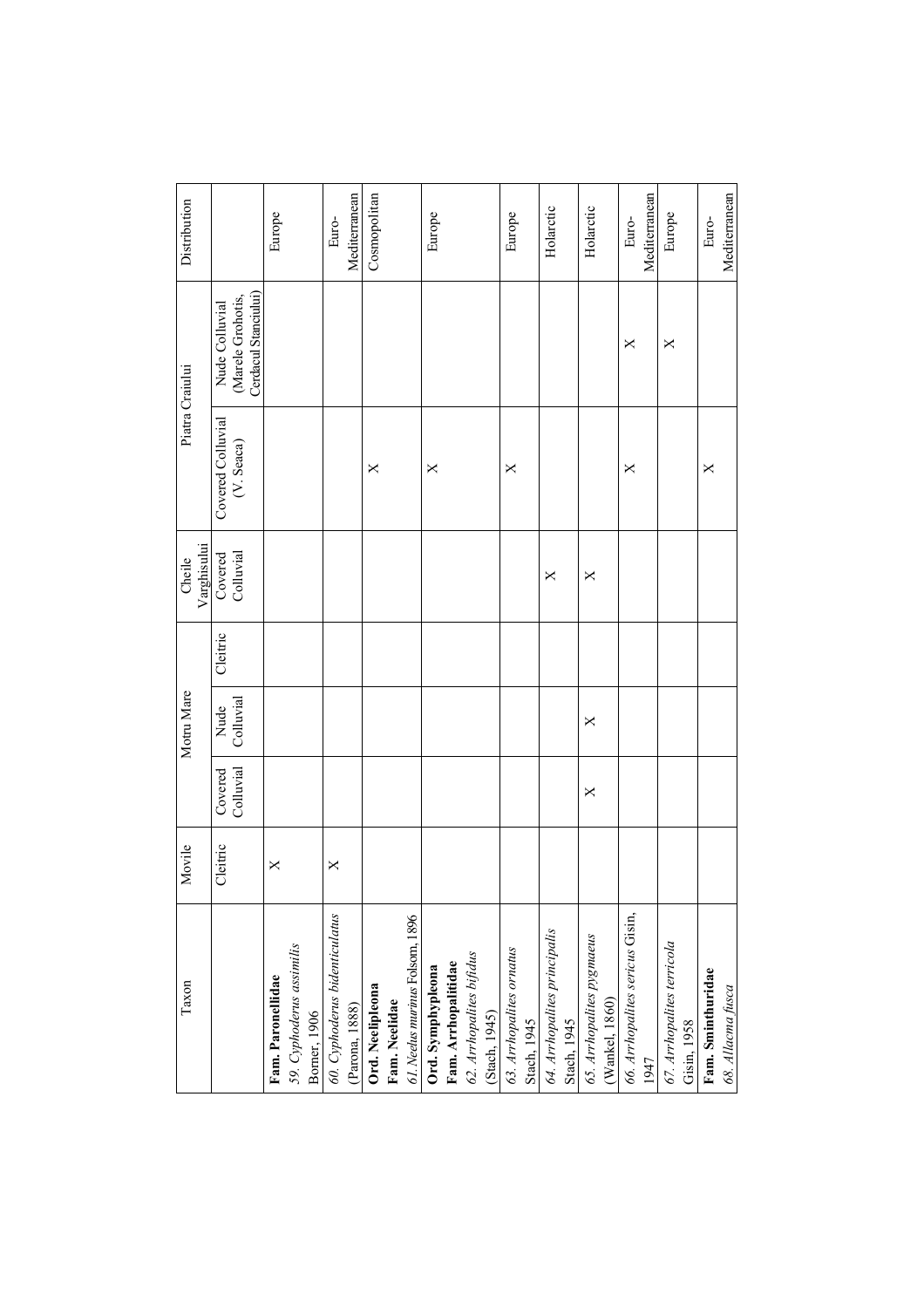| Taxon                                  | ovile    |                | Motru Mare          |          | Cheile      |                   | Piatra Craiului      | Distribution  |
|----------------------------------------|----------|----------------|---------------------|----------|-------------|-------------------|----------------------|---------------|
|                                        |          |                |                     |          | Varghisului |                   |                      |               |
|                                        | Cleitric | Covered   Nude |                     | Cleitric | Covered     | Covered Colluvial | Nude Colluvial       |               |
|                                        |          |                | Colluvial Colluvial |          | Colluvial   | (V. Seaca)        | (Marele Grohotis,    |               |
|                                        |          |                |                     |          |             |                   | Cerdacul Stanciului) |               |
| 69. Caprainea marginata                |          |                |                     |          |             |                   |                      | Euro-         |
| (Schott, 1893)                         |          |                |                     |          |             |                   |                      | Mediterranean |
| 70. Spatulosminthurus                  |          |                |                     |          |             |                   |                      | Southern and  |
| flaviceps (Tullberg, 1871)             |          |                |                     |          |             |                   |                      | Central       |
|                                        |          |                |                     |          |             |                   |                      | Europe        |
| Fam. Dicyrtomidae                      |          |                |                     |          |             |                   |                      | Holarctic     |
| 71. Dicyrtoma fusca<br>(Lubbock, 1873) |          |                |                     |          |             |                   |                      |               |
|                                        |          |                |                     |          |             |                   |                      |               |
|                                        |          |                |                     |          |             |                   |                      |               |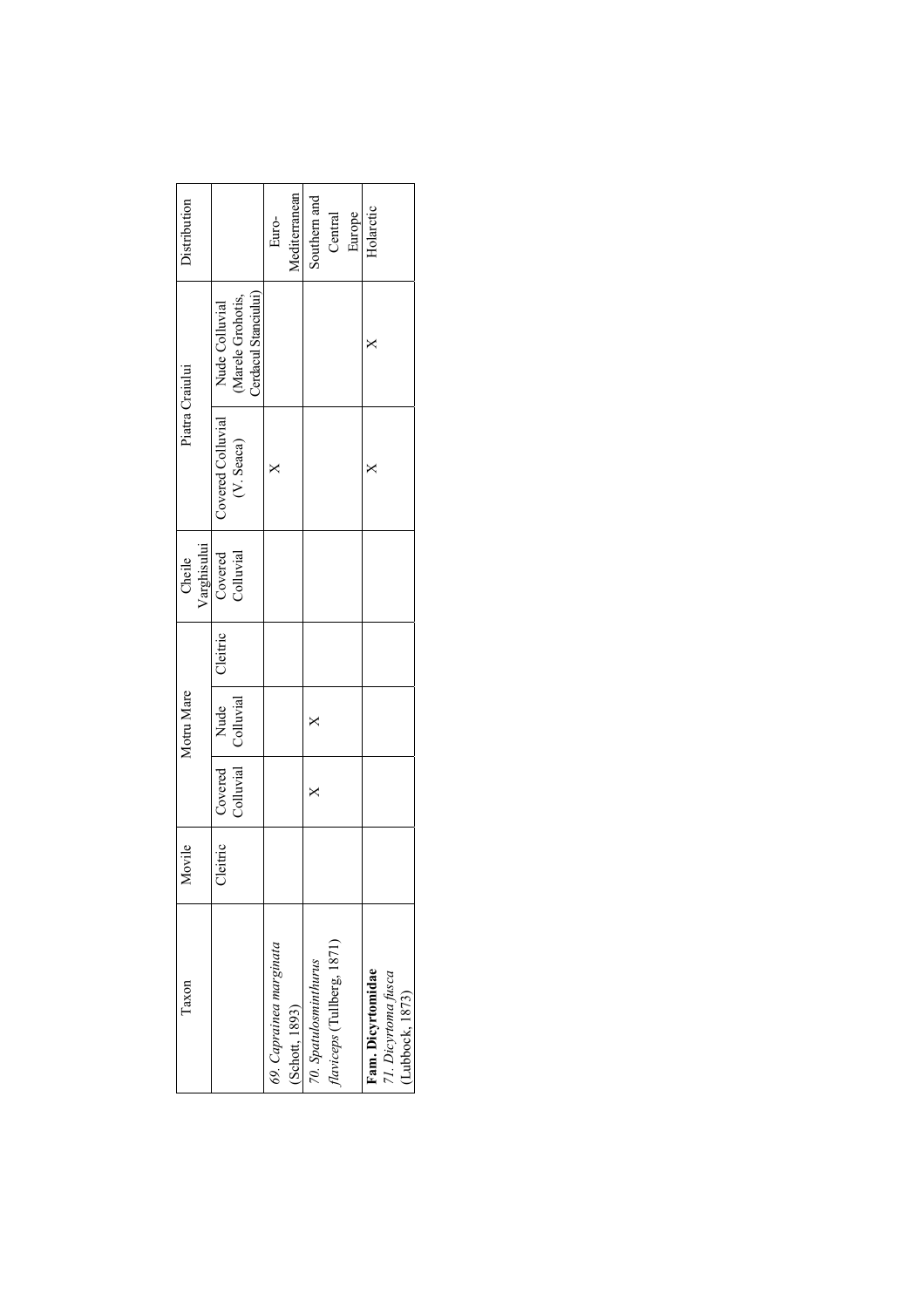| Distribution          |                                                             | Cosmopolitan                                             | endemite Piatra<br>Romania,<br>Craiului                            | European                                                      | Palearctic                                                      | Palearctic                                          | European<br>East-                              | European                                             | Holarctic                               | Holarctic                                | Holarctic                                    | European<br>Central-                            |
|-----------------------|-------------------------------------------------------------|----------------------------------------------------------|--------------------------------------------------------------------|---------------------------------------------------------------|-----------------------------------------------------------------|-----------------------------------------------------|------------------------------------------------|------------------------------------------------------|-----------------------------------------|------------------------------------------|----------------------------------------------|-------------------------------------------------|
|                       | Cerdacul Stanciului)<br>(Marele Grohotis,<br>Nude Colluvial |                                                          |                                                                    | ×                                                             | ×                                                               |                                                     | ×                                              |                                                      |                                         | ×                                        |                                              | ×                                               |
| Piatra Craiului       | Covered Colluvial<br>(V. Seaca)                             |                                                          | $\times$                                                           |                                                               |                                                                 |                                                     |                                                |                                                      |                                         |                                          |                                              |                                                 |
| Varghisului<br>Gorges | Colluvial<br>Covered                                        |                                                          |                                                                    |                                                               |                                                                 | ×                                                   |                                                | ×                                                    |                                         |                                          |                                              |                                                 |
|                       | Cleitric                                                    | X                                                        |                                                                    |                                                               |                                                                 |                                                     |                                                |                                                      |                                         |                                          |                                              |                                                 |
| Motru Mare            | Colluvial<br>Nude                                           | ×                                                        |                                                                    |                                                               |                                                                 |                                                     |                                                |                                                      | ×                                       |                                          |                                              |                                                 |
|                       | Colluvial<br>Covered                                        |                                                          |                                                                    |                                                               |                                                                 |                                                     |                                                |                                                      | ×                                       |                                          | ×                                            |                                                 |
| Movile                | Cleitric                                                    | ×                                                        |                                                                    |                                                               |                                                                 |                                                     |                                                |                                                      |                                         |                                          | $\times$                                     |                                                 |
| Таха                  |                                                             | 1. Dysdera crocata C.L. Koch,<br>Fam. Dysderidae<br>1838 | Fam. Nesticidae<br>2. Nesticus constantinescui<br>Dumitrescu, 1979 | 3. Rugathodes bellicosus<br>Fam. Theridiidae<br>(Simon, 1873) | 4. Asthenargus cf. paganus<br>(Simon, 1884)<br>Fam. Linyphiidae | 5. Centromerus arcanus<br>$(O.P.$ Cambridge, $1873$ | 6. Centromerus silvicola<br>(Kulczynski, 1887) | 7. Diplocephalus latifrons<br>(O. P. Cabridge, 1863) | 8. Diplostyla concolor<br>(Wider, 1834) | 9. Entelecara acuminata<br>(Wider, 1834) | 10. Lepthyphantes leprosus<br>(Ohlert, 1865) | 11. Lepthyphantes notabilis<br>Kulczynski, 1887 |

Species of Araneae collected from four seasonally sampled MSS sites (det. Nae A.) Species of Araneae collected from four seasonally sampled MSS sites (det. Nae A.)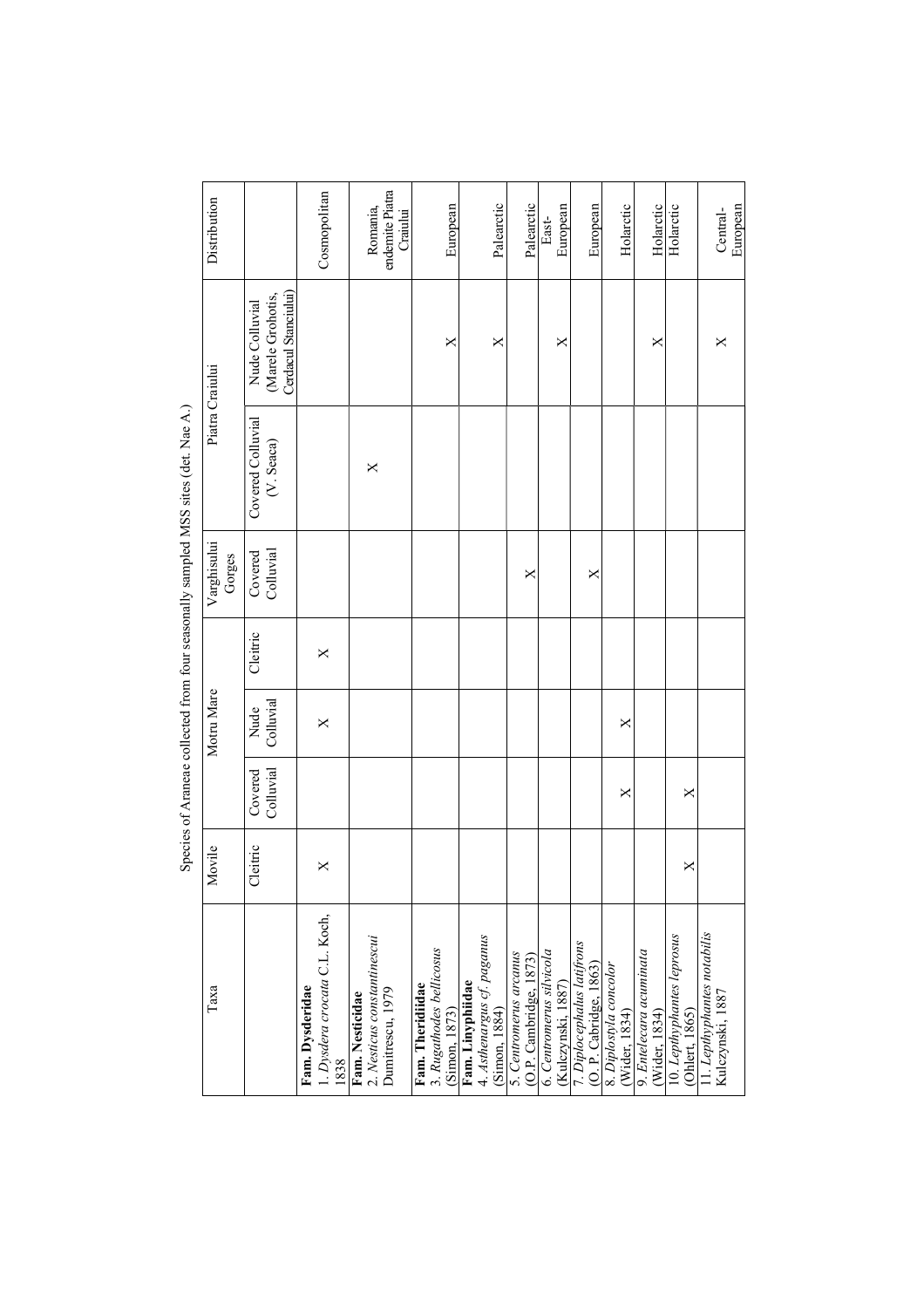| Таха                                                              | Movile   |                      | Motru Mare        |          | Varghisului<br>Gorges | Piatra Craiului                 |                                                             | Distribution                            |
|-------------------------------------------------------------------|----------|----------------------|-------------------|----------|-----------------------|---------------------------------|-------------------------------------------------------------|-----------------------------------------|
|                                                                   | Cleitric | Colluvial<br>Covered | Colluvial<br>Nude | Cleitric | Colluvial<br>Covered  | Covered Colluvial<br>(V. Seaca) | Cerdacul Stanciului)<br>(Marele Grohotis,<br>Nude Colluvial |                                         |
| 12. Micrargus herbigradus<br>(Blackwall, 1854)                    |          |                      |                   |          | ×                     |                                 |                                                             | Palearctic                              |
| 13. Palliduphantes byzantinus<br>Fage, 1931                       | ×        |                      |                   |          |                       |                                 |                                                             | South-East<br>European                  |
| 14. Palliduphantes insignis<br>$(O.P. - Cambridge, 1913)$         | ×        |                      |                   |          |                       |                                 |                                                             | European                                |
| 15. Palliduphantes istrianus<br>(Kulczynski, 1914)                | $\times$ |                      |                   |          |                       |                                 |                                                             | European<br>East-                       |
| 16. Pelecopsis radicicola<br>(L.Koch, 1872)                       |          |                      |                   |          |                       |                                 | ×                                                           | Palearctic                              |
| 17. Tenuiphantes alacris<br>(Blackwall, 1853)                     |          |                      |                   |          | ×                     |                                 | ×                                                           | Palearctic                              |
| 18. Tenuiphantes tenuis<br>(Blackwall, 1854)                      | X        |                      |                   |          |                       |                                 |                                                             | Mediterranean<br>Europeano-             |
| 19. Sintula corniger<br>(Blackwall, 1856)                         |          |                      |                   |          |                       |                                 |                                                             | European                                |
| 20. Metellina segmentata<br>Fam. Tetragnathidae<br>(Clerck, 1757) |          |                      |                   |          | ×                     |                                 |                                                             | (introduced in<br>Palearctic<br>Canada) |
| 21. Pardosa lugubris<br>(Walckenaer, 1802)<br>Fam. Lycosidae      |          | X                    | X                 |          |                       |                                 |                                                             | Palearctic                              |
| 22. Pardosa morosa<br>(L. Koch, 1870)<br>23. Pardosa nigra        |          |                      |                   |          |                       |                                 | ×                                                           | Palearctic<br>West                      |
| (C.L. Koch, 1834)                                                 |          |                      |                   |          |                       |                                 | ×                                                           | Palearctic                              |
| 24. Pardosa nigriceps<br>(Thorell, 1856)                          |          |                      | ×                 |          |                       |                                 |                                                             | European                                |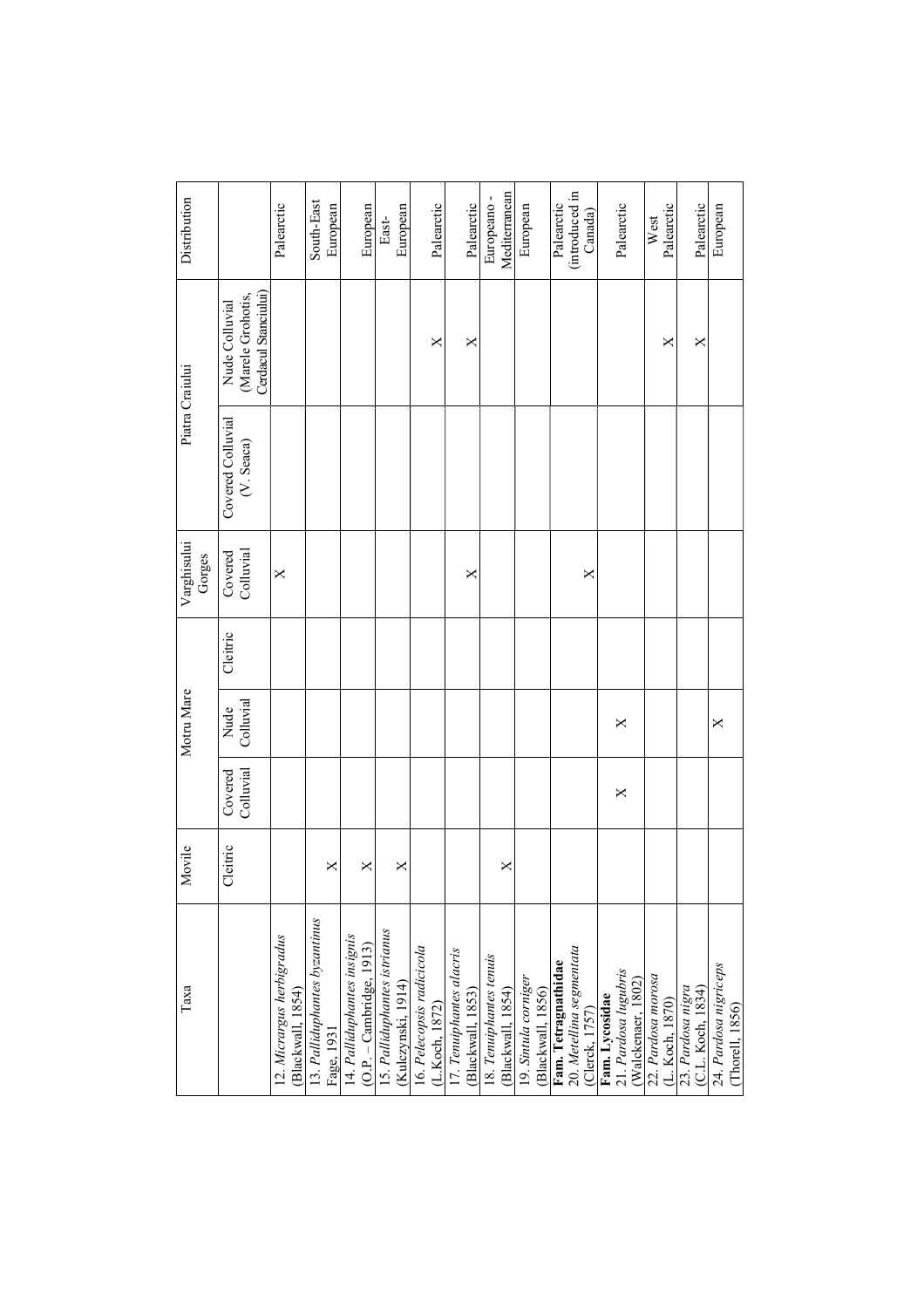| Таха                                                                                                                         | Movile   |                      | Motru Mare        |          | Varghisului<br>Gorges | Piatra Craiului                 |                                                             | Distribution       |
|------------------------------------------------------------------------------------------------------------------------------|----------|----------------------|-------------------|----------|-----------------------|---------------------------------|-------------------------------------------------------------|--------------------|
|                                                                                                                              | Cleitric | Colluvial<br>Covered | Colluvial<br>Nude | Cleitric | Colluvial<br>Covered  | Covered Colluvial<br>(V. Seaca) | Cerdacul Stanciului)<br>(Marele Grohotis,<br>Nude Colluvial |                    |
| 25. Tegenaris silvestris<br>L. Koch, 1872<br>Fam. Agelenidae                                                                 |          | X                    |                   |          |                       |                                 |                                                             | European           |
| Fam. Cybaeidae                                                                                                               |          |                      |                   |          |                       | $\times$                        | X                                                           | European           |
| 26. Cybaeus angustiarun<br>L.Koch, 1868<br>Fam. Hahniidae<br>27. Cryphoeca silvicola<br>(C.L. Koch, 1834)<br>Fam. Dyctinidae |          |                      |                   |          |                       |                                 | ×                                                           | Palearctic         |
| 28. Cicurina cicur<br>(Fabricius, 1793)                                                                                      |          |                      |                   |          |                       |                                 | $\times$                                                    | Palearctic<br>West |
| Fam. Amaurobiidae<br>29. Amaurobius pallidus L.<br>Koch, 1868                                                                |          |                      | X                 |          |                       |                                 |                                                             | SE European        |
| Fam. Clubionidae<br>30. <i>Clubiona frutetorum</i> L.<br>Koch, 1867                                                          |          |                      | $\times$          |          |                       |                                 |                                                             | European           |
| 31. Clubiona neglecta                                                                                                        |          |                      |                   | $\times$ |                       |                                 |                                                             | Palearctic         |
| 32. Drassodes lapidosus<br>O.P.Cambridge, 1862<br>Fam.Gnaphosidae<br>(Walckenaer, 1802)                                      |          |                      |                   |          |                       |                                 | ×                                                           | Palearctic         |
| 33. Drassodex hypocrita<br>(Simon, 1878)                                                                                     |          |                      | ×                 |          |                       |                                 |                                                             | European           |
| 34. Haplodrassus signifier<br>(C.L. Koch, 1839)                                                                              |          |                      | $\times$          |          |                       |                                 |                                                             | Holarctic          |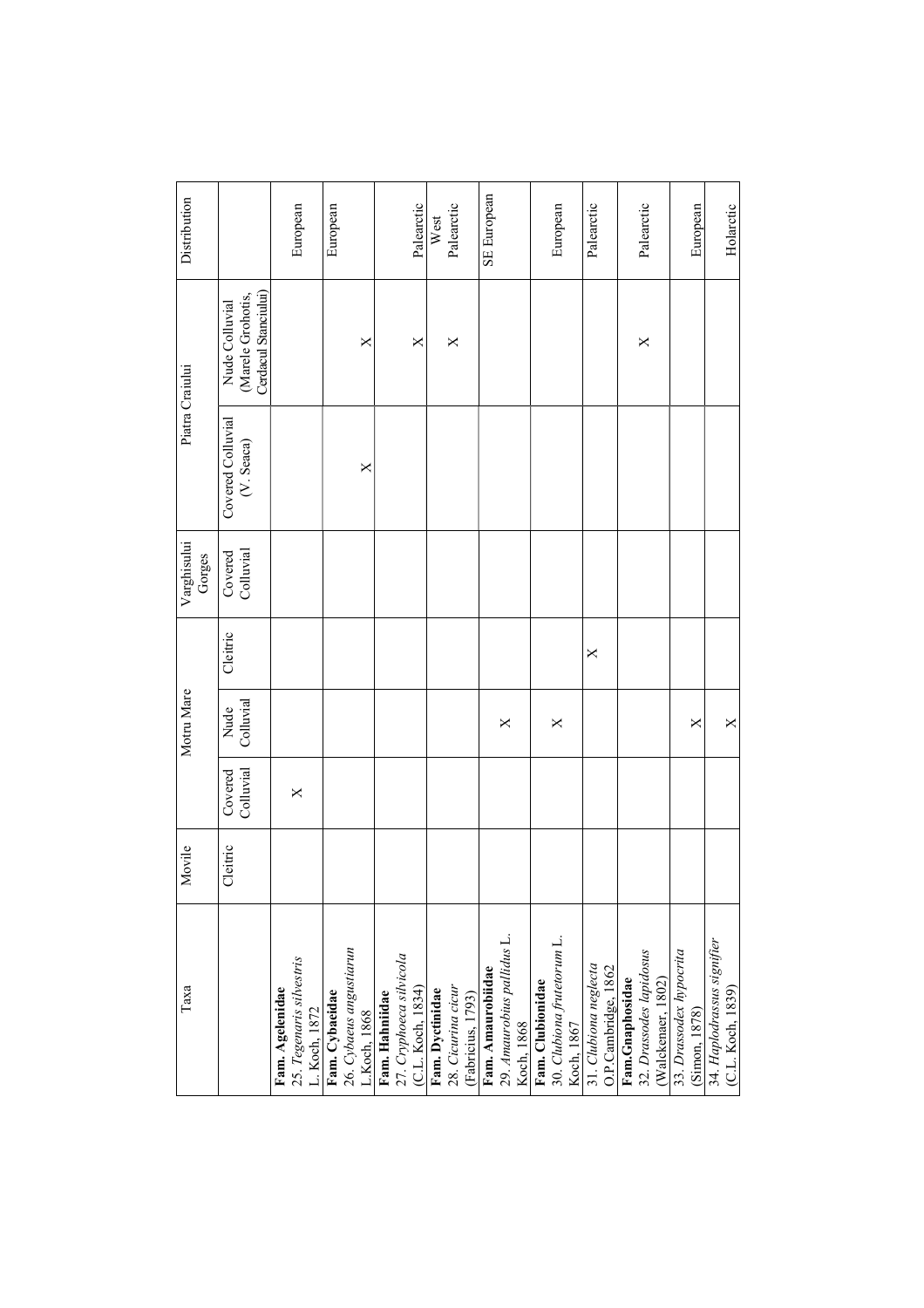| l'axa                   | Movile   |           | Motru Mare |          | Varghisului |                   | Piatra Craiului      | Distribution |
|-------------------------|----------|-----------|------------|----------|-------------|-------------------|----------------------|--------------|
|                         |          |           |            |          | Gorges      |                   |                      |              |
|                         | Cleitric | Covered   | Nude       | Cleitric | Covered     | Covered Colluvial | Nude Colluvial       |              |
|                         |          | Colluvial | Colluvial  |          | Colluvial   | (V. Seaca)        | (Marele Grohotis,    |              |
|                         |          |           |            |          |             |                   | Cerdacul Stanciului) |              |
| 35. Micaria pulicaria   |          |           |            |          |             |                   |                      |              |
| (Sundevall, 1832)       | ×        |           |            |          |             |                   |                      | Holarctic    |
| 36. Zelotes apricorum   |          |           |            |          |             |                   |                      | West         |
| (L. Koch, 1876)         |          |           |            |          |             |                   |                      | Palearctic   |
| Fam. Thomisidae         |          |           |            |          |             |                   |                      |              |
| 37. Ozyptila blackwalli |          | ×         |            |          |             |                   |                      | Palearctic   |
| Simon, 1875             |          |           |            |          |             |                   |                      |              |
| Fam. Salticidae         |          |           |            |          |             |                   |                      |              |
| 38. Euophrys frontalis  |          |           |            |          |             |                   |                      | Palearctic   |
| (Walckenaer, 1802)      |          |           |            |          |             |                   |                      |              |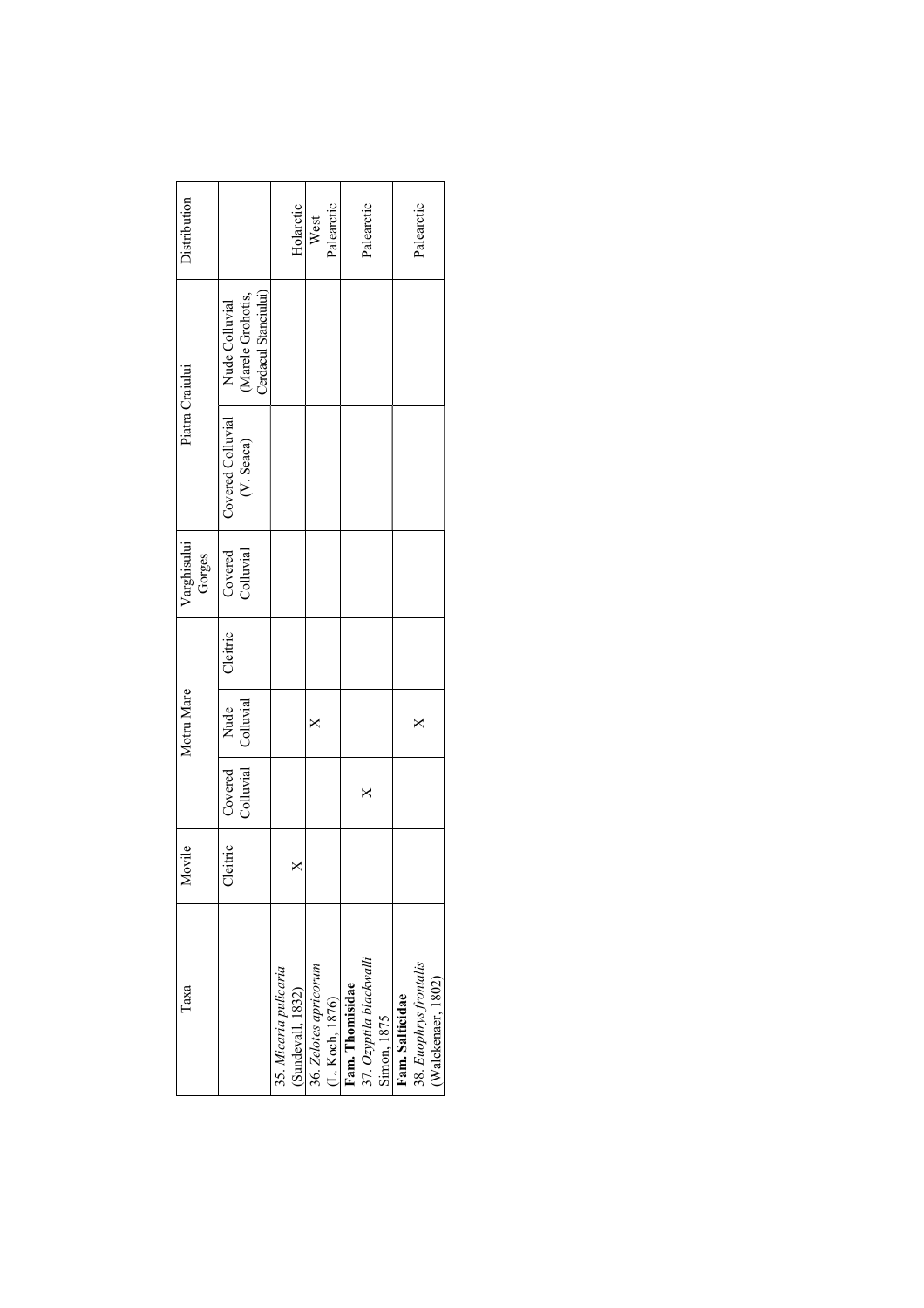|                                                                                                                                                                                                                                | Distribution          |                                                             |                        | Central-East           | European       | Central-East        | European                                     | East European                                     | Dinaro-Carpathic  |                                              | Endemic in South    | Dobrogea                                | East-             | Mediterranean                                | Mediterranean                               | Endemic in        | Transylvania,                 | between Somesul  | Rece and Muntele | Rece; also found in<br><b>Bucharest</b> |                        | Cosmopolitan    |
|--------------------------------------------------------------------------------------------------------------------------------------------------------------------------------------------------------------------------------|-----------------------|-------------------------------------------------------------|------------------------|------------------------|----------------|---------------------|----------------------------------------------|---------------------------------------------------|-------------------|----------------------------------------------|---------------------|-----------------------------------------|-------------------|----------------------------------------------|---------------------------------------------|-------------------|-------------------------------|------------------|------------------|-----------------------------------------|------------------------|-----------------|
|                                                                                                                                                                                                                                | Piatra Craiului       | Cerdacul Stanciului)<br>(Marele Grohotis,<br>Nude Colluvial |                        |                        |                |                     |                                              |                                                   |                   |                                              |                     |                                         |                   |                                              |                                             |                   |                               |                  |                  |                                         |                        |                 |
| C. The more commutation of the contract of the contract of the contract of the contracted of the contracted of the contracted of the contracted of the contracted of the contracted of the contracted of the contracted of the |                       | Covered Colluvial<br>(V. Seaca)                             | $\times$               |                        |                | ×                   |                                              |                                                   |                   |                                              |                     |                                         |                   |                                              |                                             |                   |                               |                  |                  |                                         |                        |                 |
|                                                                                                                                                                                                                                | Varghisului<br>Gorges | Colluvial<br>Covered                                        | $\times$               |                        |                | ×                   |                                              |                                                   |                   |                                              |                     |                                         |                   |                                              |                                             | X                 |                               |                  |                  |                                         |                        |                 |
|                                                                                                                                                                                                                                |                       | Cleitric                                                    |                        |                        |                |                     |                                              |                                                   |                   |                                              |                     |                                         |                   |                                              |                                             |                   |                               |                  |                  |                                         | $\times$               |                 |
|                                                                                                                                                                                                                                | Motru Mare            | Colluvial<br>Nude                                           |                        |                        |                | ×                   |                                              | $\times$                                          |                   |                                              |                     |                                         |                   |                                              |                                             |                   |                               |                  |                  |                                         | $\times$               |                 |
|                                                                                                                                                                                                                                |                       | Colluvial<br>Covered                                        |                        |                        |                | ×                   |                                              | X                                                 | X                 |                                              |                     |                                         |                   |                                              |                                             |                   |                               |                  |                  |                                         |                        |                 |
|                                                                                                                                                                                                                                | Movile                | Cleitric                                                    |                        |                        |                |                     |                                              |                                                   |                   |                                              | ×                   |                                         | ×                 |                                              | ×                                           |                   |                               |                  |                  |                                         | ×                      |                 |
|                                                                                                                                                                                                                                | Таха                  |                                                             | ISOPODA. Fam. Ligiidae | 1. Ligidium germanicum | Verhoeff, 1901 | Fam. Trichoniscidae | 2. Hyloniscus riparius<br>(C. L. Koch, 1838) | 3. Hyloniscus transsilvanicus<br>(Verhoeff, 1901) | Fam. Mesoniscidae | 4. Mesoniscus graniger<br>(Frivaldsky, 1865) | Fam. Platyarthridae | 5. Platyarthrus coronatus<br>Radu, 1959 | Fam. Philosciidae | 6. Chaetophiloscia hastata<br>Verhoeff, 1929 | 7. Chaetophiloscia sicula<br>Verhoeff, 1908 | Fam. Cylisticidae | 8. Cylisticus transsylvanicus | (Verhoeff, 1908) |                  |                                         | 9. Cylisticus convexus | (De Geer, 1778) |

Isopoda-Oniscidea, Diplopoda species collected from four seasonally sampled MSS sites (det. Giurginca A.) Isopoda-Oniscidea, Diplopoda species collected from four seasonally sampled MSS sites (det. Giurginca A.)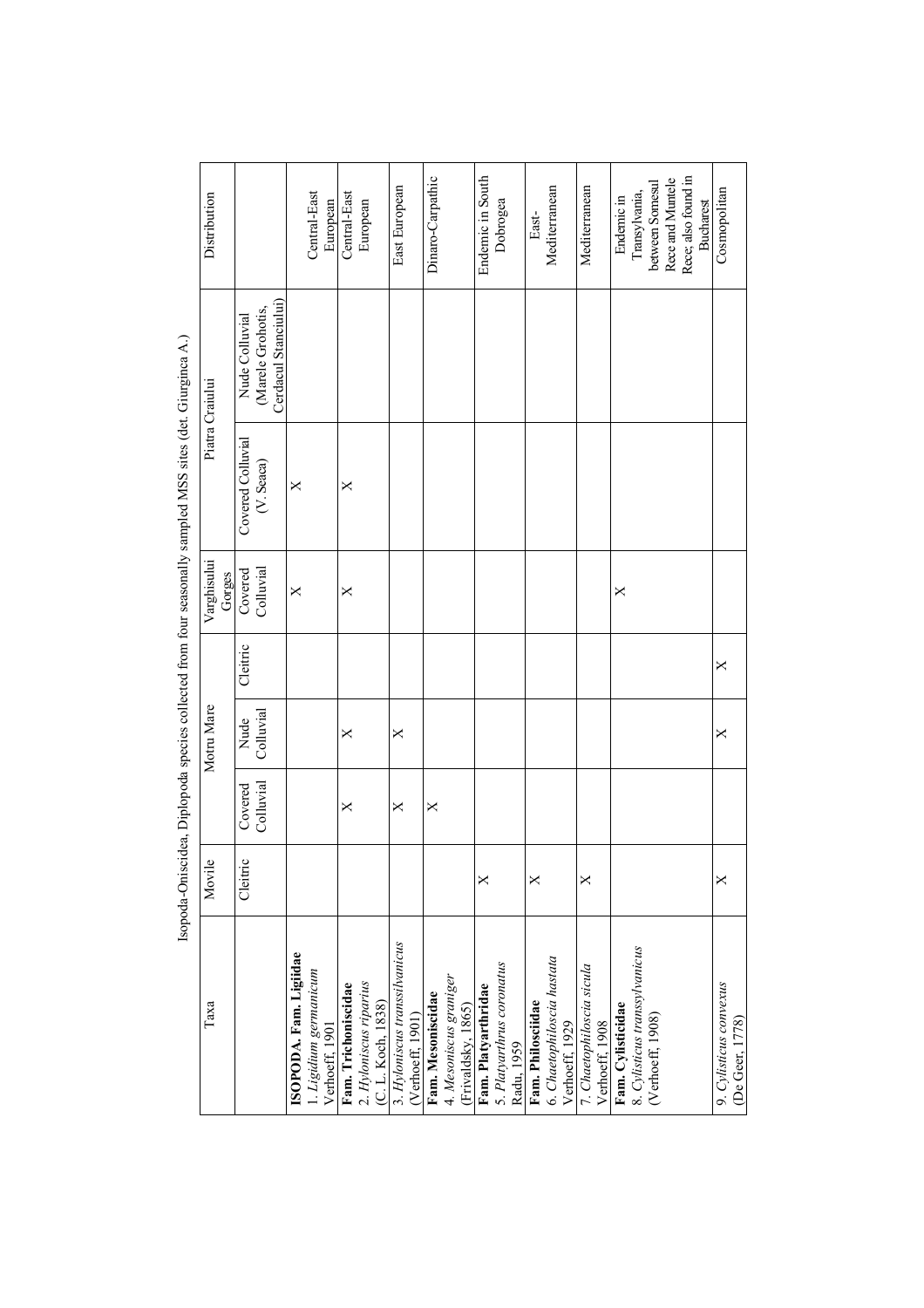| Таха                                                       | Movile   |                                          | Motru Mare        |          | Varghisului<br>Gorges |                                 | Piatra Craiului                                             | Distribution         |
|------------------------------------------------------------|----------|------------------------------------------|-------------------|----------|-----------------------|---------------------------------|-------------------------------------------------------------|----------------------|
|                                                            | Cleitric | Colluvial<br>$\mathop{\mathrm{covered}}$ | Nude<br>Colluvial | Cleitric | Colluvial<br>Covered  | Covered Colluvial<br>(V. Seaca) | Cerdacul Stanciului)<br>(Marele Grohotis,<br>Nude Colluvial |                      |
| Fam. Porcellionidae                                        | ×        |                                          |                   |          |                       |                                 |                                                             | Endemic in South     |
| 10. Porcellionides nitidus<br>Radu, 1951                   |          |                                          |                   |          |                       |                                 |                                                             | Dobrogea             |
| 11. Leptotricus pilosus                                    | ×        |                                          |                   |          |                       |                                 |                                                             | Endemic in           |
| dobrogicus Radu, 1973                                      |          |                                          |                   |          |                       |                                 |                                                             | Dobrogea             |
| 12. Porcellio laevis                                       | ×        |                                          |                   |          |                       |                                 |                                                             | Cosmopolitan         |
| Latreille, 1804                                            |          |                                          |                   |          |                       |                                 |                                                             |                      |
| Fam. Trachelipididae                                       |          | ×                                        | ×                 |          | ×                     |                                 |                                                             | Central-East         |
| 13. Protracheoniscus politus<br>politus (C. L. Koch, 1841) |          |                                          |                   |          |                       |                                 |                                                             | European             |
| 14. Trachelipus arcuatus                                   | ×        | X                                        | X                 | X        |                       |                                 |                                                             | Balkano-Central      |
| (Budde-Lund, 1885)                                         |          |                                          |                   |          |                       |                                 |                                                             | European             |
| 15. Trachelipus difficilis                                 |          |                                          |                   |          | $\times$              |                                 |                                                             | Endemic in the       |
| (Radu, 1950)                                               |          |                                          |                   |          |                       |                                 |                                                             | Romanian             |
|                                                            |          |                                          |                   |          |                       |                                 |                                                             | Carpathians          |
|                                                            |          |                                          |                   |          |                       |                                 |                                                             | (Hunedoara, Varghis) |
| 16. Trachelipus nodulosus                                  | ×        |                                          |                   |          | ×                     |                                 |                                                             | Balkano-Central      |
| (C. L. Koch, 1838)                                         |          |                                          |                   |          |                       |                                 |                                                             | European             |
| Fam. Armadillidiidae                                       | ×        | ×                                        | ×                 |          |                       |                                 |                                                             | Cosmopolitan         |
| 17. Armadillidium vulgare                                  |          |                                          |                   |          |                       |                                 |                                                             |                      |
| (Latreille, 1804)                                          |          |                                          |                   |          |                       |                                 |                                                             |                      |
| 18. Armadillidium versicolor                               |          | ×                                        | X                 | ×        | ×                     |                                 |                                                             | East European        |
| quinqueseriatum Stein, 1859                                |          |                                          |                   |          |                       |                                 |                                                             |                      |
| Fam. Scleropactidae                                        | ×        |                                          |                   |          |                       |                                 |                                                             | Endemic in South     |
| 19. Kithironiscus dobrogicus                               |          |                                          |                   |          |                       |                                 |                                                             | Dobrogea             |
| Tabacaru & Giurginca, 2003                                 |          |                                          |                   |          |                       |                                 |                                                             |                      |
| DIPLOPODA. Fam. Polyxenidae                                |          |                                          |                   |          | ×                     |                                 |                                                             |                      |
| 1. Polyxenus cf. trivitatus                                |          |                                          |                   |          |                       |                                 |                                                             |                      |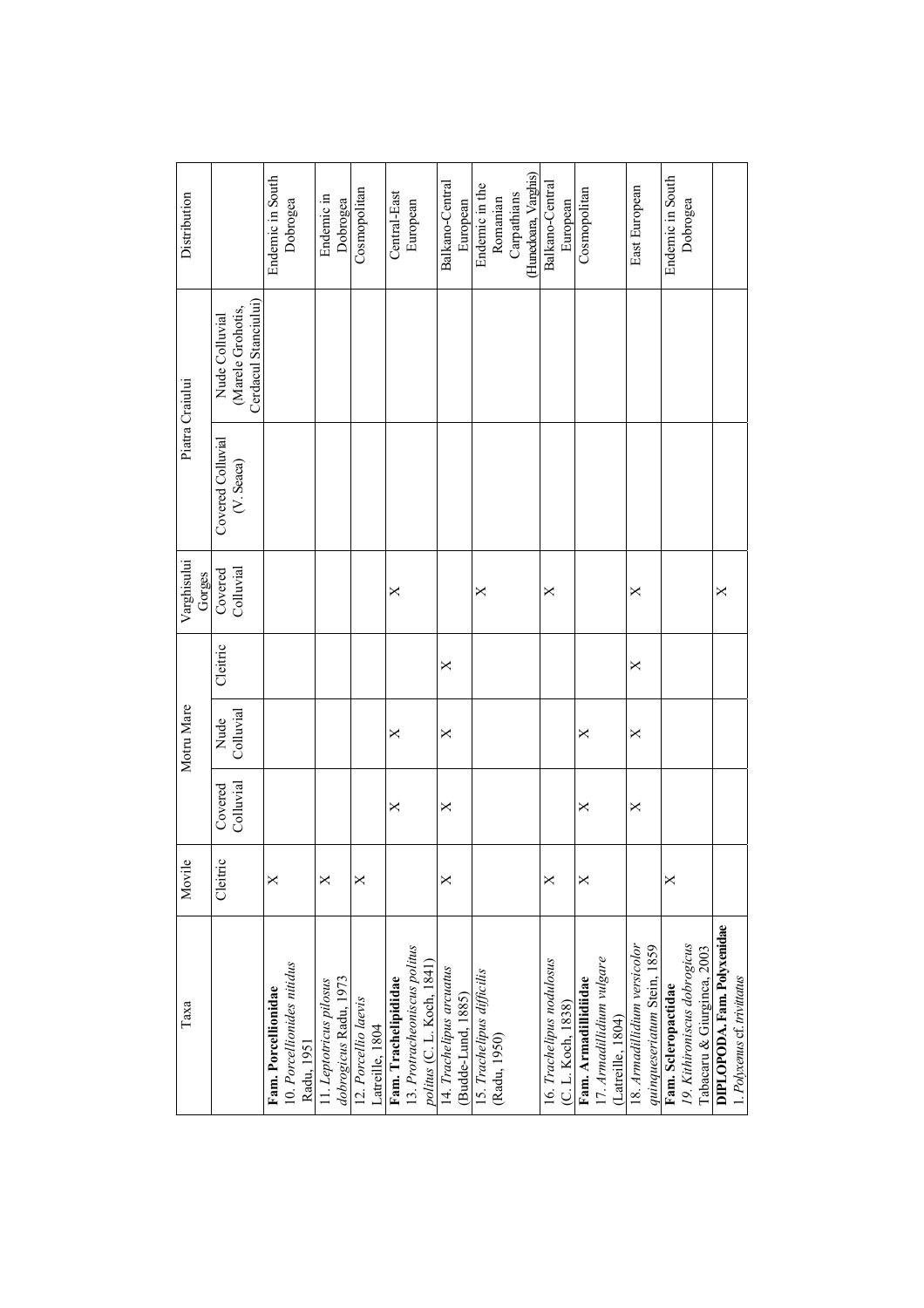| Motru Mare<br>Movile                                              |  |  | Varghisului<br>Gorges |                                 | Piatra Craiului                                             | Distribution       |
|-------------------------------------------------------------------|--|--|-----------------------|---------------------------------|-------------------------------------------------------------|--------------------|
| Cleitric<br>Colluvial<br>Nude<br>Colluvial<br>Covered<br>Cleitric |  |  | Colluvial<br>Covered  | Covered Colluvial<br>(V. Seaca) | Cerdacul Stanciului)<br>(Marele Grohotis,<br>Nude Colluvial |                    |
|                                                                   |  |  | $\times$              |                                 |                                                             | Central-East       |
|                                                                   |  |  |                       |                                 |                                                             | European           |
|                                                                   |  |  |                       |                                 | ×                                                           | Balkano-Central    |
|                                                                   |  |  |                       |                                 |                                                             | European           |
|                                                                   |  |  |                       | $\times$                        | ×                                                           | Central-East       |
|                                                                   |  |  |                       |                                 |                                                             | European           |
|                                                                   |  |  |                       |                                 | ×                                                           | Central-East       |
|                                                                   |  |  |                       |                                 |                                                             | European           |
|                                                                   |  |  |                       |                                 | ×                                                           | Central-Est        |
|                                                                   |  |  |                       |                                 |                                                             | European           |
|                                                                   |  |  | ×                     | ×                               |                                                             | Central-East       |
|                                                                   |  |  |                       |                                 |                                                             | European           |
|                                                                   |  |  |                       |                                 |                                                             |                    |
|                                                                   |  |  | ×                     | ×                               | ×                                                           | Carpathian         |
|                                                                   |  |  |                       |                                 |                                                             | Endemit            |
|                                                                   |  |  |                       |                                 |                                                             |                    |
|                                                                   |  |  | ×                     |                                 |                                                             | Central-South-East |
|                                                                   |  |  |                       |                                 |                                                             | European           |
|                                                                   |  |  |                       | X                               | ×                                                           | Carpathian         |
|                                                                   |  |  |                       |                                 |                                                             | endemite           |
|                                                                   |  |  | X                     |                                 |                                                             | Central-East       |
|                                                                   |  |  |                       |                                 |                                                             | European           |
|                                                                   |  |  |                       |                                 |                                                             |                    |
|                                                                   |  |  |                       |                                 | ×                                                           | Endemic in         |
|                                                                   |  |  |                       |                                 |                                                             | Romania            |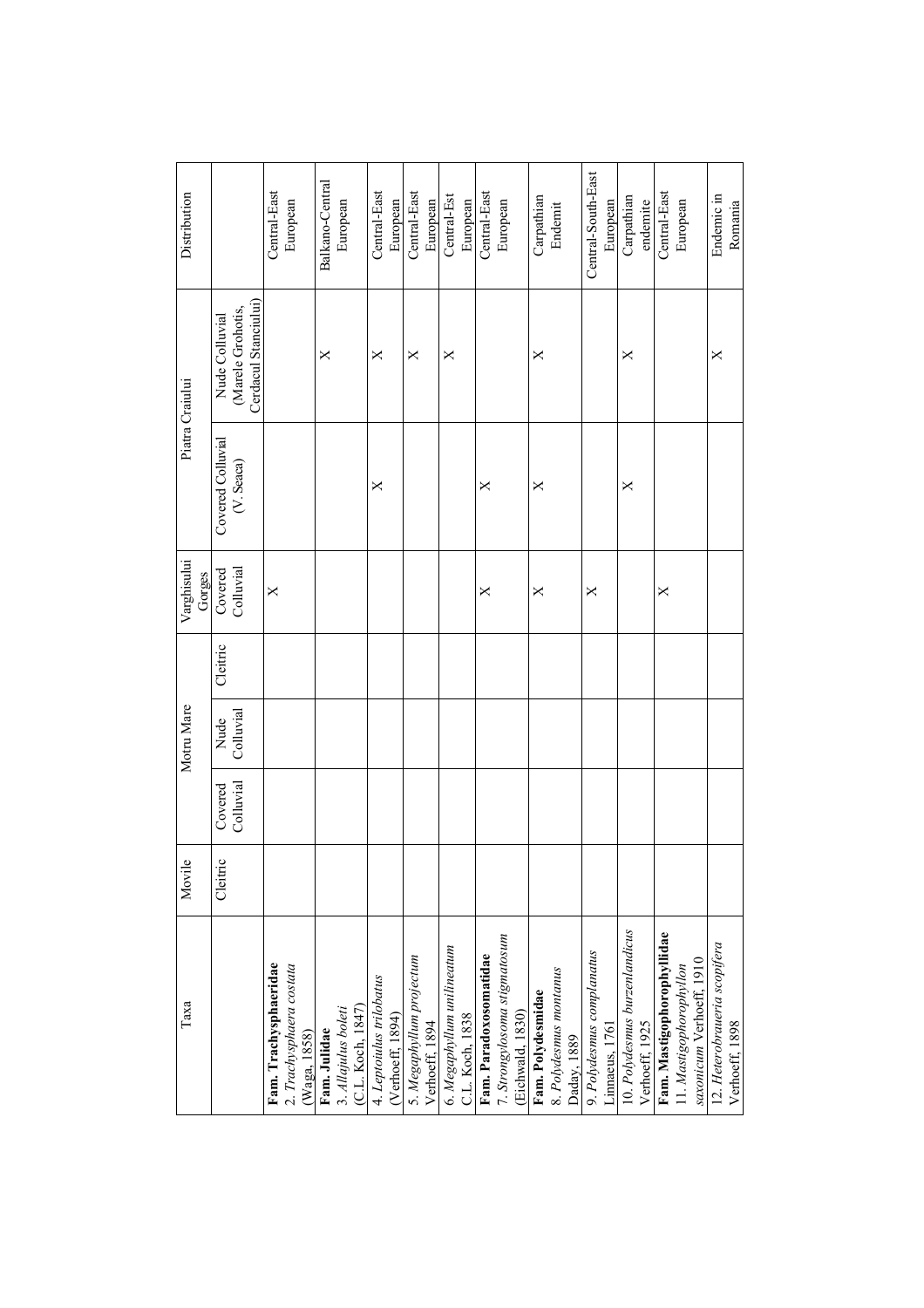| Taxa                          | Aovile   | Motru Mare                | varghisului |                   | Piatra Craiului      | <b>Distribution</b> |  |
|-------------------------------|----------|---------------------------|-------------|-------------------|----------------------|---------------------|--|
|                               |          |                           | Gorges      |                   |                      |                     |  |
|                               | Cleitric | Covered   Nude   Cleitric | Covered     | Covered Colluvial | Nude Colluvial       |                     |  |
|                               |          | Colluvial Colluvial       | Colluvial   | (V. Seaca)        | Marele Grohotis,     |                     |  |
|                               |          |                           |             |                   | Cerdacul Stanciului) |                     |  |
| am. Glomeridae                |          |                           |             |                   |                      | Central-East        |  |
| 13. Glomeris hexasticha Brand |          |                           |             |                   |                      | iuropean            |  |
|                               |          |                           |             |                   |                      |                     |  |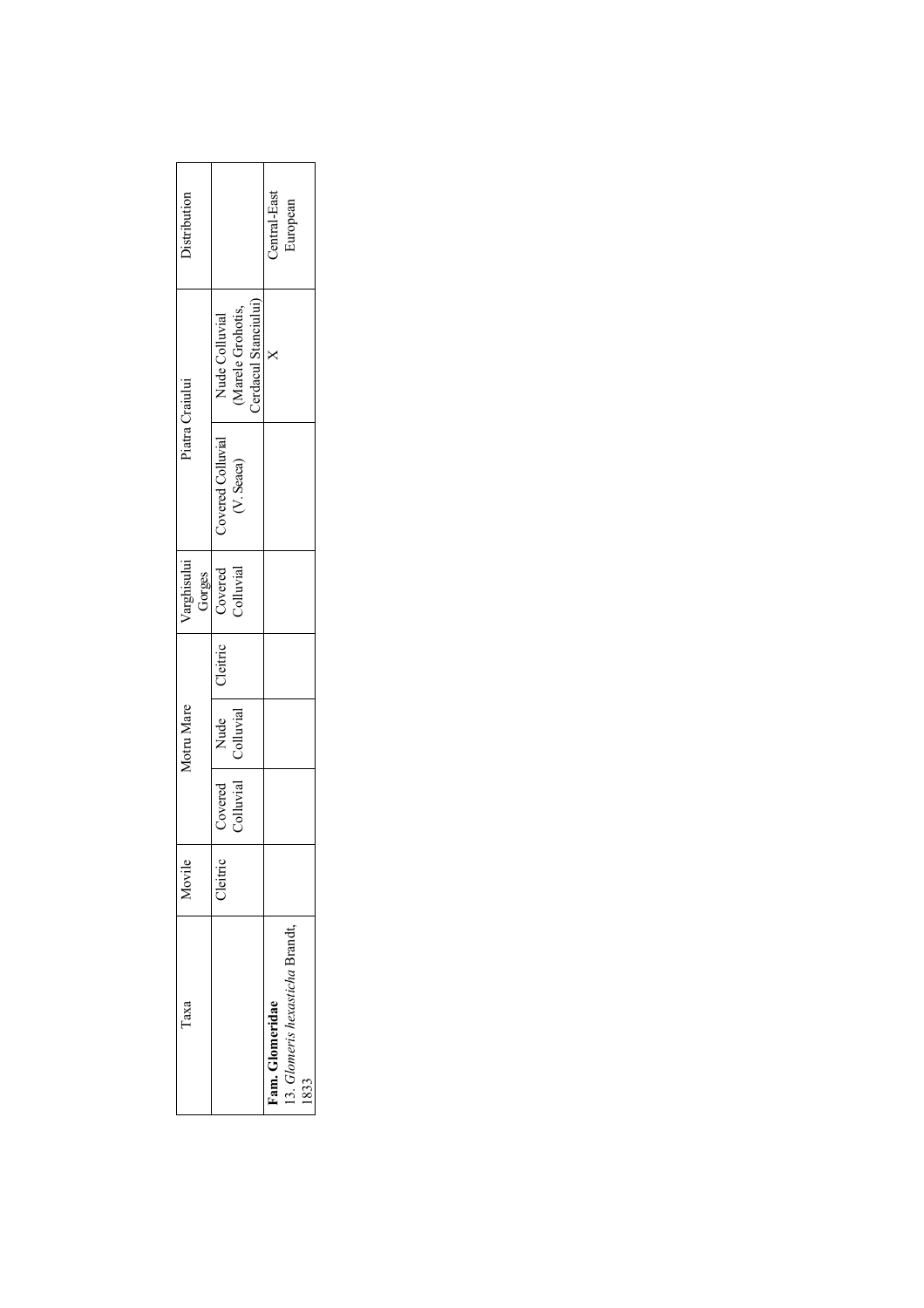| Distribution          |                                                             |                | Endemic in                        | Dobrogea |                                | European                      | Endemic in Piatra<br>Craiului            | Palearctic                                         | European              | Mediterranean                       | Holarctic                        |      | West Palearctic          |                   | Holarctic                                | South Europeo-       | Ponto-Caucasian         | Europeo-centrasiatic  |               | Palearctic               |                 | Euro-Caucasian                         |
|-----------------------|-------------------------------------------------------------|----------------|-----------------------------------|----------|--------------------------------|-------------------------------|------------------------------------------|----------------------------------------------------|-----------------------|-------------------------------------|----------------------------------|------|--------------------------|-------------------|------------------------------------------|----------------------|-------------------------|-----------------------|---------------|--------------------------|-----------------|----------------------------------------|
| Piatra Craiului       | Cerdacul Stanciului)<br>(Marele Grohotis,<br>Nude Colluvial |                |                                   |          | ×                              | ×                             | ×                                        |                                                    |                       |                                     |                                  |      |                          |                   |                                          |                      |                         |                       |               |                          |                 |                                        |
|                       | (V. Seaca)<br>Colluvial<br>$\mathop{\rm Covered}\nolimits$  |                |                                   |          |                                |                               |                                          |                                                    |                       |                                     |                                  |      |                          |                   |                                          |                      |                         |                       |               |                          |                 |                                        |
| Varghisului<br>Gorges | Covered/Nude<br>Colluvial                                   |                |                                   |          |                                |                               |                                          |                                                    |                       |                                     |                                  |      | $X^{\prime}$             |                   |                                          |                      |                         |                       |               |                          |                 |                                        |
|                       | Cleitric                                                    |                |                                   |          |                                |                               |                                          |                                                    |                       |                                     |                                  |      |                          |                   |                                          |                      |                         |                       |               |                          |                 |                                        |
| Motru Mare            | Colluvial<br>Nude                                           |                |                                   |          |                                |                               |                                          |                                                    |                       |                                     |                                  |      |                          |                   |                                          |                      |                         |                       |               |                          |                 |                                        |
|                       | Colluvial<br>Covered                                        |                |                                   |          |                                |                               |                                          |                                                    |                       |                                     |                                  |      |                          |                   |                                          |                      |                         |                       |               |                          |                 | ×                                      |
| Movile                | Cleitric                                                    |                |                                   |          |                                |                               |                                          |                                                    |                       |                                     |                                  |      |                          |                   |                                          |                      |                         |                       |               |                          |                 |                                        |
| Таха                  |                                                             | Fam. Carabidae | 1. Carabus coriaceus dobrudjensis | Born     | 2. Carabus linnei Panzer, 1812 | 3. Cychrus caraboides L. 1758 | 4. Duvalius deubelianus (Csiki,<br>1903) | 5. Trechus quadristriatus Schrank,<br>1781 (iarna) | 6. Trechus austriacus | 7. Linnastis galilaeus Brulle, 1875 | 8. Bembidion properans Stephens, | 1829 | 9. Paratachis bistriatus | (Duftscmid, 1812) | 10. Perigona nigriceps<br>(Dejean, 1831) | 11. Acinopus picipes | (Olivier, 1795) (iarna) | 12. Parophonus mendax | (Rossi, 1790) | 13. Pseudophonus rufipes | (De Geer, 1774) | 14. Stomis pumicatus<br>(Panzer, 1796) |

Coleoptera species collected from four seasonally sampled MSS sites (det. Nitzu E.) Coleoptera species collected from four seasonally sampled MSS sites (det. Nitzu E.)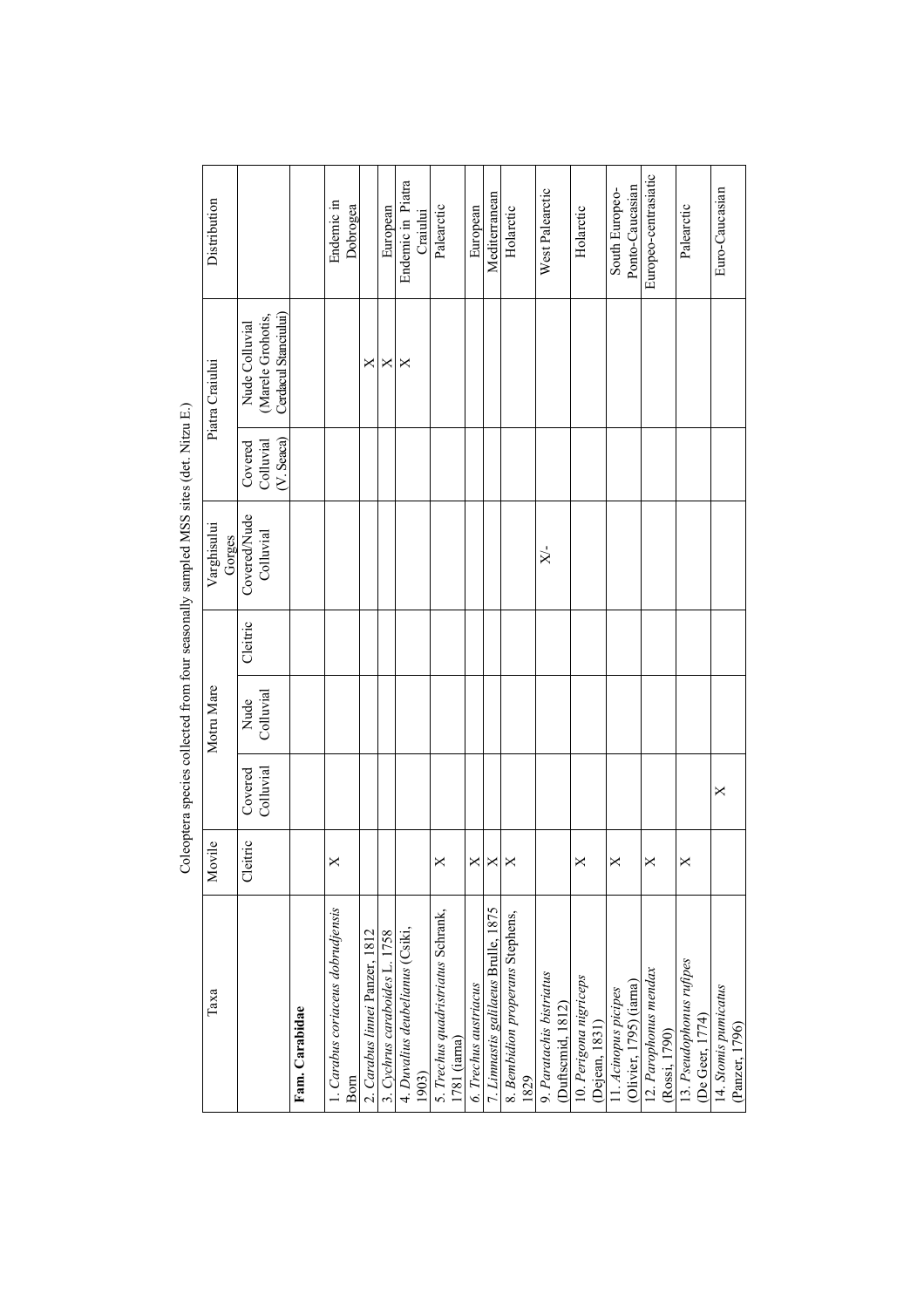| Таха                                                        | Movile   |           | Motru Mare |          | Varghisului<br>Gorges |                              | Piatra Craiului                           | Distribution                   |
|-------------------------------------------------------------|----------|-----------|------------|----------|-----------------------|------------------------------|-------------------------------------------|--------------------------------|
|                                                             | Cleitric | Covered   | Nude       | Cleitric | Covered/Nude          | Covered                      | Nude Colluvial                            |                                |
|                                                             |          | Colluvial | Colluvial  |          | Colluvial             | $(V.$ Seaca $)$<br>Colluvial | Cerdacul Stanciului)<br>(Marele Grohotis, |                                |
| (Piller et Mitterpacher, 1783)<br>15. Abax parallelepipedus |          | X         |            | ×        | $\times$              | $\times$                     |                                           | European                       |
| 16. Abax carinatus                                          |          |           |            |          |                       |                              |                                           | Europeo-Balkano-               |
| (Duftschmid, 1812)                                          |          |           |            |          |                       |                              |                                           | Pontic                         |
| (Duftschmid, 1812)<br>17. Abax paralleus                    |          |           |            | ×        | ×                     |                              |                                           | European                       |
| 18. Pterostichus piosus wellensii                           |          |           |            |          |                       |                              | ×                                         | Carpathian                     |
| (Drapiez, 1819)                                             |          |           |            |          |                       |                              |                                           | Endemite                       |
| 19. Pterostichus findeli Dejean,                            |          |           |            |          |                       |                              | ×                                         | South-East                     |
| 1828                                                        |          |           |            |          |                       |                              |                                           | Carpathian Endemite            |
| 20. Molops piceus orthogonius<br>Chaudoir, 1868             |          |           |            |          | X-                    |                              |                                           | $\overline{\mathbf{C}}$        |
| 21. Platynus glacialis Reitter, 1877                        |          |           |            |          |                       | $\times$                     | ×                                         | Carpathian                     |
|                                                             |          |           |            |          |                       |                              |                                           | Endemite (Romania,<br>Ukraine) |
| 22. Calathus fuscipes (Goeze, 1777)                         | ×        |           |            |          |                       |                              |                                           | West Palearctic                |
| 23. Calathus melanocephalus                                 | ×        |           |            |          |                       |                              |                                           | Palearctic                     |
| (Limaeus, 1758)                                             |          |           |            |          |                       |                              |                                           |                                |
| 24. Dolichus halensis                                       | ×        |           |            |          |                       |                              |                                           | South-Europeo-                 |
| (Schaller, 1783)-vara                                       |          |           |            |          |                       |                              |                                           | Asiatic                        |
| 25. Laemostenus euxinicus Nitzu,<br>1998                    | ×        |           |            |          |                       |                              |                                           | Endemit dobrogean              |
| 26. Laemostenus terricola                                   |          |           |            |          |                       |                              |                                           | South-East.                    |
| punctatus (Dejean, 1828)                                    |          |           |            |          |                       |                              |                                           | Europeo-Balkano-               |
|                                                             |          |           |            |          |                       |                              |                                           | Pontic (PO-MED)                |
| 27. Myas chalibaeus Palliardi,                              |          |           |            |          |                       |                              |                                           | Balkano-Pontic                 |
| 1825                                                        |          |           |            |          |                       |                              |                                           | Endemite                       |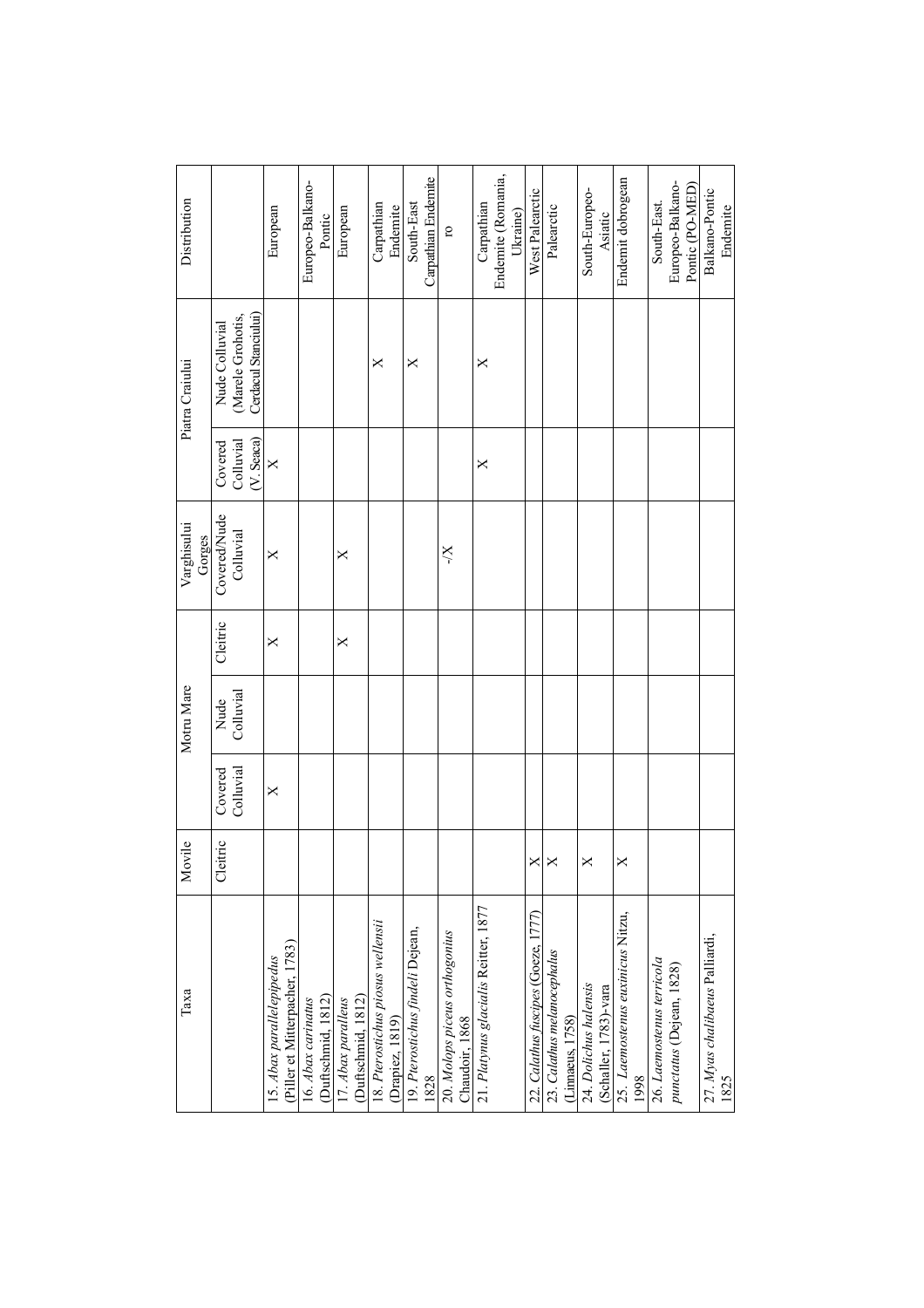| Distribution          |                                                             | Mediterranean-<br>Caucasian                   | Wast Palearctic                            |                                             |                    | Euro-Mediteranean                           | Euro-Siberian                                   | Euro-Caucasian                             | Central-East Europe                       | European                   | Euro-Mediterranean                                         | C-E European                                       | Palearctic                                     | Central and South<br>European               | Euro-Mediterranean                          |                                           |
|-----------------------|-------------------------------------------------------------|-----------------------------------------------|--------------------------------------------|---------------------------------------------|--------------------|---------------------------------------------|-------------------------------------------------|--------------------------------------------|-------------------------------------------|----------------------------|------------------------------------------------------------|----------------------------------------------------|------------------------------------------------|---------------------------------------------|---------------------------------------------|-------------------------------------------|
| Piatra Craiului       | Cerdacul Stanciului)<br>(Marele Grohotis,<br>Nude Colluvial |                                               |                                            |                                             |                    |                                             |                                                 |                                            | ×                                         |                            |                                                            | ×                                                  |                                                |                                             |                                             |                                           |
|                       | (V. Seaca)<br>Colluvial<br>Covered                          |                                               |                                            |                                             |                    |                                             |                                                 |                                            |                                           |                            |                                                            |                                                    |                                                |                                             |                                             |                                           |
| Varghisului<br>Gorges | Covered/Nude<br>Colluvial                                   |                                               | X-                                         |                                             |                    |                                             |                                                 | ×                                          |                                           | ×                          |                                                            |                                                    |                                                |                                             |                                             |                                           |
|                       | Cleitric                                                    |                                               |                                            |                                             |                    | ×                                           |                                                 |                                            |                                           |                            |                                                            |                                                    | X                                              |                                             |                                             | $\times$                                  |
| Motru Mare            | Colluvial<br>Nude                                           |                                               |                                            |                                             |                    |                                             |                                                 |                                            |                                           |                            |                                                            |                                                    |                                                |                                             |                                             |                                           |
|                       | Colluvial<br>Covered                                        |                                               |                                            |                                             |                    |                                             | ×                                               |                                            |                                           |                            | ×                                                          |                                                    | ×                                              |                                             |                                             |                                           |
| Movile                | Cleitric                                                    |                                               |                                            |                                             |                    |                                             |                                                 |                                            |                                           |                            |                                                            |                                                    |                                                |                                             |                                             |                                           |
| Таха                  |                                                             | 28. Parazuphium chevrolati<br>Castelnau, 1833 | 29. Philorizus notatus<br>(Stephens, 1827) | 30. Brachinus explodens Duftschmid,<br>1812 | Fam. Staphylinidae | 31. Micropeplus porcatus<br>(Paykull, 1789) | 32. Proteinus brachypterus<br>(Fabricius, 1792) | 33. Proteinus crenulatus Pandelle,<br>1867 | 34. Proteinus longicornis Dodero,<br>1923 | 35. Anthophagus caraboides | (Linneus, 1758)<br>36. Omalium rivulare<br>(Paykull, 1792) | 37. Deliphrosoma prolongatum<br>(Rottenberg, 1873) | 38. Oxytelus sculpturatus<br>Gravenhorst, 1806 | 39. Trogophloeus augustae<br>Bernheim, 1901 | 40. Stilicus orbiculatus<br>(Paykull, 1789) | 41. Medon ferrugineus<br>(Erichson, 1840) |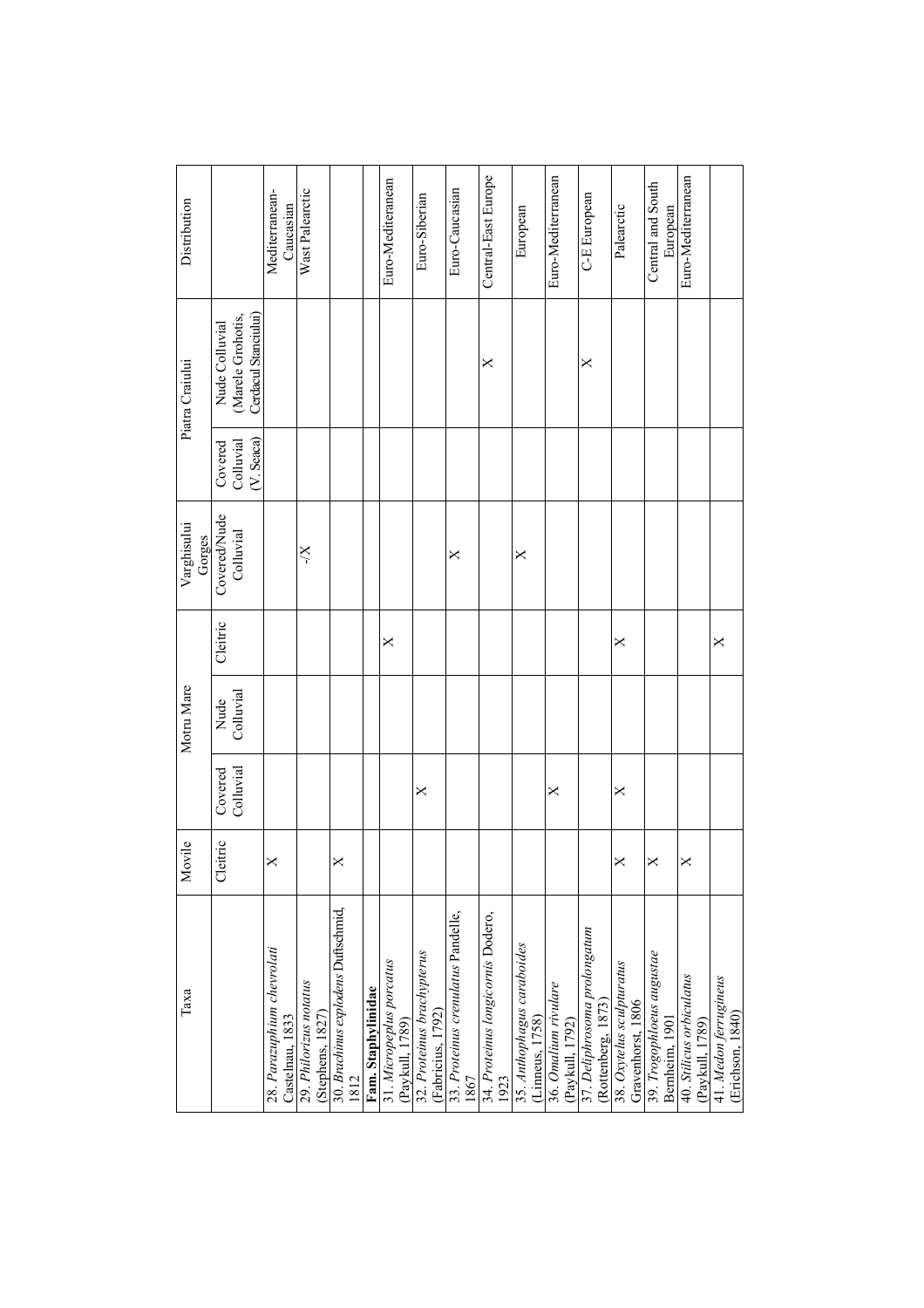| Таха                                                          | Movile          |                      | Motru Mare        |          | Varghisului<br>Gorges     |                                   | Piatra Craiului                                             | Distribution                  |
|---------------------------------------------------------------|-----------------|----------------------|-------------------|----------|---------------------------|-----------------------------------|-------------------------------------------------------------|-------------------------------|
|                                                               | Cleitric        | Colluvial<br>Covered | Colluvial<br>Nude | Cleitric | Covered/Nude<br>Colluvial | (V.Seaca)<br>Colluvial<br>Covered | Cerdacul Stanciului)<br>(Marele Grohotis,<br>Nude Colluvial |                               |
| (Mannerheim, 1830<br>42. Medon fusculus                       | XX              |                      |                   |          |                           |                                   |                                                             | Euro-Mediterranean            |
| 43. Medon brunneus<br>(Erichson, 1839)                        |                 |                      |                   |          | ×                         |                                   |                                                             |                               |
| (Gravenhorst, 1806) in winter<br>44. Xantholinus relucens     | ×               |                      |                   |          |                           |                                   |                                                             | Central and South<br>European |
| 45. Philonthus coruscus                                       | $\times \times$ |                      |                   |          |                           |                                   |                                                             | Euro-Mediterranean            |
| (Gravenhorst, 1802)<br>46. Philonthus scribai Fauvel,<br>1867 | ×               |                      |                   |          |                           |                                   |                                                             | South and Central<br>European |
| 47. Ocypus olens<br>(Muller, 1764)                            | $\times$        |                      |                   |          |                           |                                   |                                                             | Euro-Mediterranean            |
| (Gravenhorst, 1802)<br>48. Ocypus ater                        |                 |                      |                   |          |                           |                                   |                                                             | European                      |
| megacephalus (Nordm. 1837)<br>49. Ocypus (Goerius)            |                 |                      |                   |          |                           |                                   | ×                                                           | East European                 |
| 50. Astrapeus ulmi (Rossi, 1790)                              | Ŀ<br>$\approx$  |                      |                   |          |                           |                                   |                                                             |                               |
| 51. Quedius collaris<br>(Erichson, 1840)                      |                 |                      |                   |          |                           | ×                                 | ×                                                           | S-E-Eur                       |
| 52. Quedius fumatus<br>(Stephens, 1833)                       |                 |                      |                   |          |                           | ×                                 |                                                             | Europa                        |
| 53. Quedius fuliginosus<br>(Gravenhorst, 1802)                | ×               |                      |                   |          |                           |                                   |                                                             | Euro-Siberian                 |
| 54. Quedius fulgidus<br>(Fabricius, 1787)                     | ×               |                      |                   |          |                           |                                   |                                                             | Euro-Siberian                 |
| 55. Quedius mesomelinus<br>(Marsham, 1802)                    |                 |                      | X                 | X        |                           |                                   | ×                                                           | European                      |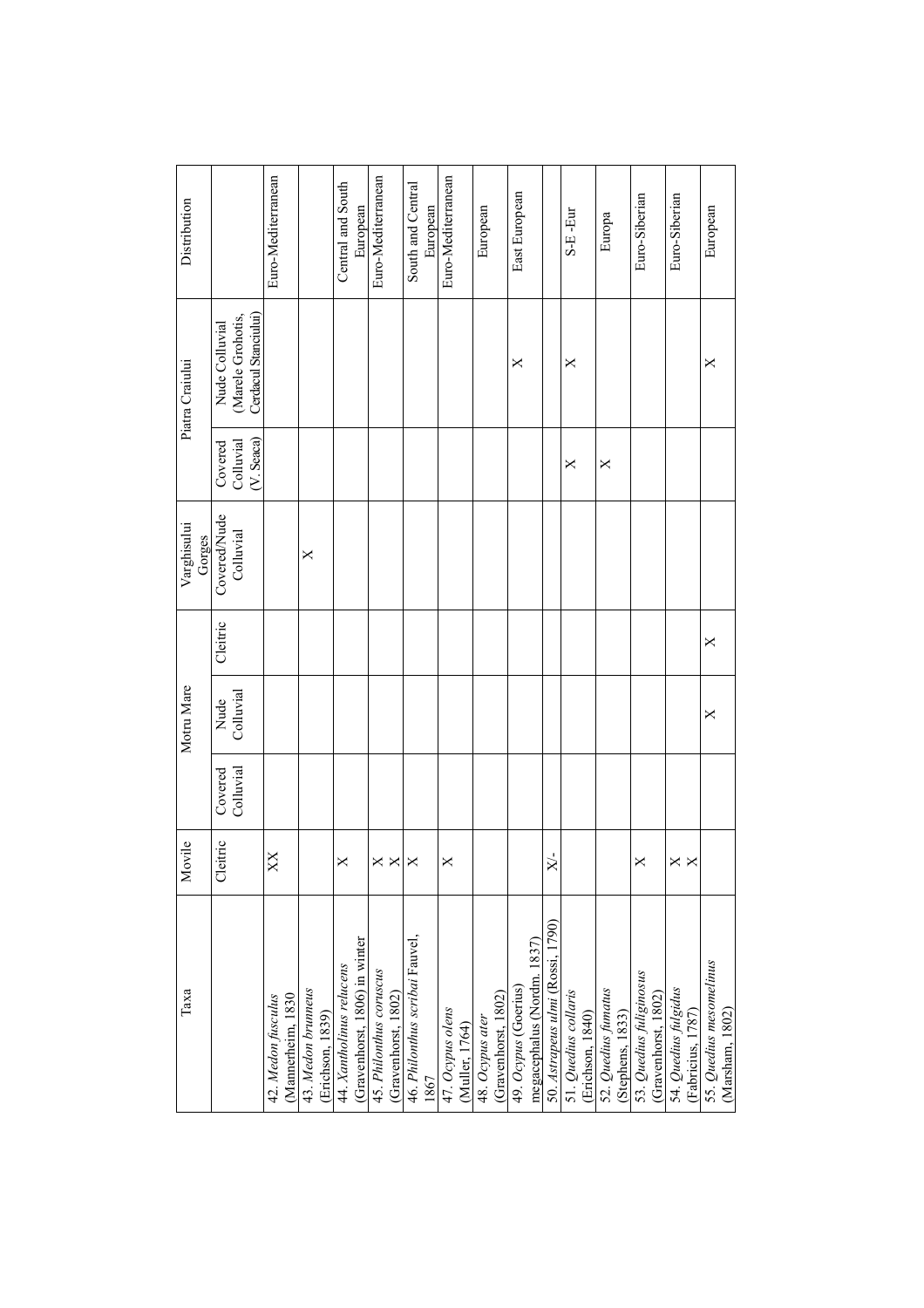| Таха                                            | Movile   |                      | Motru Mare        |          | Varghisului<br>Gorges     |                                         | Piatra Craiului                                             | Distribution       |
|-------------------------------------------------|----------|----------------------|-------------------|----------|---------------------------|-----------------------------------------|-------------------------------------------------------------|--------------------|
|                                                 | Cleitric | Colluvial<br>Covered | Colluvial<br>Nude | Cleitric | Covered/Nude<br>Colluvial | $(V.$ Seaca $)$<br>Colluvial<br>Covered | Cerdacul Stanciului)<br>(Marele Grohotis,<br>Nude Colluvial |                    |
| 56. Quedius puncticollis<br>Thomson, 1867       |          | $\times$             |                   |          |                           |                                         |                                                             | European           |
| 57. Othius punctulatus<br>(Goeze, 1777)         |          |                      |                   |          | ×                         |                                         |                                                             | West Palearctic    |
| 58. Atheta spelaea Erichson 1839                |          |                      |                   |          |                           |                                         |                                                             | Euro-Mediterranean |
| 59. Atheta incognita (Sharp, 1869)              |          |                      |                   |          | ×                         |                                         |                                                             | Euro-Mediterranean |
| 60. Geostiba circellaris<br>(Gravenhorst, 1806) |          |                      |                   |          | ×                         |                                         |                                                             | Euro-Caucasian     |
| 61. Dexiogya forticornis A. Strand,<br>1939     |          |                      |                   |          | X/-                       |                                         |                                                             | European           |
| 62. Philhygra rugulosa Heer, 1839               |          |                      | ×                 | X        |                           |                                         |                                                             | Alpino-Carpathic   |
| 63. Pycnota paradoxa Mulsant et<br>Rey, 1861    | XX       |                      |                   |          |                           |                                         |                                                             | European           |
| 64. Nehemitropia sordida<br>(Marsham, 1802)     | $\times$ |                      |                   |          |                           |                                         |                                                             | Palearctic         |
| 65. Corodalia obscura<br>(Gravenhorst, 1802)    |          | $\times$             |                   |          |                           |                                         |                                                             | Euro-Mediterranean |
| 66. Falagria thoracica Curt                     |          | ×                    |                   |          |                           |                                         |                                                             | European           |
| 67. Ischnoglosa prolixa<br>(Gravenhorst, 1802)  |          | ×                    |                   |          |                           |                                         |                                                             | Euro-Caucasian     |
| 68. Oxypoda rufa Kraatz, 1856                   |          | ×                    |                   |          |                           |                                         |                                                             | Euro-Caucasian     |
| (Gravenhorst, 1802)<br>69. Oxypoda opaca        |          |                      | ×                 |          |                           |                                         |                                                             | Euro-Siberian      |
| 70. Besobia occulata<br>(Erichson, 1837)        |          | ×                    |                   |          |                           |                                         |                                                             | Balkano-European   |
| 71. Leptusa ruficornis<br>(Erichson, 1839)      |          |                      |                   |          | ×                         |                                         |                                                             | Euro-Caucasian     |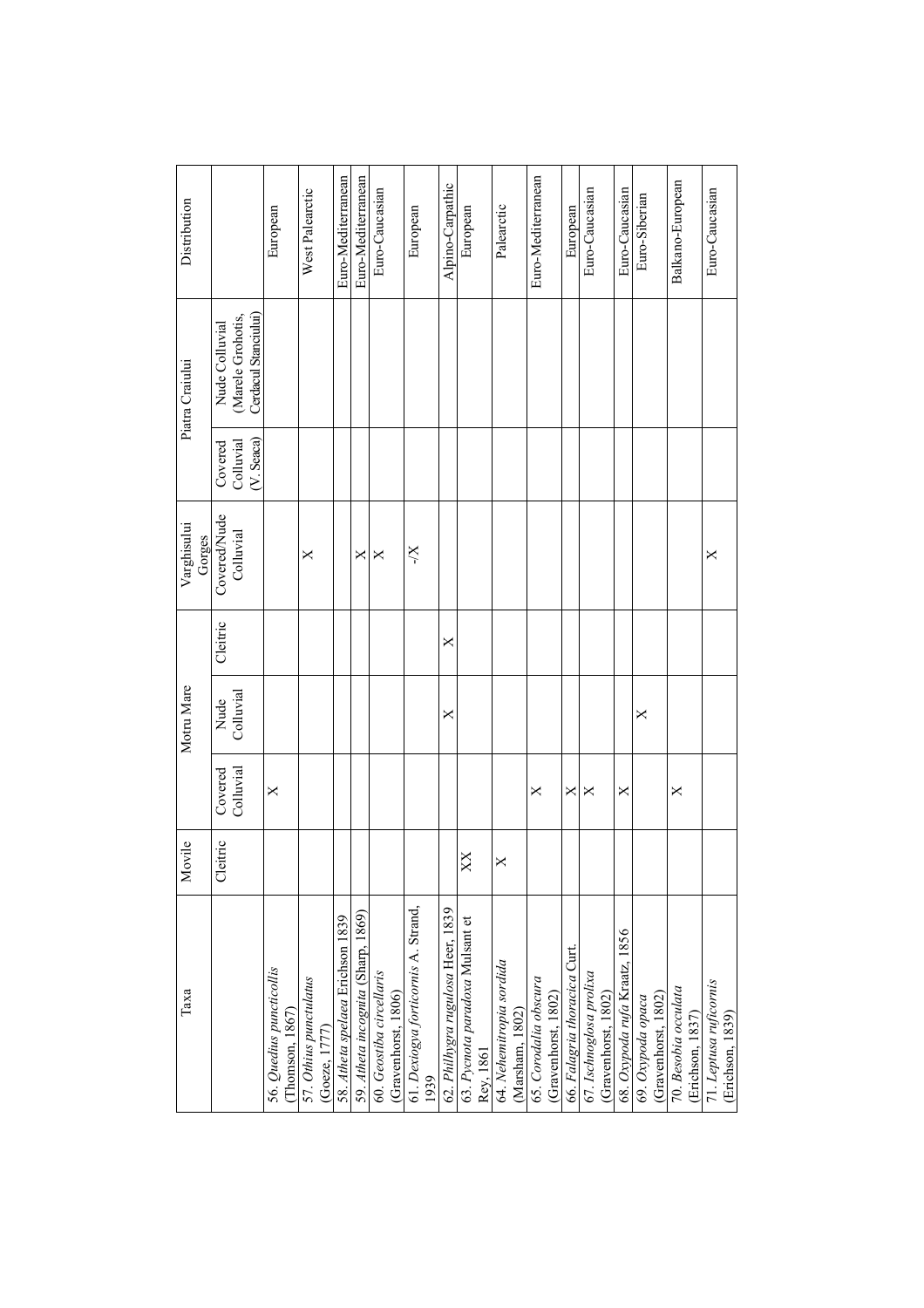| Таха                                                                          | Movile         |                      | Motru Mare        |          | Varghisului<br>Gorges     |                                      | Piatra Craiului                                             | Distribution                 |
|-------------------------------------------------------------------------------|----------------|----------------------|-------------------|----------|---------------------------|--------------------------------------|-------------------------------------------------------------|------------------------------|
|                                                                               | Cleitric       | Colluvial<br>Covered | Colluvial<br>Nude | Cleitric | Covered/Nude<br>Colluvial | $(V.$ Seaca)<br>Colluvial<br>Covered | Cerdacul Stanciului)<br>(Marele Grohotis,<br>Nude Colluvial |                              |
| 72. Leptusa globulicollis<br>(Mulsant & Rey, 1853)                            |                |                      |                   |          |                           |                                      | $\times$                                                    | Alpino-Carp                  |
| 73. Aleochara curtula<br>(Goeze, 1777)                                        |                |                      |                   | ×        |                           |                                      |                                                             | Palearctic                   |
| 74. Bolitochara obliqua Erichson,<br>1837                                     |                | ×                    |                   |          |                           |                                      |                                                             | Central-East<br>European     |
| 75. Drusilla canaliculata<br>(Fabricius, 1787)                                | ×              |                      |                   |          |                           |                                      |                                                             | Euro-Siberian                |
| 1875)<br>76. Bryaxis reitteri (Saulcy,                                        |                |                      | ×                 |          | ×                         |                                      |                                                             | East European                |
| 77. Bryaxis simplex Baudi de<br>Selve, 1869 (=glabricollis<br>(Schm-G, 1838)] |                |                      | ×                 |          | ×                         |                                      |                                                             | European                     |
| 78. Bryaxis nodicornis (Aube, 1833)                                           |                | ×                    | X                 |          |                           |                                      | ×                                                           | European                     |
| 79. Bryaxis nigripennis (Aube, 1844)                                          |                |                      |                   |          |                           |                                      | ×                                                           | Central-East<br>European     |
| Fam. Scydmaenidae                                                             |                |                      |                   |          |                           |                                      |                                                             |                              |
| 80. Euconnus (Tetramelus)<br><i>oblongus</i> (Sturm, 1838)                    |                | $\times$             |                   |          |                           |                                      |                                                             | Alpino-Carpatho-<br>Illyric  |
| 81. Cladoconnus motschulskyi<br>(Sturm)                                       |                | ×                    |                   |          |                           |                                      |                                                             | Alpino-Carpatho-<br>Balkanic |
| Fam. Histeridae                                                               |                |                      |                   |          |                           |                                      |                                                             |                              |
| 82. Gnathoncus nanus<br>(Scriba, 1790)                                        | ×.<br>$\times$ |                      |                   |          |                           |                                      |                                                             | Cosmopolitan                 |
| Fam. Agyrtidae                                                                |                |                      |                   |          |                           |                                      |                                                             |                              |
| 83. Necrophilus subterraneus<br>(Dahl, 1807)                                  |                |                      |                   |          |                           |                                      | ×                                                           | Central-East<br>European     |
| Fam. Silphidae                                                                |                |                      |                   |          |                           |                                      |                                                             |                              |
| 84. Phosphuga atrata Linnaeus, 1785                                           |                |                      |                   | X        |                           |                                      | ×                                                           | Euro-Siberian                |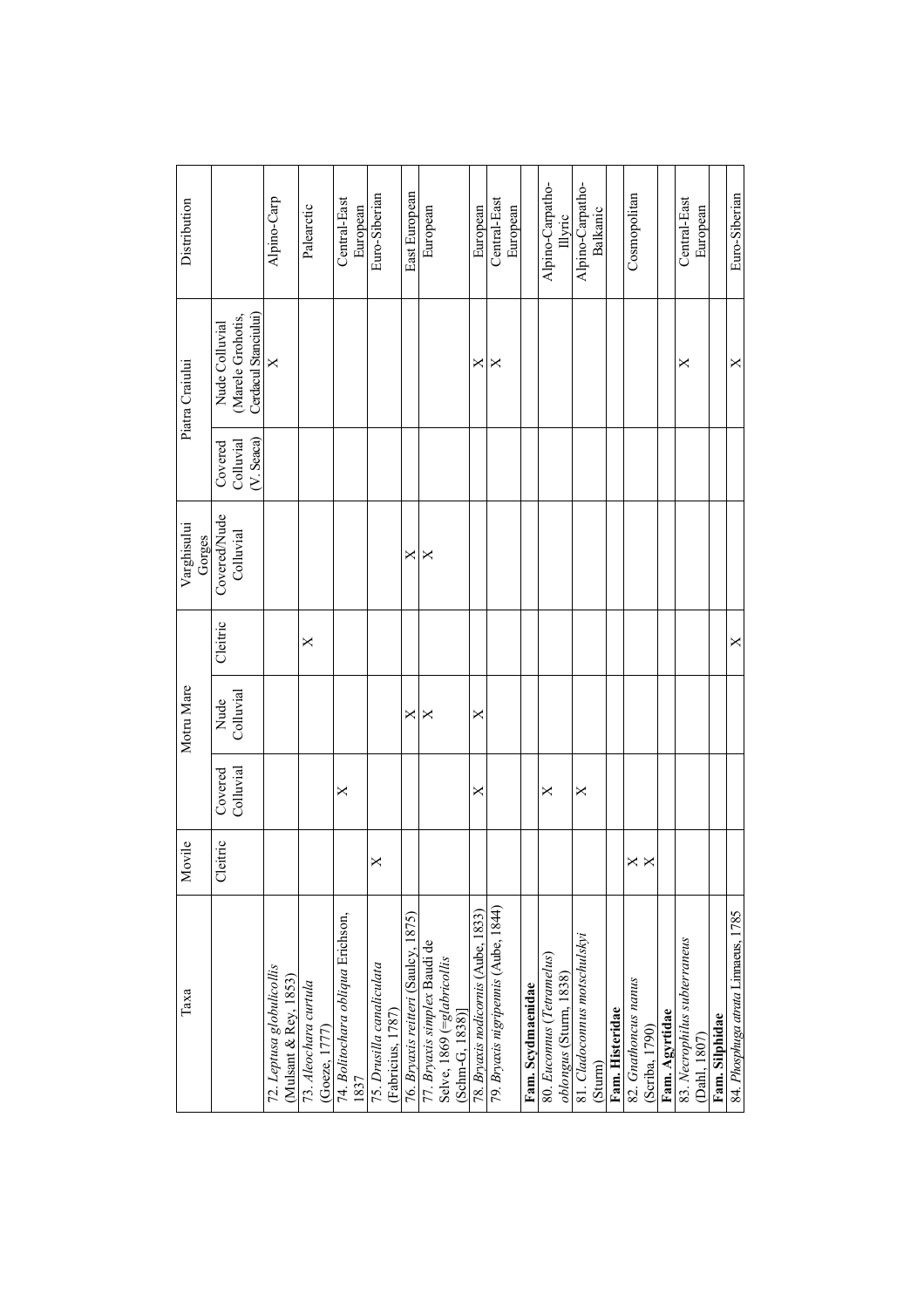| Distribution          |                                                             |                | Central-East                | European      | Euro-Caucasian                       | Euro-Mediterranean                   | European                          | Central European                   | European                               | Euro-Caucasian                   | European                          | European                  |                | European                           | European                           |                 | Euro-Caucasian |                                               |         |                  | Palearctic                           |      | Euro-Siberian    |                                    |                   | Ponto-Mediteranean                         |                          | Euro-Mediterraneo-<br>Caucasian |
|-----------------------|-------------------------------------------------------------|----------------|-----------------------------|---------------|--------------------------------------|--------------------------------------|-----------------------------------|------------------------------------|----------------------------------------|----------------------------------|-----------------------------------|---------------------------|----------------|------------------------------------|------------------------------------|-----------------|----------------|-----------------------------------------------|---------|------------------|--------------------------------------|------|------------------|------------------------------------|-------------------|--------------------------------------------|--------------------------|---------------------------------|
| Piatra Craiului       | Cerdacul Stanciului)<br>(Marele Grohotis,<br>Nude Colluvial |                |                             |               |                                      | ×                                    |                                   |                                    |                                        |                                  |                                   |                           |                |                                    |                                    |                 |                |                                               |         |                  |                                      |      |                  |                                    |                   |                                            |                          |                                 |
|                       | $(V.$ Seaca $)$<br>Colluvial<br>Covered                     |                |                             |               |                                      |                                      |                                   |                                    |                                        |                                  |                                   |                           |                |                                    |                                    |                 |                |                                               |         |                  |                                      |      |                  |                                    |                   |                                            |                          |                                 |
| Varghisului<br>Gorges | Covered/Nude<br>Colluvial                                   |                |                             |               | ×                                    | ×                                    | ×                                 | ×                                  |                                        | ×                                |                                   |                           |                |                                    | ×                                  |                 |                |                                               |         |                  |                                      |      |                  |                                    |                   |                                            |                          |                                 |
|                       | Cleitric                                                    |                |                             |               |                                      |                                      |                                   | ×                                  | ×                                      |                                  |                                   | ×                         |                |                                    |                                    |                 |                |                                               |         |                  |                                      |      |                  |                                    |                   |                                            |                          |                                 |
| Motru Mare            | Colluvial<br>Nude                                           |                |                             |               |                                      |                                      |                                   |                                    |                                        |                                  |                                   |                           |                |                                    |                                    |                 |                |                                               |         |                  |                                      |      |                  |                                    |                   |                                            |                          |                                 |
|                       | Colluvial<br>Covered                                        |                | ×                           |               |                                      | ×                                    |                                   |                                    |                                        |                                  |                                   |                           |                | ×                                  |                                    |                 | ×              |                                               |         |                  | ×                                    |      | X                |                                    |                   |                                            |                          |                                 |
| Movile                | Cleitric                                                    |                |                             |               |                                      |                                      |                                   |                                    |                                        |                                  |                                   |                           |                |                                    |                                    |                 |                |                                               |         |                  |                                      |      |                  |                                    |                   | ×                                          |                          | ×                               |
| Таха                  |                                                             | Fam. Catopidae | 85. Ptomaphagus subvillosus | (Goeze, 1777) | 86. Apocatops nigrita Erichson, 1837 | 87. Catops picipes (Fabricius, 1792) | 88. Catops longulus Kellner, 1846 | 89. Catops subfuscus Kellner, 1846 | 90. Catops grandicollis Erichson, 1837 | 91. Catops fuscus (Panzer, 1794) | 92. Catops tristis (Panzer, 1794) | 93. Sciodrepoides watsoni | (Spence, 1815) | 94. Choleva spadicea (Sturm, 1839) | 95. Choleva nivalis (Kraatz, 1856) | Fam. Leptinidae |                | 96. <i>Leptinus testaceus</i> Muller,<br>1817 | * Banat | Fam. Corylopidae | 97. Sericoderus lateralis Gyllenhal, | 1827 | Fam. Nitidulidae | 98. Epurea melanocephala (Marsham) | Fam. Scarabaeidae | 99. Onthophagus vitulus Fabricius,<br>1776 | 100. Pleurophorus caesus | Creutzer, 1796                  |